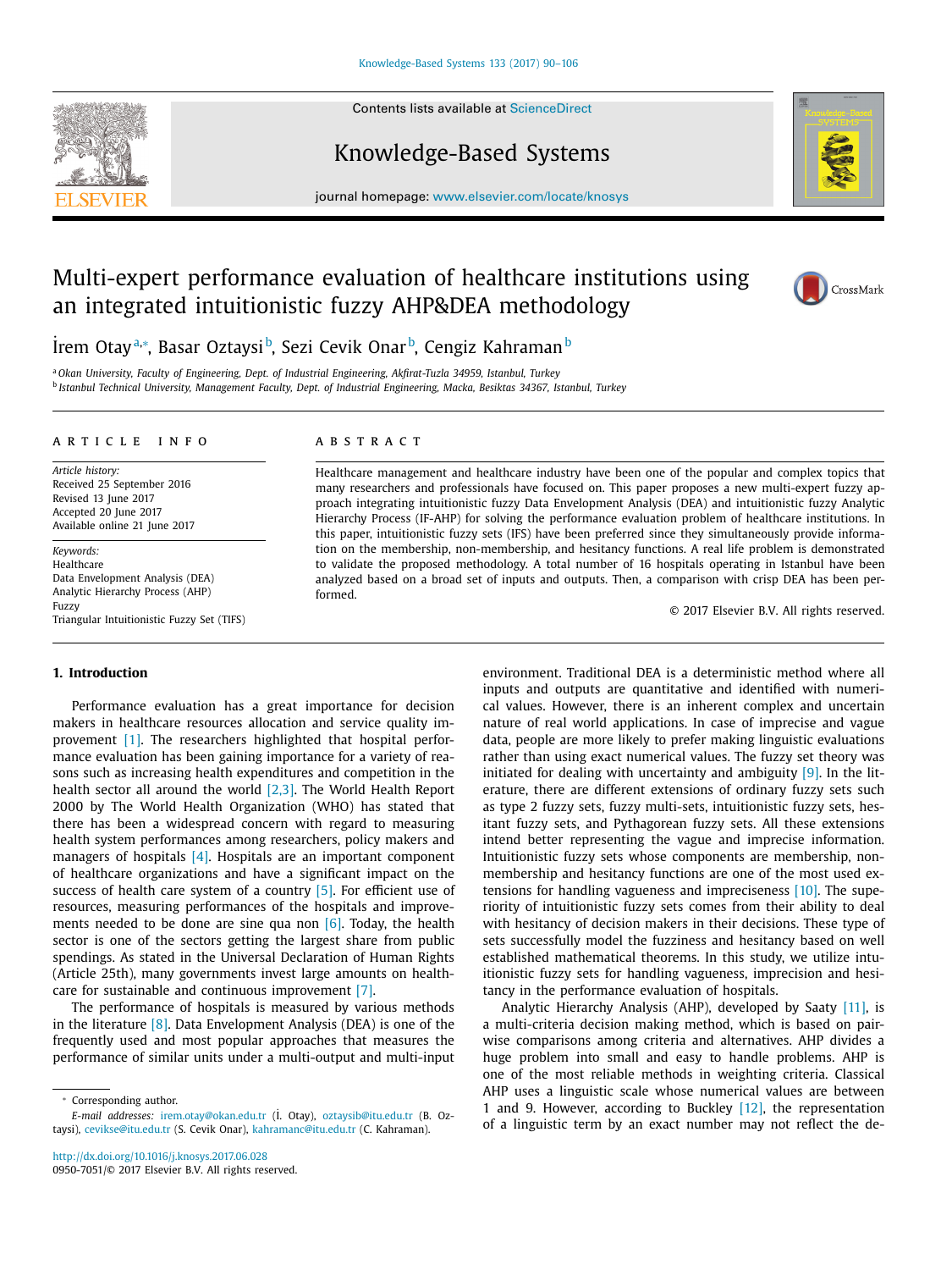cision maker's judgments in his/her mind. For instance, a linguistic evaluation such as "Very Strong Importance" is represented by 7 in the scale of classical AHP. However, the decision maker's judgment "Very Strong Importance" may not be clear enough to assign '7'. By "Very Strong Importance", the decision maker might mean *around seven* which corresponds to a fuzzy number such as (6.5, 7, 7.5). It provides a better representation of the decision maker's evaluation. Fuzzy sets are excellent tools for dealing with such type of uncertainties. On the other hand, in some of the fuzzy AHP methods, the evaluations are defuzzified at the initial stages of the method [\[13\].](#page-15-0) In those cases, loss of information is caused at the beginning and the advantage of better representation of the uncertainties are not achieved. Fuzzy AHP in our proposed method applies the defuzzification in the latest stage, which reserves the fuzzy information throughout the process. Besides, the intuitionistic fuzzy sets can reflect the hesitancy of decision makers whereas classical sets cannot deal with it.

This study proposes an integrated triangular intuitionistic fuzzy (TIF) AHP and TIF-DEA approach [\[14\]](#page-15-0) for analyzing and solving hospital performance evaluation problem. Since the inputs and outputs have different impacts on the performances of hospitals, we used AHP method to weigh them. TIF-DEA can deal with both tangible and intangible inputs and outputs. Especially, it can simultaneously evaluate the efficiency of many alternatives. Therefore, we integrated DEA method with AHP method. The employed DEA method is based on Constant Returns to Scale (CRS) model since the scale of economies does not change as the sizes of hospitals increase. In the study, inputs and outputs are evaluated by TIF AHP and the weights obtained from TIF AHP are used in TIF-DEA analysis. To the best of the authors' knowledge, this may be the first study conducting a multi-expert decision making analysis by integrating fuzzy AHP and fuzzy DEA methods employing Triangular Intuitionistic Fuzzy Numbers and applying the proposed approach for a real life hospital performance evaluation problem. In the application section, 16 public and private healthcare institutions operating in a particular city are analyzed based on seven inputs and six outputs. In the study, all inputs and outputs are defined by using intuitionistic fuzzy sets. The findings are then compared with the ones derived from traditional DEA approach based on CRS model.

The rest of the paper is organized as follows: In Section 2, we provide a detailed literature review on performance evaluation of healthcare institutions particularly hospitals. In [Section](#page-2-0) 3, we describe preliminaries on intuitionistic fuzzy sets. In [Section](#page-5-0) 4, we present our intuitionistic fuzzy DEA model. In [Section](#page-11-0) 5, we propose a new integrated multi-expert intuitionistic fuzzy AHP&DEA methodology. In [Section](#page-13-0) 6, we apply the proposed fuzzy integrated methodology to a real life hospital performance evaluation problem and demonstrate the findings of the proposed approach. In this section, we also perform a comparative analysis, illustrate and discuss the results of the analysis with the findings of the proposed method. In the last section we conclude the paper and present future remarks.

#### **2. Literature review on performance evaluation of healthcare institutions**

There are a lot of papers on the performance evaluation of healthcare institutions in the literature. For instance, O'Neill et al. [\[15\]](#page-15-0) made the first taxonomy on hospital efficiency by reviewing approximately 79 studies published between 1984 and 2004, and presented studies using Data Envelopment Analysis and other related techniques.

We first classified the papers which analyze healthcare efficiency evaluation problems into 2 groups. The primer is the studies employing classical DEA method and the next is the ones using the fuzzy set theory. The literature review highlights that the classical DEA and fuzzy DEA papers can be also divided into 3 sub-groups:

- The papers employing only classical or fuzzy DEA,
- The papers integrating classical or fuzzy DEA with another approach (stochastic, mathematical models, or simulation) and
- The papers proposing new and modified DEA models for the healthcare performance evaluation problem.

There are many studies applying classical DEA methods. Even though they can cope with large number of inputs and outputs, they are unable to handle the vagueness and impreciseness in the values of inputs and outputs. For instance, Kazley and Ozcan [\[16\]](#page-15-0) employed Data Envelopment Analysis and windows analysis to analyze the relationship between electronic medical record use and efficiency for small, medium and large hospitals.

The papers integrating DEA models with other approaches can provide the necessary data for the parameters of DEA models. For example, the studies integrating Analytical Hierarchy Process (AHP) with DEA model obtain the weights of inputs & outputs from AHP method and use the weights in the DEA model. Lai et al. [\[17\]](#page-15-0) suggested integrated knowledge-based system as an benchmarking tool using CCR (Charnes, Cooper and Rhodes) and BCC (Banker, Charnes and Cooper) DEA models for medical centers, followed by regional hospitals and district hospitals in Taiwan. Mitropoulos et al. [\[21\]](#page-15-0) developed a new approach - a chance constrained DEA (CCDEA) model–integrated it with a stochastic mechanism from Bayesian techniques, and implemented the proposed approach for obtaining efficiency scores of 117 Greek public hospitals. Leleu et al. [\[19\]](#page-15-0) aimed to assess hospital patient payer mix and technical efficiency and check variations in profits. The researchers applied a weighted DEA and used the data of 138 hospitals locating in Florida for the year 2005. Al-Refaie et al. [\[5\]](#page-15-0) applied simulation and DEA for improving the performance of emergency department of a hospital in Jordan. For this aim, they focused on reducing the average waiting time of the patients in the emergency department, improving the utilization of nurses, and at the same time increasing the number of served patients. Fang and Li  $[20]$  evaluated facility location - allocation problems. The researchers utilized DEA for evaluating the relative efficiency of potential locations and used the solutions obtained from DEA as a goal in a multi objective decision making model. Mitropoulos et al. [\[18\]](#page-15-0) presented a methodology which combined DEA and integer programming location allocation models as medium and long term decision tools. The authors evaluated efficiencies of health service providers, and used these efficiencies to determine locations of health providers and service allocations. Chowdhury and Zelenyuk [\[22\]](#page-15-0) analyzed production performance of hospital services in Canada through DEA and used truncated regression estimation with double-bootstrap the significance of determinants. The analysis displayed that some factors such as occupancy rate, rate of unit-producing personnel, outpatient–inpatient ratio, geographic locations, size and teaching status were significant determinants of efficiency. Bahadori et al. [\[23\]](#page-15-0) integrated DEA and PROMETHEE methods to evaluate performance evaluation of selective wards in a military hospital. Khushalani and Ozcan [\[24\]](#page-15-0) focused on efficiency of producing quality and hospital sub-divisions from 2009 to 2013 by means of Dynamic Network DEA. In addition to the benefits of employing integrated approaches, this group of papers does not take into account the uncertainties both in inputs and outputs.

Studies modifying classical DEA method generally handle limited number of inputs and outputs related to healthcare problems. We can give Ouellette and Vierstraete [\[25\]](#page-15-0) as an example of the studies proposing modified classical DEA. The researchers modified classical DEA approach by introducing quasi-fixed inputs and used the method for evaluating efficiency of hospital emergency services in Montreal. Wei et al. [\[26\]](#page-15-0) applied Super-DEA-R-I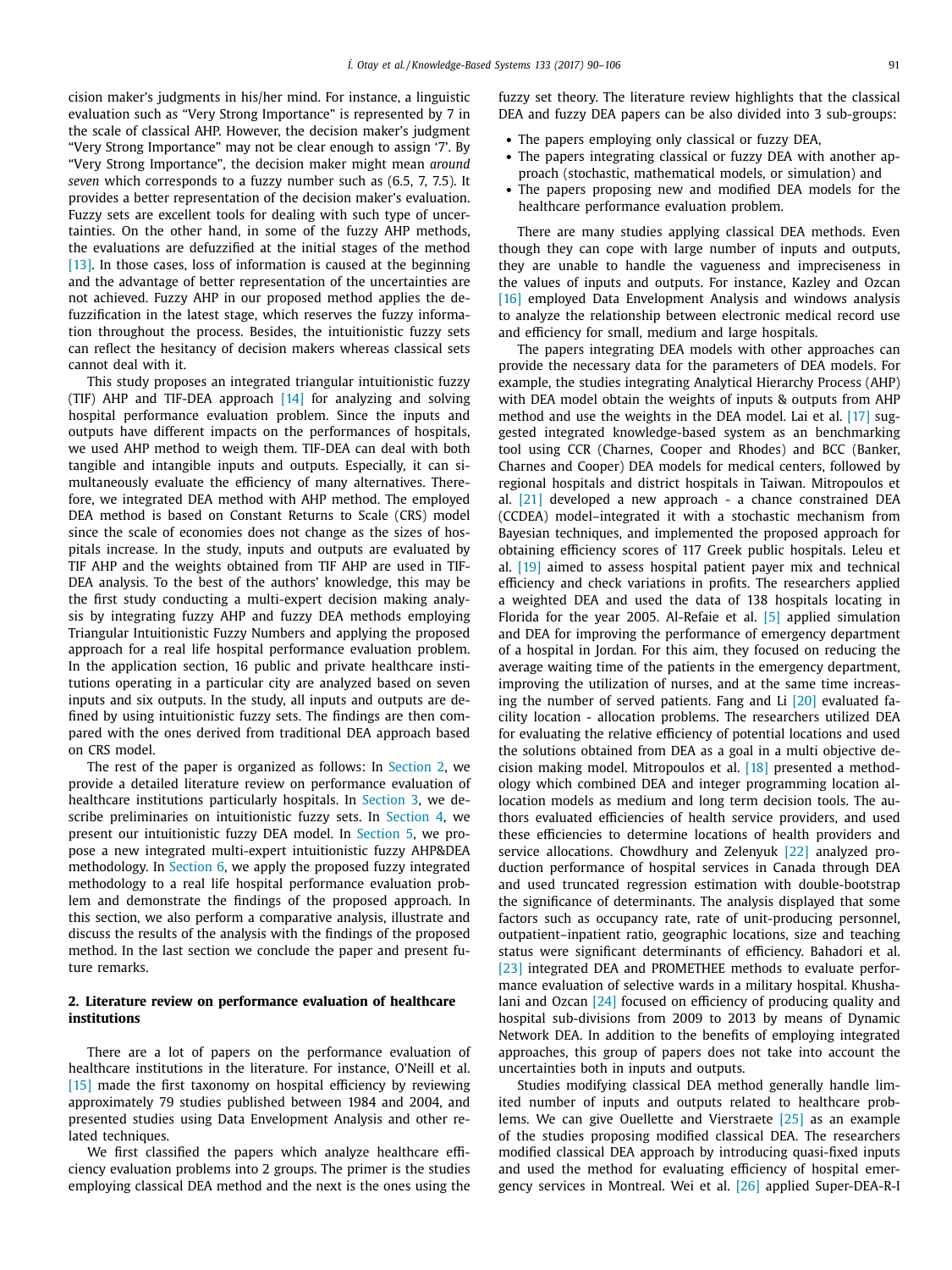<span id="page-2-0"></span>(DEA-R-based input oriented high-efficiency model) for analyzing the medical sectors in Taiwan.

On the other hand, there are also some studies implementing fuzzy methodology in performance evaluation problem in the healthcare literature. These studies aim to capture the vagueness in the evaluations of inputs and outputs and to incorporate the vagueness into the model. For instance, Ebrahimnejad [\[27\]](#page-15-0) applied a fuzzy DEA approach where the input prices were defined with trapezoidal fuzzy numbers, for evaluating insurance organizations and hospitals. The authors employed the linear ranking functions when comparing the fuzzy numbers and considered four inputs namely "the number of personnel, the total number of computers, the area of the branch and administrative expenses" and four outputs which were "the total number of insured persons, the number of insured person's agreements, the total number of life-pension receivers and the receipt total sum". Costantino et al. [\[28\]](#page-15-0) suggested using a cross-efficiency fuzzy DEA for solving healthcare systems performance evaluation problems in the southern part of Italy. Chang [\[29\]](#page-15-0) concentrated on hospital service evaluation in Taiwan. The researcher analyzed two public and three private medical centers based on 33 evaluation criteria and proposed fuzzy VIKOR (Vise Kriterijumska Optimizacija I Kompromisno Resenje) approach with triangular fuzzy numbers.

In the literature, some other studies integrate fuzzy methods with other approaches. Khodaparasti and Maleki [\[30\]](#page-15-0) presented a new combined fuzzy dynamic model for locating emergency vehicles and ambulance stations in an emergency medical service. In the study, the input and output parameters were defined as fuzzy numbers. Akdag et al. [\[31\]](#page-15-0) evaluated the hospital service quality by integrating fuzzy AHP, fuzzy Technique for Order Preference by Similarity to Ideal Solution (TOPSIS) and Yager's min-max approach. Karadayi and Karsak [\[3\]](#page-15-0) proposed an imprecise DEA for determining performances of state hospitals operating in 26 districts of Istanbul and obtained Optimistic and Pessimistic Scenario Efficiency Scores. In their study, three inputs which were "number of beds, number of overall staff and operating expenses" and five outputs such as "number of outpatients, number of discharged patients, tangibility and responsiveness" were evaluated. Muriana et al. [\[32\]](#page-15-0) proposed an expert system for evaluating financial performances of health care structures employing the fuzzy set theory and key performance indicators. Arya and Yadav [\[33\]](#page-15-0) proposed dual Slack Based Measure (SBM) model with fuzzy DEA and applied the developed model to the health sector. They evaluated the number of doctors, staff nurses and pharmacists as input variables and number of inpatients and outpatients as output variables which were identified with triangular fuzzy numbers. Ameryoun et al. [\[34\]](#page-15-0) proposed a novel analysis based on DEA and SERVQUAL (Service Quality) for evaluating influence of service quality on hospitals.

[Table](#page-3-0) 1 summarizes the studies

- Implementing only classical or fuzzy DEA approaches,
- Presenting integrated approaches and
- Proposing new and modified classical or fuzzy DEA approaches for measuring the efficiency of the healthcare actors such as hospitals and healthcare insurance companies.

This literature review shows us that healthcare performance evaluation is applied to various healthcare problems with different scopes and it requires both objective and subjective criteria to be used. Handling the vagueness in the subjective criteria is possible through the fuzzy set theory and ordinary fuzzy sets have been often utilized with this aim. The extensions of fuzzy sets have been recently utilized in performance evaluation [\[36,37\].](#page-16-0) Among fuzzy extensions, intuitionistic fuzzy sets are the most used extension.

#### **3. Preliminaries: intuitionistic fuzzy sets**

In the fuzzy set theory, the membership of an element to a fuzzy set is a single value between zero and one. However, the degree of non-membership of an element in a fuzzy set may not be equal to 1 minus the membership degree since there may be some hesitation degree. Therefore, a generalization of fuzzy sets was proposed by Atanassov [\[38\]](#page-16-0) as intuitionistic fuzzy sets (IFS) which incorporate the degree of hesitation, which is defined as "1 ' minus the sum of membership and non-membership degrees.

**Definition 1.** Let  $X \neq \emptyset$  be a given set. An intuitionistic fuzzy set in *X* is an object A given by

$$
\tilde{A} = \left\{ \left\langle x, \mu_{\tilde{A}}(x), \nu_{\tilde{A}}(x) \right\rangle; x \in X \right\},\tag{1}
$$

where  $\mu_{\tilde{A}} : X \to [0, 1]$  and  $\nu_{\tilde{A}} : X \to [0, 1]$  satisfy the condition

$$
0 \le \mu_{\tilde{A}}(x) + \nu_{\tilde{A}}(x) \le 1, \tag{2}
$$

for every *x* $\epsilon X$ . Hesitancy is equal to "1-( $\mu_{\tilde{A}}(x) + \nu_{\tilde{A}}(x)$ )"

**Definition 2.** Intuitionistic fuzzy numbers (IFNs): An IFN  $\tilde{A}$  is defined as follows:

(i) An intuitionistic fuzzy subset of the real number line

- (ii) Normal, i.e., there is any  $x_0 \in \mathbb{R}$  such that  $\mu_{\tilde{A}}(x_0) =$ 1 (*so*  $v_{\tilde{A}}(x_0) = 0$ )
- (iii) A convex set for the membership function  $\mu_{\tilde{A}}(x)$ , i.e.,

$$
\mu_{\tilde{A}}(\lambda x_1 + (1-\lambda)x_2) \ge \min\left(\mu_{\tilde{A}}(x_1), \mu_{\tilde{A}}(x_2)\right) \ \forall x_1, x_2 \in \mathbb{R}, \ \lambda \in [0, 1]
$$
\n(3)

(iv) A concave set for the non-membership function  $v_{\tilde{\lambda}}(x)$ , *i.e.*,

$$
\nu_{\tilde{A}}(\lambda x_1 + (1-\lambda)x_2) \le \max(\nu_{\tilde{A}}(x_1), \nu_{\tilde{A}}(x_2)) \ \forall x_1, x_2 \in \mathbb{R}, \ \lambda \in [0, 1].
$$
\n(4)

**Definition 3.**  $\alpha$ -cut of an intuitionistic fuzzy set is given by the following equations:

For an intuitionistic fuzzy set the  $\alpha$ -cut is defined by Atanassov [\[38\]](#page-16-0) as the set

$$
\tilde{A}_{\alpha} = \left\{ x \in X | \mu_{\tilde{A}}(x) \ge \alpha, \nu_{\tilde{A}}(x) \le 1 - \alpha \right\}.
$$
\n(5)

**Definition 4.** Triangular Intuitionistic Fuzzy Numbers (TIFN): A TIFN  $\tilde{A}$  is an intuitionistic fuzzy subset in  $\mathbb R$  with following membership function and non-membership function:

$$
\mu_{\tilde{A}}(x) = \begin{cases}\n\frac{x - a^L}{a^M - a^L}, & \text{for } a^L \le x \le a^M \\
\frac{a^U - x}{a^U - a^M}, & \text{for } a^M \le x \le a^U \\
0, & \text{otherwise}\n\end{cases}
$$
\n(6)

and

$$
\nu_{\tilde{A}}(x) = \begin{cases}\n\frac{a^M - x}{a^M - a^L}, & \text{for } a^L \le x \le a^M \\
\frac{x - a^M}{a^U - a^M}, & \text{for } a^M \le x \le a^U \\
1, & \text{otherwise}\n\end{cases}
$$
\n(7)

where  $a^{L} \le a^{L} \le a^{M} \le a^{U} \le a^{U}$ ,

 $0 \leq \mu_{\tilde{A}}(x) + \nu_{\tilde{A}}(x) \leq 1$  and TIFN is denoted by  $\tilde{A}_{TIFN} =$  $(a^L, a^M, a^U; a^L, a^M, a^U)$  (see [Fig.](#page-5-0) 1).

If 
$$
\tilde{A}_{TIFN} = (a^L, a^M, a^U; a^L, a^M, a^U)
$$
 and  $\tilde{B}_{TIFN} = (b^L, b^M, b^U; b^L, b^M, b^U)$  are two TIFNs, then

**Addition**  $\tilde{C} = \tilde{A} + \tilde{B}$  is also a TIFN:

$$
\tilde{C} = (a^{L} + b^{L}, a^{M} + b^{M}, a^{U} + b^{U}; a^{U} + b^{U}, a^{M} + b^{M}, a^{U} + b^{U}).
$$
 (8)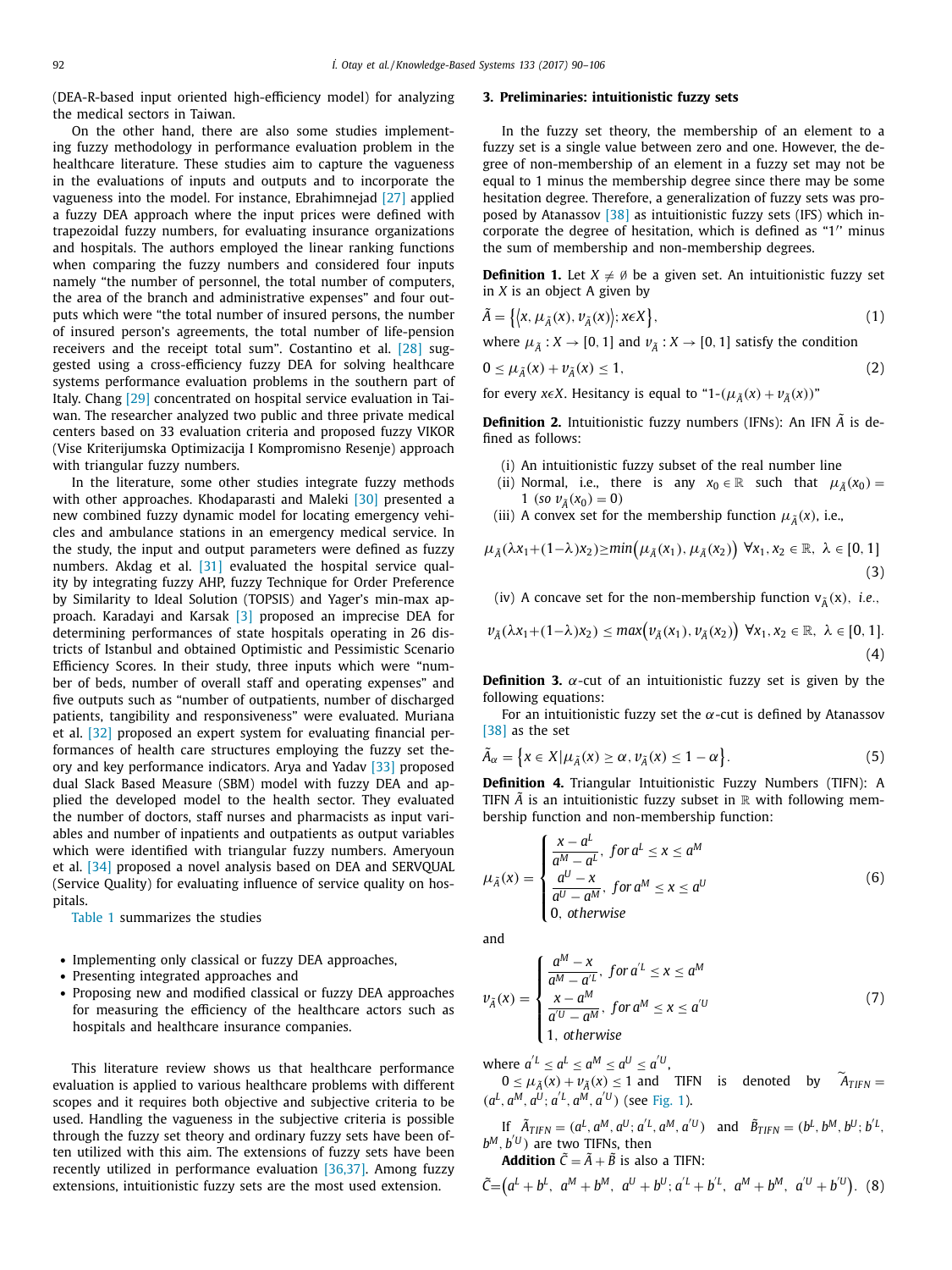<span id="page-3-0"></span>

| ۰, |  |
|----|--|
|----|--|

Studies implementing DEA for the healthcare sector.

| Inputs:<br>Hours worked-<br>Modified Classical DEA<br>Ouellette and<br>Hospital emergency services in<br><b>NA</b><br>excluding physicians-and<br>Vierstraete [25]<br>Montreal<br>with quasi-fixed inputs<br>expenditure on furniture<br>(CRS and VRS)<br>and equipment),<br>two quasi-fixed inputs<br>(number of stretchers and full time<br>equivalent<br>number of physicians),<br>Output:<br>Number of cases<br>Inputs:<br>Equipment, doctors, and nurses<br>Kazley and Ozcan<br>DEA with windows<br>The relationship between<br>Classical DEA (CRS)<br>Outputs:<br>electronic medical record use<br>$[16]$<br>analysis<br>Discharges, inpatient days, and staff<br>and efficiency for small,<br>training<br>medium and large hospitals<br>Inputs:<br>Sickbeds and physicians,<br>The medical sectors in Taiwan<br>Modified DEA-R model:<br><b>NA</b><br>Wei et al. [26]<br>Outputs:<br>Super-DEA-R-I<br>Out-patients, in-patients, and<br>(DEA-R-based input<br>surgeries<br>oriented high-efficiency<br>model)<br>Inputs:<br>Number of doctors.<br>Mitropoulos et al.<br>Efficiencies of health service<br>Classical DEA (CCR)<br>DEA and Integer<br>Number of nurses,<br>providers and location<br>programming<br>$[18]$<br>Treatment population<br>allocation models<br>Outputs:<br>Medical exams,<br>Laboratory tests,<br>Transfers<br>Inputs:<br>Number of nurses, Average time in<br>Classical DEA (CCR)<br>Simulation and DEA<br>Al-Refaie et al. [5]<br>Emergency department of a<br>system<br>hospital in Jordan<br>Outputs:<br>Nurses' utilization, Number of served<br>patients<br>Inputs:<br>-Medical staff (FTE)<br>Hospital patient payer mix and<br>Classical weighted DEA<br>Regression<br>Leleu et al. $[19]$<br>-Others personnel (FTE)<br>technical efficiency using the<br>-Beds<br>data of 138 hospitals in Florida<br>Outputs:<br>for 2005<br>-Case-mix adjusted total inpatient<br>discharges<br>-Outpatient in estimated days<br>DEA with<br>Inputs: Physician, Nurse, Supplies,<br>Lindlbauer et al.<br>German acute care hospitals<br>Classical DEA (BCC)<br>difference-in-difference<br>Admin, Nonclinical, clinical,<br>$[35]$<br>BedsOutputs: The number of treated in<br>estimation and genetic<br>matching<br>patient cases<br>Inputs:<br>Nursinghours<br>Chowdhury and<br>Production performance of<br>Classical DEA (CRS)<br>-Truncated regression<br>Administrativehours<br>Zelenyuk [22]<br>hospital services in Canada<br>estimation with<br>Staffedbeds<br>double-bootstrap-<br>Medical surgical supplies costs<br>distributional<br>(MSSC)<br>analysis<br>Non-medical surgical supplies<br>costs(NMSSC)<br>Equipment expense(EE)<br>MSSC+NMSSC<br>MSSC+NMSSC+EE<br>Outputs:<br>Ambulatory visits<br>Case-mix weighted inpatient days<br>Inputs: Doctors, Other personnel, beds,<br>Chance constrained<br>DEA (CCDEA) model<br>operating cost<br>Efficiency of 117 Greek public<br>Chance constrained DEA<br>Mitropoulos et al.<br>Outputs: Inpatient admissions,<br>with a Bayesian<br>(CCDEA) model<br>$[21]$<br>hospitals<br>technique<br>outpatient visits | Authors | Application area | Classical DEA / Fuzzy DEA | <b>Integrated Methods</b> | Inputs/Outputs           |
|----------------------------------------------------------------------------------------------------------------------------------------------------------------------------------------------------------------------------------------------------------------------------------------------------------------------------------------------------------------------------------------------------------------------------------------------------------------------------------------------------------------------------------------------------------------------------------------------------------------------------------------------------------------------------------------------------------------------------------------------------------------------------------------------------------------------------------------------------------------------------------------------------------------------------------------------------------------------------------------------------------------------------------------------------------------------------------------------------------------------------------------------------------------------------------------------------------------------------------------------------------------------------------------------------------------------------------------------------------------------------------------------------------------------------------------------------------------------------------------------------------------------------------------------------------------------------------------------------------------------------------------------------------------------------------------------------------------------------------------------------------------------------------------------------------------------------------------------------------------------------------------------------------------------------------------------------------------------------------------------------------------------------------------------------------------------------------------------------------------------------------------------------------------------------------------------------------------------------------------------------------------------------------------------------------------------------------------------------------------------------------------------------------------------------------------------------------------------------------------------------------------------------------------------------------------------------------------------------------------------------------------------------------------------------------------------------------------------------------------------------------------------------------------------------------------------------------------------------------------------------------------------------------------------------------------------------------------------------------------------------------------------------------------------------------------------------------------------------------|---------|------------------|---------------------------|---------------------------|--------------------------|
|                                                                                                                                                                                                                                                                                                                                                                                                                                                                                                                                                                                                                                                                                                                                                                                                                                                                                                                                                                                                                                                                                                                                                                                                                                                                                                                                                                                                                                                                                                                                                                                                                                                                                                                                                                                                                                                                                                                                                                                                                                                                                                                                                                                                                                                                                                                                                                                                                                                                                                                                                                                                                                                                                                                                                                                                                                                                                                                                                                                                                                                                                                          |         |                  |                           |                           |                          |
|                                                                                                                                                                                                                                                                                                                                                                                                                                                                                                                                                                                                                                                                                                                                                                                                                                                                                                                                                                                                                                                                                                                                                                                                                                                                                                                                                                                                                                                                                                                                                                                                                                                                                                                                                                                                                                                                                                                                                                                                                                                                                                                                                                                                                                                                                                                                                                                                                                                                                                                                                                                                                                                                                                                                                                                                                                                                                                                                                                                                                                                                                                          |         |                  |                           |                           |                          |
|                                                                                                                                                                                                                                                                                                                                                                                                                                                                                                                                                                                                                                                                                                                                                                                                                                                                                                                                                                                                                                                                                                                                                                                                                                                                                                                                                                                                                                                                                                                                                                                                                                                                                                                                                                                                                                                                                                                                                                                                                                                                                                                                                                                                                                                                                                                                                                                                                                                                                                                                                                                                                                                                                                                                                                                                                                                                                                                                                                                                                                                                                                          |         |                  |                           |                           |                          |
|                                                                                                                                                                                                                                                                                                                                                                                                                                                                                                                                                                                                                                                                                                                                                                                                                                                                                                                                                                                                                                                                                                                                                                                                                                                                                                                                                                                                                                                                                                                                                                                                                                                                                                                                                                                                                                                                                                                                                                                                                                                                                                                                                                                                                                                                                                                                                                                                                                                                                                                                                                                                                                                                                                                                                                                                                                                                                                                                                                                                                                                                                                          |         |                  |                           |                           |                          |
|                                                                                                                                                                                                                                                                                                                                                                                                                                                                                                                                                                                                                                                                                                                                                                                                                                                                                                                                                                                                                                                                                                                                                                                                                                                                                                                                                                                                                                                                                                                                                                                                                                                                                                                                                                                                                                                                                                                                                                                                                                                                                                                                                                                                                                                                                                                                                                                                                                                                                                                                                                                                                                                                                                                                                                                                                                                                                                                                                                                                                                                                                                          |         |                  |                           |                           |                          |
|                                                                                                                                                                                                                                                                                                                                                                                                                                                                                                                                                                                                                                                                                                                                                                                                                                                                                                                                                                                                                                                                                                                                                                                                                                                                                                                                                                                                                                                                                                                                                                                                                                                                                                                                                                                                                                                                                                                                                                                                                                                                                                                                                                                                                                                                                                                                                                                                                                                                                                                                                                                                                                                                                                                                                                                                                                                                                                                                                                                                                                                                                                          |         |                  |                           |                           |                          |
|                                                                                                                                                                                                                                                                                                                                                                                                                                                                                                                                                                                                                                                                                                                                                                                                                                                                                                                                                                                                                                                                                                                                                                                                                                                                                                                                                                                                                                                                                                                                                                                                                                                                                                                                                                                                                                                                                                                                                                                                                                                                                                                                                                                                                                                                                                                                                                                                                                                                                                                                                                                                                                                                                                                                                                                                                                                                                                                                                                                                                                                                                                          |         |                  |                           |                           |                          |
|                                                                                                                                                                                                                                                                                                                                                                                                                                                                                                                                                                                                                                                                                                                                                                                                                                                                                                                                                                                                                                                                                                                                                                                                                                                                                                                                                                                                                                                                                                                                                                                                                                                                                                                                                                                                                                                                                                                                                                                                                                                                                                                                                                                                                                                                                                                                                                                                                                                                                                                                                                                                                                                                                                                                                                                                                                                                                                                                                                                                                                                                                                          |         |                  |                           |                           |                          |
|                                                                                                                                                                                                                                                                                                                                                                                                                                                                                                                                                                                                                                                                                                                                                                                                                                                                                                                                                                                                                                                                                                                                                                                                                                                                                                                                                                                                                                                                                                                                                                                                                                                                                                                                                                                                                                                                                                                                                                                                                                                                                                                                                                                                                                                                                                                                                                                                                                                                                                                                                                                                                                                                                                                                                                                                                                                                                                                                                                                                                                                                                                          |         |                  |                           |                           | (continued on next page) |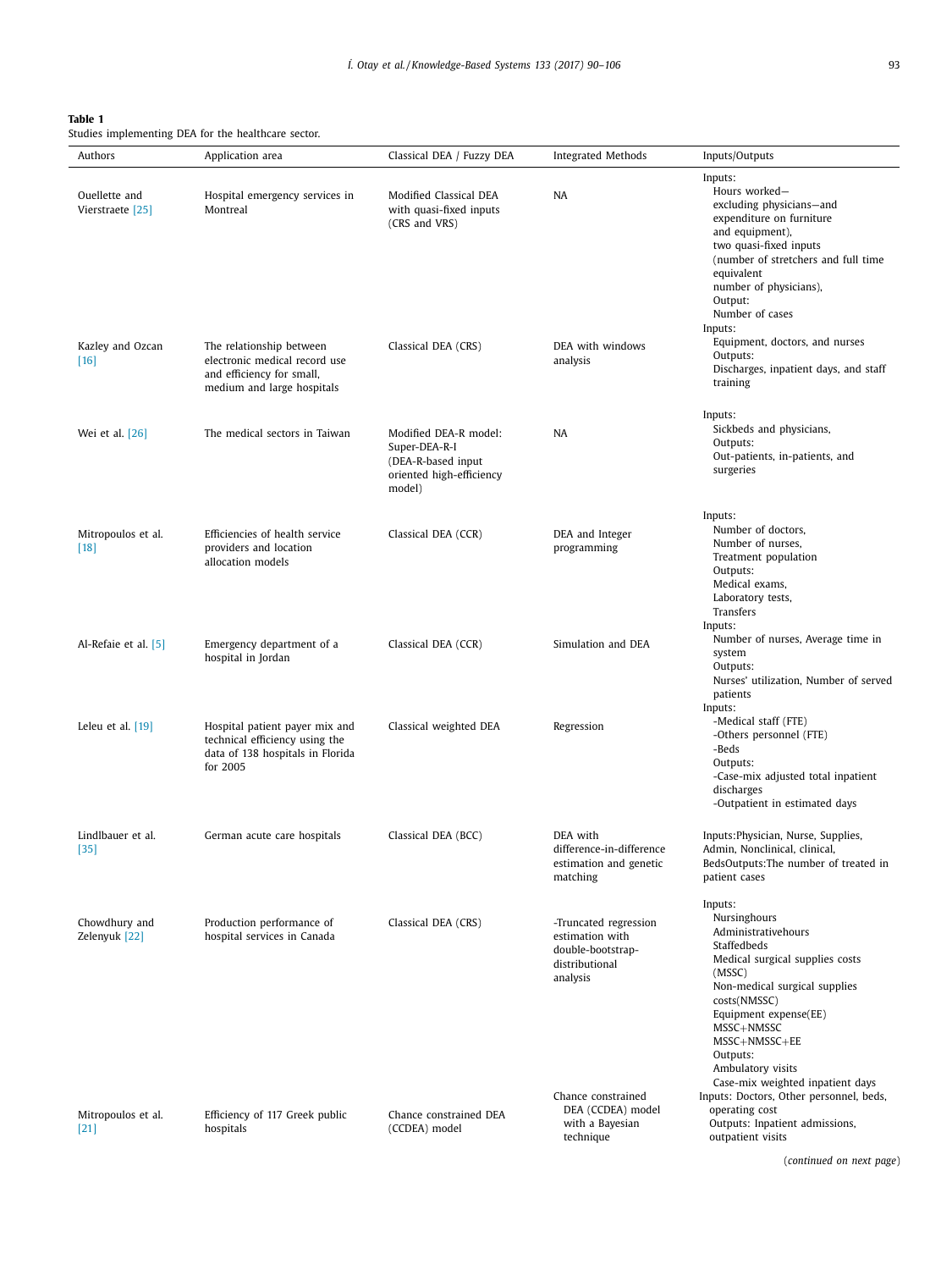## **Table 1** (*continued*)

| Authors                         | Application area                                                                    | Classical DEA / Fuzzy DEA                   | <b>Integrated Methods</b>                                             | Inputs/Outputs                                                                                                                                                                                                                                                                                               |
|---------------------------------|-------------------------------------------------------------------------------------|---------------------------------------------|-----------------------------------------------------------------------|--------------------------------------------------------------------------------------------------------------------------------------------------------------------------------------------------------------------------------------------------------------------------------------------------------------|
| Lai et al. $[17]$               | Medical centers, regional<br>hospitals and district hospitals<br>in Taiwan          | CCR and BCC DEA models                      | Integrated<br>knowledge-based<br>systems as an<br>benchmarking tool   | Inputs:Number of physicians, number<br>of nurses, number of expensive<br>equipment, and diversity of expensive<br>equipment.Outputs:Number of<br>inpatients, number of outpatient, and<br>quality assurance                                                                                                  |
| Khushalani and<br>Ozcan $[24]$  | The efficiency of producing<br>quality and hospital<br>sub-divisions                | Classical DEA                               | Dynamic Network DEA                                                   | Inputs:<br>Number of beds,<br>Total number of non-physician, Total<br>operating expenses per bed.<br>Outputs:<br>Case-mix adjusted discharges,<br>Total number of surgeries,<br>Emergency visits,<br>Outpatient visits.                                                                                      |
| Ebrahimnejad [27]               | Insurance Organizations and<br>Hospitals                                            | DEA (CCR) with trapezoidal<br>fuzzy numbers | NA                                                                    | Inputs:<br>The number of personals,<br>The total number of computers,<br>The area of the branch,<br>Administrative expenses,<br>Outputs:<br>The total number of insured persons,<br>The number of insured person's<br>agreements,<br>The total number of life-pension<br>receivers,<br>The receipt total sum |
| Costantino et al.<br>[28]       | Healthcare systems<br>performance evaluation<br>problem in the southern of<br>Italy | Cross-efficiency fuzzy DEA                  | NA                                                                    | Inputs:<br>Units of doctors,<br>Units of nurses,<br>Units of other staff,<br>Number of beds<br>Outputs:<br>Number of discharges,<br>Days of hospitalization,<br>Number of surgeries                                                                                                                          |
| Khodaparasti and<br>Maleki [30] | Locating emergency vehicles<br>and ambulance stations                               | <b>Fuzzy DEA</b>                            | A new combined fuzzy<br>dynamic DEA model                             | Inputs:<br>Number of existing ambulances,<br>Number of stations,<br>Standard distance coverage,<br>Distances between demand<br>points and sites<br>Outputs:                                                                                                                                                  |
| Karadayi and<br>Karsak [3]      | State hospitals operating in 26<br>districts of Istanbul                            | <b>Fuzzy DEA</b>                            | Imprecise DEA with<br>Optimistic and<br>Pessimistic Scenario          | Number of treated patients<br>Inputs:<br>Number of beds,<br>Number of overall staff,<br>Operating expenses<br>Outputs:<br>Number of outpatients,<br>Number of discharged patients,<br>Number of adjusted<br>surgeries, Tangibility, responsiveness                                                           |
| Muriana et al. [32]             | Financial performances of<br>health care structures                                 | <b>Fuzzy DEA</b>                            | DEA with the fuzzy set<br>theory and key<br>performance<br>indicators |                                                                                                                                                                                                                                                                                                              |
| Arya and Yadav<br>$[33]$        | Application of the proposed<br>model to the health sector                           | <b>Fuzzy DEA</b>                            | Dual slack based<br>measure (SBM)<br>model with fuzzy<br>DEA          | Inputs:<br>Sum of number of doctors and staff<br>nurses,<br>Number of pharmacists<br>Output:<br>Number of inpatients<br>Number of outpatients.                                                                                                                                                               |

**Multiplication:** 
$$
\tilde{C} \cong \tilde{A} \otimes \tilde{B}
$$
 is also a TIFN:  
\n $\tilde{C} \cong (a^L b^L, a^M b^M, a^U b^U; a^L b^L, a^M b^M, a^U b^U)$  (9)  
\n**Division:**  $\tilde{C} \cong \tilde{A} \otimes \tilde{B}$  is also a TIFN:  
\n $\tilde{C} \cong (a^L/b^U, a^M/b^M, a^U/b^L; a^L/b^U, a^M/b^M, a^U/b^U)$  (10)

# **Multiplication with a constant:**

$$
k \times \tilde{A}_{TIFN} = (k \times a^L, k \times a^M, k \times a^U; k \times a^{'L}, k \times a^M, k \times a^{'U}), \quad k > 0
$$
\n(11)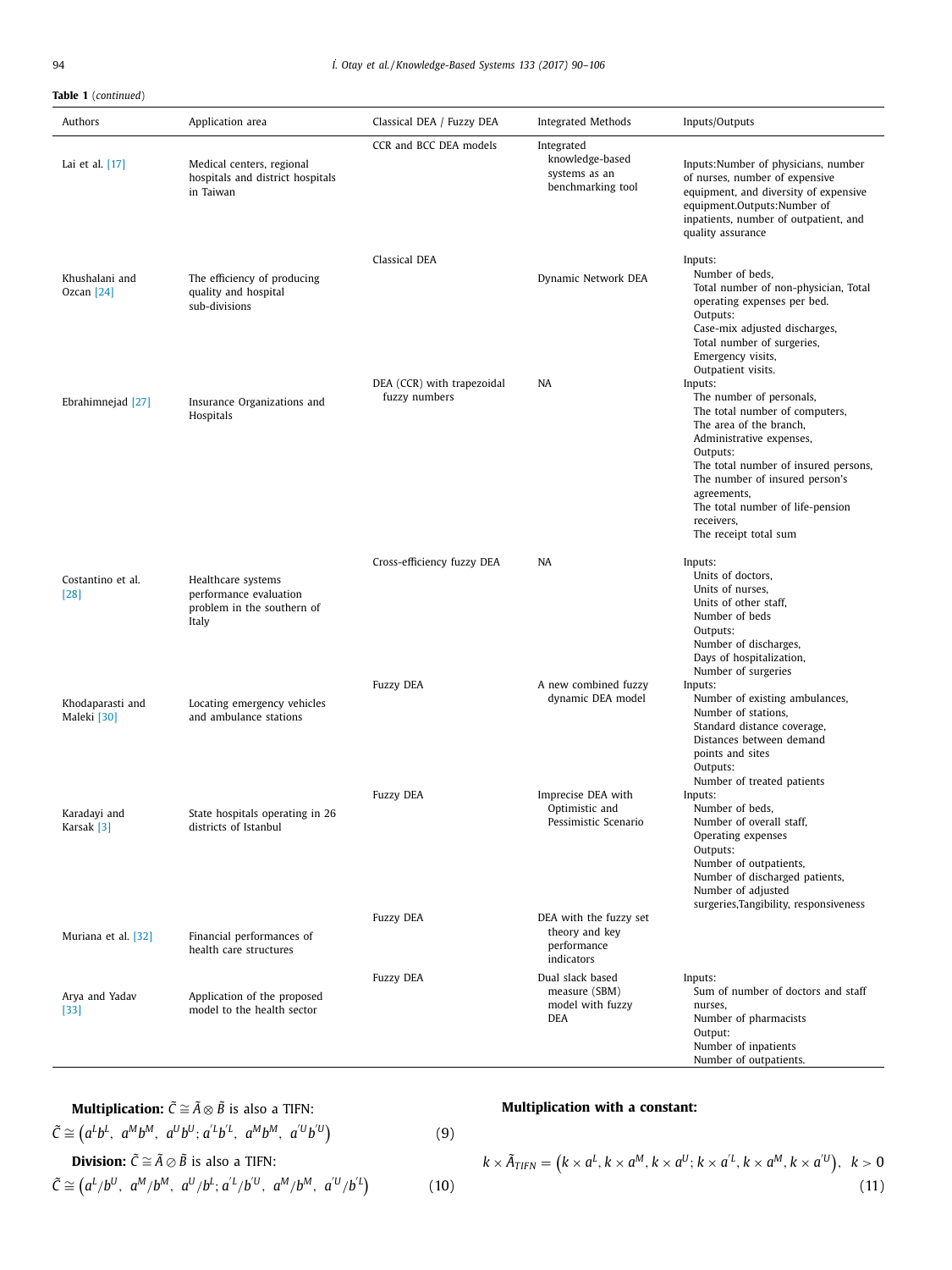<span id="page-5-0"></span>

**Fig. 1.** Membership and non-membership functions of TIFN.

#### *3.1. Defuzzification of TIFSs*

Let  $I_i = (a_i^L, a_i^M, a_i^U; a_i^{'L}, a_i^M, a_i^{'U})$  be a triangular intuitionistic fuzzy number. Herein, we propose a new defuzzification function as in Eq. (12).

$$
d_f = \frac{a_i^L + a_i^M + a_i^U}{3} + \frac{a_i^L + a_i^M + a_i^U}{\tau}
$$
 (12)

where  $\tau$  is a very large number. This equation is based on the def-inition of accuracy function given in Zhang and Liu [\[39\]](#page-16-0) and Liu et al.  $[40]$ .  $\tau$  is the non-membership impact factor which determines the effect of non-membership function in the defuzzification. As it gets larger, the effect of non-membership function gets smaller. The magnitude of  $\tau$  is determined by decision makers with respect to the type of decision making problem.

#### *3.2. Aggregation operators for TIFNs*

Suppose  $I_i = (a_i^L, a_i^M, a_i^U; a_i^{'L}, a_i^M, a_i^{'U})$  is a set of Triangular Intuitionistic Fuzzy Numbers, then the result is a triangular intuitionistic fuzzy number aggregated by employing Eq.  $(13)$  [\[39\].](#page-16-0)

$$
f_m(I_1, I_2, \dots, I_n) = \left( \begin{bmatrix} 1 - \prod_{i=1}^n (1 - a_i^L)^{w_i}, 1 - \prod_{i=1}^n (1 - a_i^M)^{w_i}, 1 - \prod_{i=1}^n (1 - a_i^U)^{w_i} \end{bmatrix}, \begin{bmatrix} 1 \\ \prod_{i=1}^n (a_i^U)^{w_i}, \prod_{i=1}^n (a_i^M)^{w_i}, \prod_{i=1}^n (a_i^U)^{w_i} \end{bmatrix} \right)
$$
\n(13)

where  $w = (w_1, w_2, \dots, w_n)^T$  is the weight vector of  $I_i(i = 1, 2, ..., n), w_i \in [0, 1], \sum_{i=1}^n w_i = 1.$ 

#### **4. Intuitionistic fuzzy Data Envelopment Analysis**

Traditional DEA is an efficient performance evaluation method where there exists a multi-output and multi-input environment. Traditional DEA has been extended for various decision-making environments. For instance, Chance Constrained DEA and Stochastic Frontier Analysis DEA are some of these extensions. However, all inputs and outputs are quantitative and identified with numerical values in the traditional DEA method. Usually, the real world problems involve complexity, imprecision and uncertainty. The fuzzy set theory can capture this complexity and vagueness. After the fuzzy set theory has emerged, DEA has been extended to its fuzzy versions. Ordinary fuzzy DEA [\[41\]](#page-16-0) and Type-2 fuzzy DEA [\[42\]](#page-16-0) are two of these fuzzy extensions. Ordinary fuzzy sets force the decision makers to define a sharp membership function without considering their hesitancy. Intuitionistic fuzzy DEA can consider the hesitancy of decision makers in the evaluation process. In the following, we first briefly present traditional and ordinary fuzzy DEA and then propose our intuitionistic fuzzy DEA method.

#### *4.1. Traditional DEA*

The DEA model is used to evaluate the relative efficiency of a given number of homogeneous decision making units (DMUs) such as bank branches and hospitals taking into account multiple input and multiple output, and solve linear programming problems con-secutively for each single DMU [\[43,44\].](#page-16-0) DEA is defined as a frontier estimator based on a linear programming approach [\[22\].](#page-15-0) DEA simultaneously analyzes the efficiency of each unit (here hospital) using inputs to generate outputs by defining the optimal input/output combination. This combination is described as the "best practice frontier" and/or data envelope [\[45\].](#page-16-0)

In the traditional Data Envelopment Analysis literature, there are various well-known DEA approaches [\[14,46\].](#page-15-0) Constant Returns to Scale (CRS) DEA model is preferred when the scale of economies does not change as size of the service facility increases. If inputs and outputs can be selected in such a way that they conform to the proportionality assumption, the discrimination of the CRS model is better when it is compared to other DEA models [\[47\].](#page-16-0) In this study, we use input oriented CRS model for the performance comparison of the hospitals. The essence of the CRS model is the maximization of the ratio of weighted multiple outputs to weighted multiple inputs.

CRS model is given in the following [\[48\]:](#page-16-0)

 $min \theta$ 

s.t.  
\n
$$
\theta x_{i0} \geq \sum_{j=1}^{N} \lambda_j x_{ij}
$$
\n
$$
y_{r0} \leq \sum_{j=1}^{N} \lambda_j y_{rj}
$$
\n
$$
\lambda_j \geq 0 \quad \forall j = 1, 2, ..., N
$$
\n
$$
\sum_{j=1}^{N} \lambda_j = 1, \quad \theta \geq 0
$$
\n
$$
i = 1, 2, ..., m; \quad j = 1, 2, ..., N; \quad r - 1, 2, ..., s
$$
\n(14)

where

- *xi*<sup>0</sup> Amount of input *i* for the *o*th observed decision making unit
- yr0 Amount of output *r* for the *o*th observed decision making unit
- *xij* Amount of input *i* for the *j* th decision making unit
- yrj Amount of output *r* for the *j* th decision making unit
- $\mu_{\rm r}$  Weight for the *r*<sup>th</sup> output given by *o*<sup>th</sup> decision making unit
- vi Weight for the *r*th input given by *o*th decision making unit
- m Number of inputs
- s Number of outputs
- N Number of decision making unit (DMU)
- $\lambda_j$  Shadow prices regarding the constraints limiting the efficiency of each DMU
- $\theta$  Efficiency.

#### *4.2. Ordinary fuzzy DEA*

Kahraman et al. [\[41\]](#page-16-0) presented one of the first studies proposing fuzzy DEA analysis. In the study, the authors proposed a fuzzy mathematical programming model with multiple attributes using data envelopment analysis. Guo and Tanaka [\[49\]](#page-16-0) proposed the following fuzzy CCR DEA model to handle the efficiency evaluation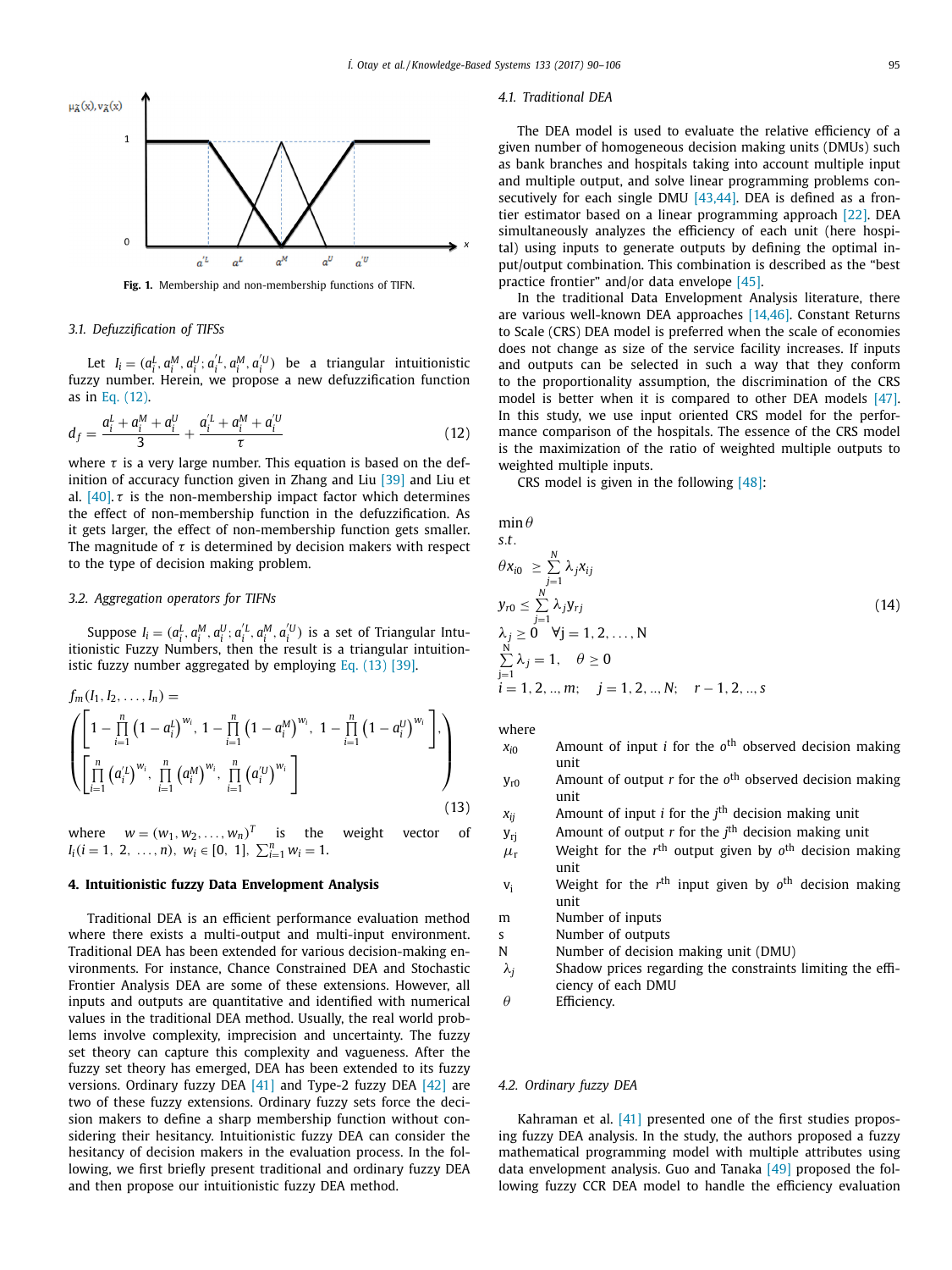<span id="page-6-0"></span>problem with fuzzy input and output data.

$$
\max_{\mu, v} \mu^t Y_0
$$
  
s.t.  

$$
v^t X_0 \approx \tilde{1}
$$
  

$$
\mu^t Y_j \le v^t X_j \ (j = 1, 2, ..., n)
$$
  

$$
\mu, v \ge 0
$$
 (15)

where  $X_j = (x_j, c_j)$  is an *s*-dimensional fuzzy input vector and  $Y_i =$  $(y_j, d_j)$  is an *m*-dimensional fuzzy output vector for the  $j<sup>th</sup>$  decision making unit.

The fuzzy model can be transformed to the following LP problem as in Eq. (16).

$$
\max_{\mu,\nu}\mu^{t}y_{o} - (1-h)\mu^{t}d_{o}
$$
\ns.t.  
\nv<sup>t</sup>c<sub>o</sub>  $\geq g_{o}$   
\nv<sup>t</sup>x<sub>o</sub> - (1-h)v<sup>t</sup>c<sub>o</sub> = 1 - (1-h)e  
\nv<sup>t</sup>x<sub>o</sub> + (1-h)v<sup>t</sup>c<sub>o</sub>  $\leq$  1 + (1-h)e  
\n $\mu^{t}y_{j} - (1-h)\mu^{t}d_{j} \leq v^{t}x_{j} - (1-h)v^{t}c_{j}$   
\n $\mu^{t}y_{j} + (1-h)\mu^{t}d_{j} \leq v^{t}x_{j} + (1-h)v^{t}c_{j}$  (j = 1, 2, ..., N)  
\n $\mu, v \geq 0$  (16)

where  $g_0$  indicates the optimal value of the objective function,  $0 \leq$  $h \leq 1$  is a predefined possibility level by decision makers, and e is equal to  $max_{j=1,2,...,n}(max_{k=1,2,...,s} c_{jk}/x_{jk}).$ 

### *4.3. Proposed triangular intuitionistic fuzzy DEA*

In case of vague information on inputs and outputs, intuitionistic fuzzy sets reflecting the hesitancy of decision makers can be utilized. The proposed intuitionistic fuzzy CRS DEA model is presented in Eq. (17).

$$
\min \theta
$$
\ns.t.\n
$$
\theta \tilde{x}_{i0} \geq \sum_{j=1}^{N} \lambda_j \tilde{x}_{ij}
$$
\n
$$
\tilde{y}_{r0} \leq \sum_{j=1}^{N} \lambda_j \tilde{y}_{rj}
$$
\n
$$
\lambda_j \geq 0 \ \forall j = 1, 2, ..., N
$$
\n
$$
\sum_{j=1}^{N} \lambda_j = 1
$$
\n(17)

$$
j=1
$$
  

$$
\theta \ge 0
$$
  
where

 $\tilde{x}_{ij} = \left(x_{ij}^L, x_{ij}^M, x_{ij}^U; x_{ij}^{\prime L}, x_{ij}^{\prime M}, x_{ij}^{\prime U}\right)$ 

 $\tilde{x}_{i0} = (x_{i0}^L, x_{i0}^M, x_{i0}^U; x_{i0}^{\prime L}, x_{i0}^{\prime M}, x_{i0}^{\prime U})$ 

 $\widetilde{y}_{r0} = \left( y_{r0}^L, y_{r0}^M, y_{r0}^U; y_{r0}^{'L}, y_{r0}^{'M}, y_{r0}^{'U} \right)$ 

$$
\tilde{\mathbf{y}}_{rj} = \left(y_{rj}^L, y_{rj}^M, y_{rj}^U; y_{rj}^{\prime L}, y_{rj}^{\prime M}, y_{rj}^{\prime U}\right)
$$

Eq. (17) can be expressed as in Eq. (18).

 $min \theta$ 

*s*.*t*.

 $(\theta x_{i0}^L, \theta x_{i0}^M, \theta x_{i0}^U; \theta x_{i0}^L, \theta x_{i0}^M, \theta x_{i0}^U)$ 

$$
\geq\left(\sum_{j=1}^N\lambda_jx_{ij}^L,\sum_{j=1}^N\lambda_jx_{ij}^M,\sum_{j=1}^N\lambda_jx_{ij}^U;\ \sum_{j=1}^N\lambda_jx_{ij}^{\prime L},\sum_{j=1}^N\lambda_jx_{ij}^{\prime M},\sum_{j=1}^N\lambda_jx_{ij}^{\prime U}\right)
$$

$$
\begin{split}\n& (y_{r0}^L, y_{r0}^M, y_{r0}^U; y_{r0}^U, y_{r0}^M, y_{r0}^{\prime U}) \\
&\leq \left( \sum_{j=1}^N \lambda_j y_{rj}^L, \sum_{j=1}^N \lambda_j y_{rj}^M, \sum_{j=1}^N \lambda_j y_{rj}^U; \sum_{j=1}^N \lambda_j y_{rj}^U, \sum_{j=1}^N \lambda_j y_{rj}^M, \sum_{j=1}^N \lambda_j y_{rj}^U \right) \\
& \lambda_j \geq 0 \quad \forall j = 1, 2, ..., N \\
& \sum_{j=1}^N \lambda_j = 1 \\
& \theta \geq 0\n\end{split}
$$
\n(18)

#### **5. A new integrated intuitionistic fuzzy AHP & DEA methodology**

The proposed methodology is composed of an integrated TIF AHP and TIF DEA methods. The criteria, inputs and outputs have been determined based on a comprehensive literature review and viewpoints of the managers of hospitals. The flowchart of the proposed methodology is displayed in [Fig.](#page-7-0) 2.

The steps of the proposed methodology with an illustrative example (IE) are stated as follows:

**Step 1**: Apply the triangular intuitionistic fuzzy AHP method.

- **Step 1.1:** Define the problem and establish the hierarchy, goal being at the top, criteria and sub-criteria at the intermediate level and alternatives at the lowest level.
- **IE 1.1:** Consider that we have two alternatives  $(m = 2)$ , two inputs  $(t = 2)$  and two outputs  $(u = 2)$  in a performance evaluation problem. In the illustrative example, we assume that there is a consensus among the experts.
- **Step 1.2:** Construct pairwise comparison matrices for inputs and outputs, and collect expert judgments using TIF scale given in [Table](#page-7-0) 2.

The pairwise evaluation matrix of each expert for obtaining the weights of inputs is as in Eq. (19).

$$
\tilde{A}_{i}^{TIFN} = \begin{bmatrix}\n(1, 1, 1, 1, 1, 1) & \tilde{a}_{12,i}^{TIFN} & \cdots & \tilde{a}_{1t,i}^{TIFN} \\
1/\tilde{a}_{12,i}^{TIFN} & (1, 1, 1, 1, 1, 1) & \cdots & \tilde{a}_{2t,i}^{TIFN} \\
\vdots & \vdots & \ddots & \vdots \\
1/\tilde{a}_{1t,i}^{TIFN} & 1/\tilde{a}_{2t,i}^{TIFN} & \cdots (1, 1, 1, 1, 1, 1)\n\end{bmatrix}
$$
\n(19)

where *t* denotes the number of inputs.

The pairwise evaluation matrix of each expert for obtaining the weights of outputs is given in Eq. (20).

$$
\tilde{A}_{o}^{TIFN} = \begin{bmatrix}\n(1, 1, 1, 1, 1, 1) & \tilde{a}_{12,o}^{TIFN} & \cdots & \tilde{a}_{1u,o}^{TIFN} \\
1/\tilde{a}_{12,o}^{TIFN} & (1, 1, 1, 1, 1, 1) & \cdots & \tilde{a}_{2u,o}^{TIFN} \\
\vdots & \vdots & \ddots & \vdots \\
1/\tilde{a}_{1u,o}^{TIFN} & 1/\tilde{a}_{2u,o}^{TIFN} & \cdots (1, 1, 1, 1, 1, 1)\n\end{bmatrix}
$$
\n(20)

where *u* denotes the number of outputs. In Eq. (19),  $\tilde{a}_{12,i}^{TIFN}$ , for instance, is as follows:

$$
\tilde{a}_{12,i}^{TIFN} = (a_{12,i}^L, a_{12,i}^M, a_{12,i}^U; a_{12,i}^{\prime L}, a_{12,i}^M, a_{12,i}^{\prime U})
$$

and

$$
1/\tilde{a}_{12,i}^{\text{TFN}} = \ \left(\frac{1}{a_{12,i}^{U}},\, \frac{1}{a_{12,i}^{M}},\, \frac{1}{a_{12,i}^{L}};\,\, \frac{1}{a_{12,i}^{U}},\, \frac{1}{a_{12,i}^{M}},\, \frac{1}{a_{12,i}^{L}}\right)
$$

**IE 1.2:** The pairwise comparison matrices produced by three experts (Exp) including both inputs and outputs are exhibited below.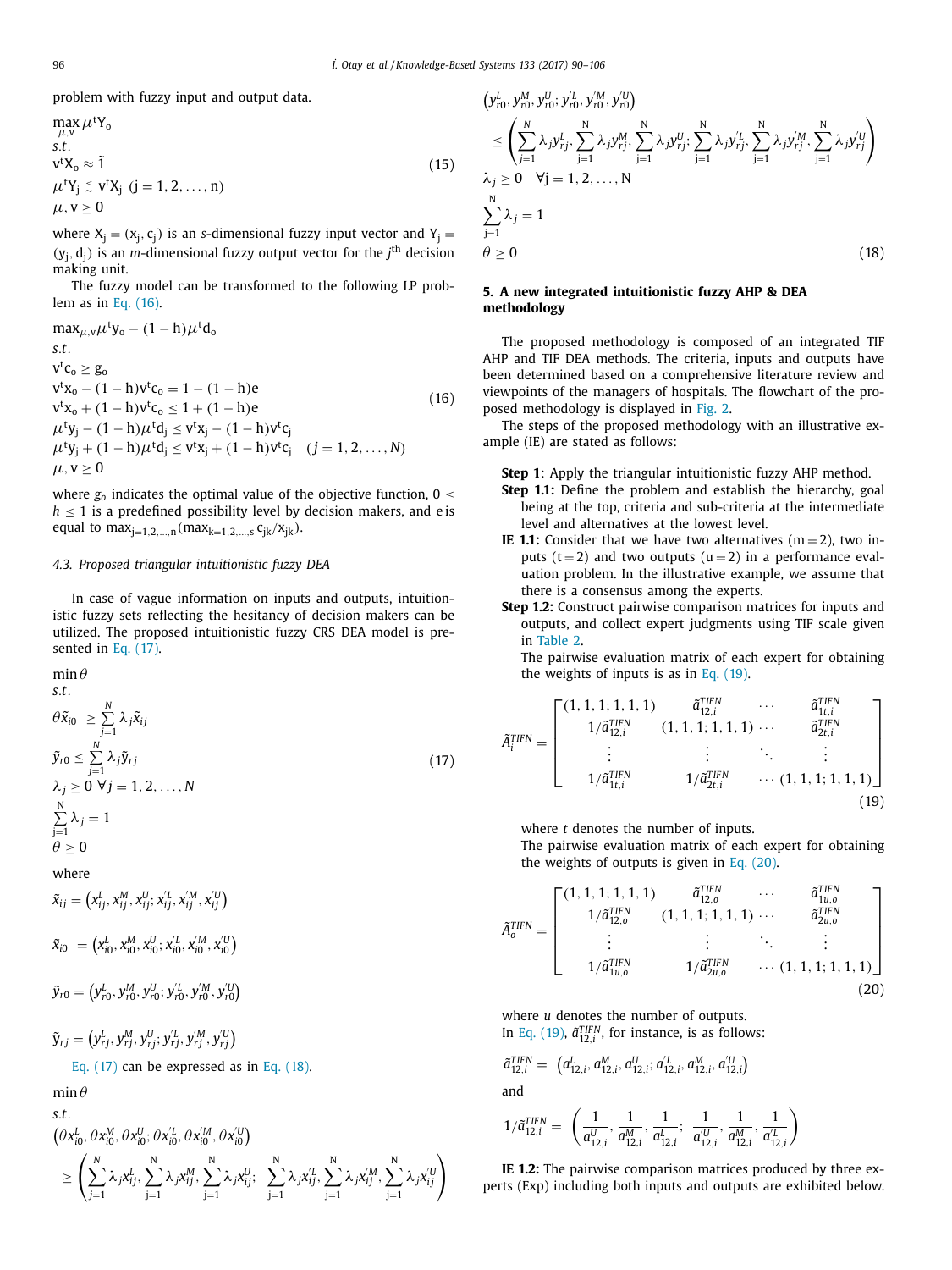<span id="page-7-0"></span>

**Fig. 2.** Flowchart of the proposed methodology.

| Scale for pairwise comparisons.                                                                                                             |                                                                                                            |                                                               |                                                                                                                                                                                                                                                                                                                                                                                |
|---------------------------------------------------------------------------------------------------------------------------------------------|------------------------------------------------------------------------------------------------------------|---------------------------------------------------------------|--------------------------------------------------------------------------------------------------------------------------------------------------------------------------------------------------------------------------------------------------------------------------------------------------------------------------------------------------------------------------------|
| Importance level                                                                                                                            | Corresponding<br>intuitionistic fuzzy<br>sets                                                              | Reciprocal<br>importance level                                | Reciprocal<br>intuitionistic fuzzy<br>sets                                                                                                                                                                                                                                                                                                                                     |
| Equal Importance (EI)<br>Weak Importance (WI)<br>Fairly Strong Importance (FSI)<br>Very Strong Importance (VSI)<br>Absolute Importance (AI) | (1, 1, 1; 1, 1, 1)<br>(2, 3, 4; 1, 3, 5)<br>(4, 5, 6; 3, 5, 7)<br>(6, 7, 8; 5, 7, 9)<br>(8, 9, 9; 7, 9, 9) | <b>REI</b><br><b>RWI</b><br><b>RFSI</b><br><b>RVSI</b><br>RAI | (1, 1, 1; 1, 1, 1)<br>$\left(\frac{1}{4}, \frac{1}{3}, \frac{1}{2}; \frac{1}{5}, \frac{1}{3}, 1\right)$<br>$\left(\frac{1}{6}, \frac{1}{5}, \frac{1}{4}; \frac{1}{7}, \frac{1}{5}, \frac{1}{3}\right)$<br>$(\frac{1}{8}, \frac{1}{7}, \frac{1}{6}; \frac{1}{9}, \frac{1}{7}, \frac{1}{5})$<br>$(\frac{1}{9}, \frac{1}{9}, \frac{1}{8}; \frac{1}{9}, \frac{1}{9}, \frac{1}{7})$ |

| Inputs |                  |                   |                  | 12       |           |          | Outputs  | 01                |                   |                   | 02        |           |           |
|--------|------------------|-------------------|------------------|----------|-----------|----------|----------|-------------------|-------------------|-------------------|-----------|-----------|-----------|
|        | Exp1             | Exp2              | Exp3             | Exp1     | Exp2      | Exp3     |          | Exp1              | Exp2              | Exp3              | Exp1      | Exp2      | Exp3      |
| 12     | EI<br><b>RWI</b> | EI<br><b>RFSI</b> | EI<br><b>RWI</b> | WI<br>EI | FSI<br>EI | WI<br>EI | 01<br>02 | EI<br><b>RFSI</b> | EI<br><b>RFSI</b> | EI<br><b>RVSI</b> | FSI<br>EI | FSI<br>EI | VSI<br>EI |

**Step 1.3:** Examine consistency of the fuzzy pairwise comparison matrices. To this end, the comparison matrix is defuzzified and checked for consistency. If any inconsistency is detected, then the matrix is reformed again.

**Table 2**

- **IE 1.3:** Using Eq. [\(12\),](#page-5-0) we defuzzified and checked the consistency of the pairwise comparison matrices in IE 1.2, and found that the comparison matrices are consistent. In fact, a  $2 \times 2$  pairwise comparison matrix is always consistent and there is no need to calculate the consistency for this small example.
- **Step 1.4:** Calculate geometric mean of each row (*r*) in  $\tilde{A}^{TIFN}_i$  and  $\tilde{A}_0^{TIFN}$  matrices using Eqs. (21) and (22).

$$
\tilde{g}_r = \left[\tilde{a}_{r1}^{TIFN} \otimes \ldots \otimes \tilde{a}_{rn}^{TIFN}\right]^1/n
$$
\n(21)

where

$$
\tilde{g}_r^{TIFN} = \left( \begin{pmatrix} \prod_{j=1}^n a_{rj}^L \\ \prod_{j=1}^n a_{rj}^L \end{pmatrix}^{\frac{1}{n}}, \begin{pmatrix} \prod_{j=1}^n a_{rj}^M \\ \prod_{j=1}^n a_{rj}^M \end{pmatrix}^{\frac{1}{n}}, \begin{pmatrix} \prod_{j=1}^n a_{rj}^U \\ \prod_{j=1}^n a_{rj}^U \end{pmatrix}^{\frac{1}{n}}; \begin{pmatrix} \prod_{j=1}^n a_{rj}^U \\ \prod_{j=1}^n a_{rj}^U \end{pmatrix}^{1/n} \right) (22)
$$

**IE 1.4:** Employing Eq. (22), the geometric mean of pairwise comparison matrices for inputs and outputs are obtained as follows: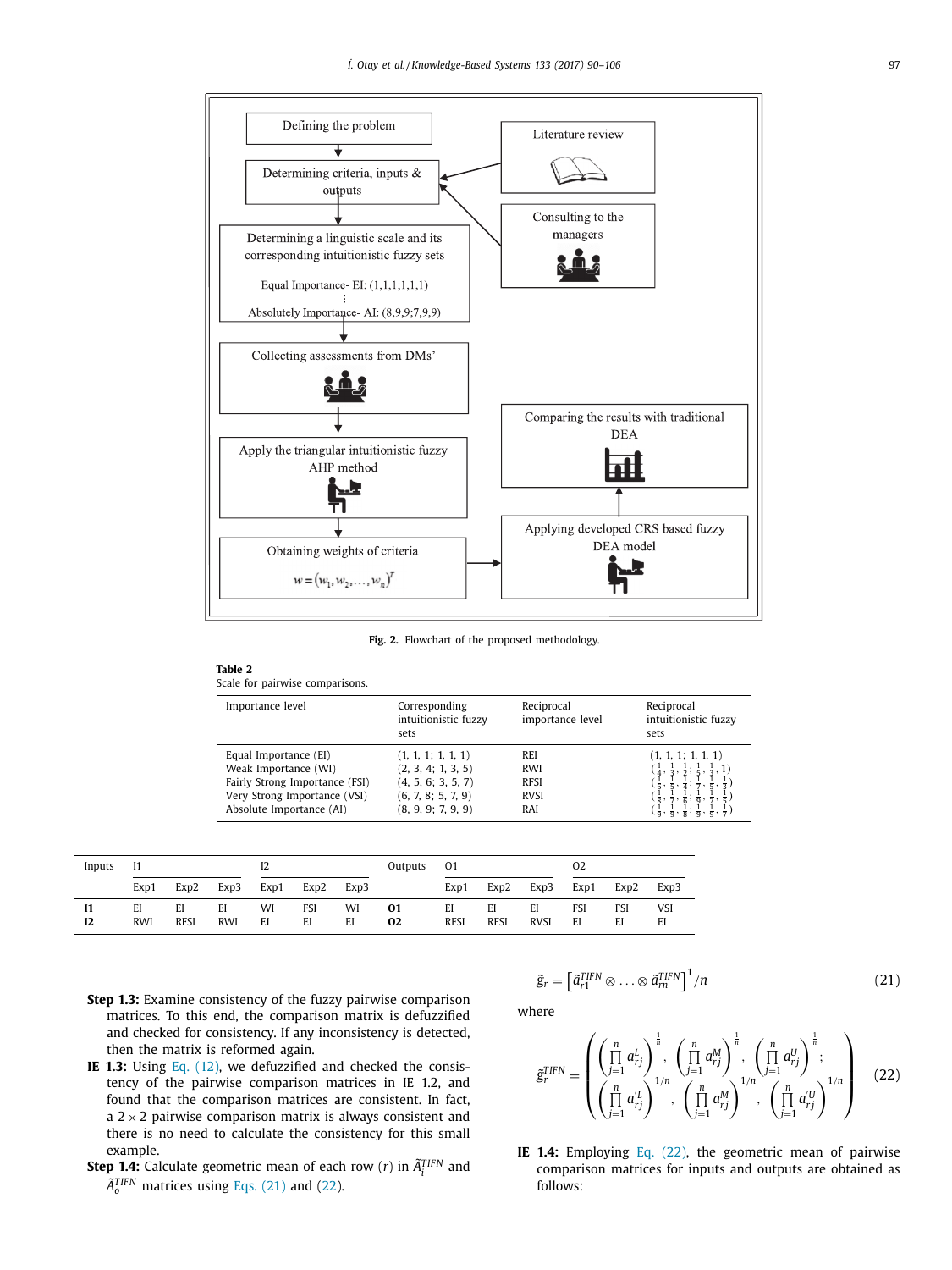<span id="page-8-0"></span>

| Inputs         | 11                                   | 12                                   |
|----------------|--------------------------------------|--------------------------------------|
| 11             | (1,1,1;1,1,1)                        | (2.52, 3.56, 4.58; 1.44, 3.56, 5.59) |
| 12             | (0.22, 0.28, 0.4; 0.18, 0.28, 0.69)  | (1,1,1;1,1,1)                        |
| Outputs        | 01                                   | 02                                   |
| O1             | (1,1,1;1,1,1)                        | (4.58, 5.59, 6.6; 3.56, 5.59, 7.61)  |
| O <sub>2</sub> | (0.15, 0.18, 0.22; 0.13, 0.18, 0.28) | (1,1,1;1,1,1)                        |

**Step 1.5:** Calculate triangular intuitionistic fuzzy weights of the *r*<sup>th</sup> input ( $\tilde{w}^{TIFN}_{r,i}$ ) and the *r*<sup>th</sup> output ( $\tilde{w}^{TIFN}_{r,0}$ ) using Eqs. (23) and (24), respectively.

$$
\tilde{w}_{r,i}^{TIFN} = \tilde{g}_{r,i}^{TIFN} \otimes \left[ \tilde{g}_{1,i}^{TIFN} \oplus \ldots \oplus \tilde{g}_{2,i}^{TIFN} \oplus \ldots \oplus \tilde{g}_{t,i}^{TIFN} \right]^{-1}
$$
 (23)

$$
\tilde{w}_{r,o}^{TIFN} = \tilde{g}_{r,o}^{TIFN} \otimes \left[ \tilde{g}_{1,o}^{TIFN} \oplus \ldots \oplus \tilde{g}_{2,o}^{TIFN} \oplus \ldots \oplus \tilde{g}_{u,o}^{TIFN} \right]^{-1}
$$
 (24)

**Step 2.2:** Obtain TIF decision matrix for each decision maker as illustrated in Eq. (25). This matrix includes the whole inputs and outputs of the DEA model.

$$
\tilde{D}_{k}^{TIFN} = \begin{bmatrix}\n\tilde{d}_{11,k}^{TIFN} & \tilde{d}_{12,k}^{TIFN} & \cdots & \tilde{d}_{1(n-1),k}^{TIFN} & \tilde{d}_{1n,k}^{TIFN} \\
\tilde{d}_{21,k}^{TIFN} & \tilde{d}_{22,k}^{TIFN} & \cdots & \tilde{d}_{2(n-1),k}^{TIFN} & \tilde{d}_{2n,k}^{TIFN} \\
\vdots & \vdots & \ddots & \vdots & \vdots \\
\tilde{d}_{m1,k}^{TIFN} & \tilde{d}_{m2,k}^{TIFN} & \cdots & \tilde{d}_{m(n-1),k}^{TIFN} & \tilde{d}_{mn,k}^{TIFN}\n\end{bmatrix}
$$
\nfor decision maker k (25)

where *m* is the number of alternatives and *n* is the total number of inputs and outputs.

**IE 2.2:** Using Table 3, linguistic values are converted to the fuzzy values in the DEA input & output matrix.

| Alternatives |                          |                     |                          | 02                  |
|--------------|--------------------------|---------------------|--------------------------|---------------------|
| A1           | (60,65,70;15,23,30)      | (55,60,65;20,28,35) | (15,23,30;60,65,70)      | (55,60,65;20,28,35) |
| A2           | (50, 55, 60, 25, 33, 40) | (25,33,40;50,55,60) | (50, 55, 60, 25, 33, 40) | (65,70,75;10,18,25) |

**IE 1.5:** Applying Eqs. (23) and (24) we obtain the following TIF weights of inputs and outputs:

| Inputs         | 11                                   | I2                                   |
|----------------|--------------------------------------|--------------------------------------|
| 11             | (0.72, 0.78, 0.82; 0.59, 0.78, 0.85) | (0.45, 0.78, 1.30, 0.22, 0.78, 2.29) |
| 12             | (0.16, 0.22, 0.33; 0.11, 0.22, 0.59) | (0.18, 0.22, 0.28, 0.15, 0.22, 0.41) |
| Outputs        | O <sub>1</sub>                       | O <sub>2</sub>                       |
| 01             | (0.82, 0.85, 0.87, 0.78, 0.85, 0.88) | (0.60, 0.85, 1.18; 0.41, 0.85, 1.67) |
| O <sub>2</sub> | (0.12, 0.15, 0.19; 0.1, 0.15, 0.25)  | (0.13, 0.15, 0.18; 0.12, 0.15, 0.22) |

**Step 1.6:** Defuzzify fuzzy weights to determine importance weights of inputs and outputs using Eq. [\(12\).](#page-5-0)

**IE 1.6:** Then, we calculated the following normalized and defuzzified TIF weights of inputs and outputs:

| Inputs  | $W_{r,i}$ <sup>TIFN</sup> |
|---------|---------------------------|
| 11      | 0.78                      |
| 12      | 0.22                      |
| Outputs | $W_{r,o}$ <sup>TIFN</sup> |
| 01      | 0.85                      |
| 02      | 0.15                      |

#### **Step 2:**

**Step 2.1**: Use the scale given in Table 3 to assign the triangular intuitionistic fuzzy preferences into inputs and outputs matrices.

**IE 2.1:** Input and output evaluations of alternatives using Table 3 are presented below:

| Alternatives   | 11 | 12 | በ1 | റാ |
|----------------|----|----|----|----|
| Α1             | VH | н  | VI | н  |
| A <sub>2</sub> | MН | MI | мн | AН |

**Table 3**

Linguistic scale and its corresponding TIFN.

| Linguistic terms     | Membership & non-membership |
|----------------------|-----------------------------|
| Absolutely Low (AL)  | (10, 18, 25; 65, 70, 75)    |
| Very Low (VL)        | (15,23,30;60,65,70)         |
| Low $(L)$            | (20, 28, 35; 55, 60, 65)    |
| Medium Low (ML)      | (25,33,40;50,55,60)         |
| Equal $(E)$          | (45,50,55;30,38,45)         |
| Medium High (MH)     | (50, 55, 60; 25, 33, 40)    |
| High(H)              | (55,60,65;20,28,35)         |
| Very High (VH)       | (60, 65, 70; 15, 23, 30)    |
| Absolutely High (AH) | (65,70,75;10,18,25)         |
| Exactly Equal (EE)   | (50, 50, 50, 50, 50, 50)    |

**Step 2.3:** Normalize experts' evaluations in the DEA input & output matrices.

$$
Norm \ \tilde{d}_{ij}^{TIFN} = \left[ \frac{\left(d_{ij}^L, d_{ij}^M, d_{ij}^U, d_{ij}^{\prime L}, d_{ij}^M, d_{ij}^{\prime U}\right)}{\max_{\forall i,j} d_{ij}^{\prime U}} \right]
$$
(26)

**IE 2.3:** The DEA input & output matrix is normalized using Eq. (26) by dividing the values to the maximum value in the linguistic scale.

| Alternatives | 11                                  | I2                                  |
|--------------|-------------------------------------|-------------------------------------|
| A1           | (0.8, 0.87, 0.93; 0.2, 0.31, 0.4)   | (0.73, 0.8, 0.87; 0.27, 0.37, 0.47) |
| A2           | (0.67, 0.73, 0.8, 0.33, 0.44, 0.53) | (0.33, 0.44, 0.53, 0.67, 0.73, 0.8) |
| Alternatives | 01                                  | 02                                  |
| A1           | (0.2, 0.31, 0.4; 0.8, 0.87, 0.93)   | (0.73, 0.8, 0.87; 0.27, 0.37, 0.47) |
| A2           | (0.67, 0.73, 0.8; 0.33, 0.44, 0.53) | (0.87, 0.93, 1; 0.13, 0.24, 0.33)   |

**Step 2.4:** Aggregate the normalized input & output matrices considering the weights of experts based on Eq. [\(13\).](#page-5-0)

$$
\tilde{D}_{ag}^{TIFN} = \begin{bmatrix}\n\tilde{d}_{11}^{TIFN} & \tilde{d}_{12}^{TIFN} & \cdots & \tilde{d}_{1(n-1)}^{TIFN} & \tilde{d}_{1n}^{TIFN} \\
\tilde{d}_{21}^{TIFN} & \tilde{d}_{22}^{TIFN} & \cdots & \tilde{d}_{2(n-1)}^{TIFN} & \tilde{d}_{2n}^{TIFN} \\
\vdots & \vdots & \ddots & \vdots & \vdots \\
\tilde{d}_{m1}^{TIFN} & \tilde{d}_{m2}^{TIFN} & \cdots & \tilde{d}_{m(n-1)}^{TIFN} & \tilde{d}_{mn}^{TIFN}\n\end{bmatrix}
$$
\n(27)

- **IE 2.4:** Since there is a consensus among the experts, aggregation operations are not needed. So, this step is not applied in the illustrative example.
- **Step 2.5:** Obtain the weighted aggregated input & output matrix by multiplying the matrix in Step 2.4 by the weights of inputs & outputs derived from TIF AHP.

$$
\tilde{D}_{ag,w}^{TFN} = \begin{bmatrix} w_1 \times \tilde{d}_{11}^{TFN} & w_2 \times \tilde{d}_{12}^{TFN} & \cdots & w_{(n-1)} \times \tilde{d}_{1(n-1)}^{TFN} & w_1 \times \tilde{d}_{1n}^{TFN} \\ w_1 \times \tilde{d}_{21}^{TFN} & w_2 \times \tilde{d}_{22}^{TFN} & \cdots & w_{(n-1)} \times \tilde{d}_{2(n-1)}^{TFN} & w_1 \times \tilde{d}_{2n}^{TFN} \\ \vdots & \vdots & \ddots & \vdots & \vdots \\ w_1 \times \tilde{d}_{m1}^{TFN} & w_2 \times \tilde{d}_{m2}^{TFN} & \cdots & w_{(n-1)} \times \tilde{d}_{m(n-1)}^{TFN} & w_1 \times \tilde{d}_{nm}^{TFN} \end{bmatrix}
$$
\n
$$
\tilde{D}_{ag,w}^{TFN} = \begin{bmatrix} \tilde{d}_{1}^{i} & \cdots & \tilde{d}_{1}^{i} & \tilde{d}_{1}^{o} & \cdots & \tilde{d}_{1n}^{o} \\ \tilde{d}_{21}^{i} & \cdots & \tilde{d}_{2t}^{i} & \tilde{d}_{21}^{o} & \cdots & \tilde{d}_{2u}^{o} \\ \vdots & \vdots & \vdots & \vdots & \vdots & \vdots \\ \tilde{d}_{m1}^{i} & \cdots & \tilde{d}_{m1}^{i} & \tilde{d}_{m1}^{o} & \cdots & \tilde{d}_{mu}^{o} \end{bmatrix}
$$
\n(28)

where  $t + u = n$ .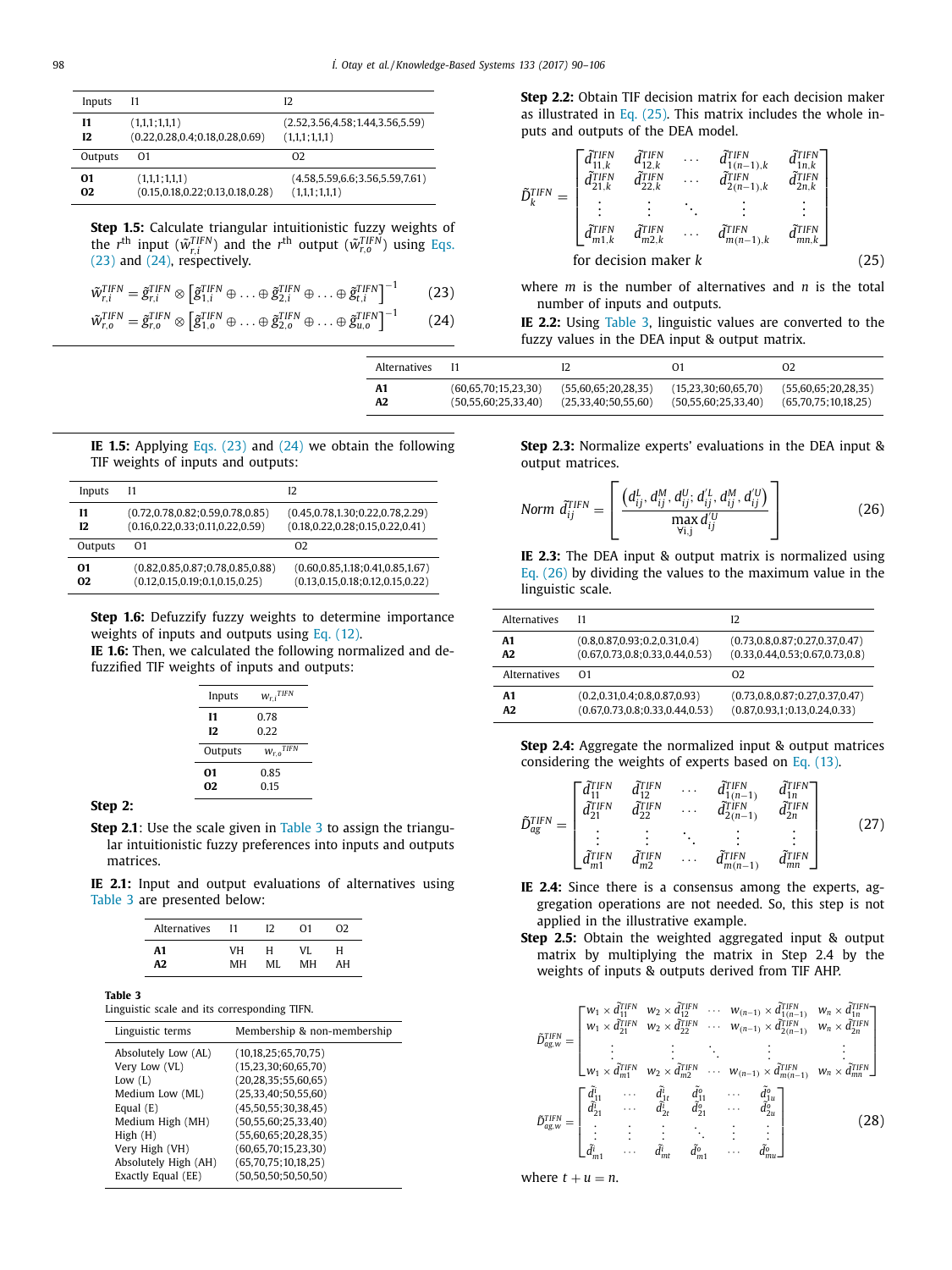<span id="page-9-0"></span>

| Table 4                           |  |  |
|-----------------------------------|--|--|
| Explanations of inputs & outputs. |  |  |

|                | Inputs/Outputs                                   | Explanations                                                                                                                      | References                                                                   |
|----------------|--------------------------------------------------|-----------------------------------------------------------------------------------------------------------------------------------|------------------------------------------------------------------------------|
| INPUTS         | I1: Patient care supplies and<br>other expenses  | This input is related to expenses including patient care<br>supplies and other expenses.                                          | Chirikos and Sear [50]; O'Neill et al. [15]                                  |
|                | I2: Number of beds                               | This input pertains to the total number of beds that a<br>hospital possesses.                                                     | Karadayi and Karsak [3]; Retzlaff-Roberts et al.<br>[4]; O'Neill et al. [15] |
|                | 13: Number of physicians                         | This input is related to the total number of physicians<br>in each public or private hospital.                                    | Retzlaff-Roberts et al. $[4]$ ; O'Neill et al. $[15]$                        |
|                | 14: Number of nurses                             | This input is with regard to the total number of nurses<br>working in each public or private hospital.                            | Lo et al. [51]; O'Neill et al. [15]                                          |
|                | 15: Number of other personnel                    | This input is relevant to the total number of other<br>personnel such as secretary working in each public<br>or private hospital. | Karadayi and Karsak [3]; O'Neill et al. [15]                                 |
|                | 16: Technology level                             | This input indicates capabilities of technology facilities<br>in a hospital.                                                      | Jiang et al. $[52]$ ; Gok and Sezen $[53]$ ;                                 |
|                | I7: Service mix                                  | This input represents a range of medical offerings of a<br>hospital.                                                              | Harris II et al. [54]                                                        |
| <b>OUTPUTS</b> | O1: Annual revenues                              | This output includes annual revenues of hospitals.                                                                                | Ayanoğlu et al. [6]                                                          |
|                | O2: Number of outpatient<br>department visits    | This output is about the total number of outpatient<br>department visits in each public or private hospital.                      | Karadayi and Karsak [3]; O'Neill et al. [15];<br>Chowdhury and Zelenyuk [22] |
|                | O3: Overall patient satisfaction                 | This output describes overall satisfaction of each<br>customer served by each hospital.                                           | Gok and Sezen [53]; Hod et al. [55] Benneyan<br>and Ceyhan [56]              |
|                | 04: Number of inpatient<br>department admissions | This output informs the total number of inpatient<br>department visits in each public or private hospital.                        | O'Neill et al. [15]; Jat and Sebastian [57]                                  |
|                | O5: Conformance to quality<br>procedures         | This output explains conformance level of each<br>hospital with regard to quality procedures.                                     | Morey et al. [58]                                                            |
|                | O6: Bed usage rate (%)                           | This output is related to the bed usage rate of each<br>evaluated hospital.                                                       | Papadaki et al. [59]; Papadaki et al. [60]                                   |

#### **Table 5**

The pairwise comparisons of inputs.

| Expert 1       | I <sub>1</sub> | 12         | 13          | I <sub>4</sub> | I <sub>5</sub> | 16          | 17          |
|----------------|----------------|------------|-------------|----------------|----------------|-------------|-------------|
| I <sub>1</sub> | EI             | WI         | RAI         | <b>RFSI</b>    | WI             | <b>RVSI</b> | <b>RWI</b>  |
| 12             | <b>RWI</b>     | EI         | RAI         | <b>RFSI</b>    | REI            | <b>RVSI</b> | <b>RFSI</b> |
| 13             | AI             | AI         | EI          | WI             | <b>RFSI</b>    | WI          | <b>FSI</b>  |
| I <sub>4</sub> | <b>FSI</b>     | <b>FSI</b> | <b>RWI</b>  | EI             | WI             | <b>RWI</b>  | WI          |
| I <sub>5</sub> | <b>RWI</b>     | EI         | <b>FSI</b>  | <b>RWI</b>     | EI             | <b>RVSI</b> | <b>RFSI</b> |
| I6             | VSI            | <b>VSI</b> | <b>RWI</b>  | WI             | <b>VSI</b>     | EI          | WI          |
| 17             | WI             | <b>FSI</b> | <b>RFSI</b> | <b>RWI</b>     | <b>FSI</b>     | <b>RWI</b>  | EI          |
| Expert 2       | I <sub>1</sub> | I2         | 13          | I <sub>4</sub> | I5             | I6          | 17          |
| I <sub>1</sub> | EI             | <b>VSI</b> | <b>RWI</b>  | <b>RWI</b>     | <b>FSI</b>     | RAI         | <b>RFSI</b> |
| 12             | <b>RVSI</b>    | EI         | RAI         | <b>RFSI</b>    | AI             | <b>RVSI</b> | <b>RFSI</b> |
| 13             | WI             | AI         | EI          | <b>FSI</b>     | <b>RWI</b>     | <b>FSI</b>  | VSI         |
| I <sub>4</sub> | WI             | <b>FSI</b> | <b>RFSI</b> | EI             | WI             | <b>RWI</b>  | <b>FSI</b>  |
| I <sub>5</sub> | <b>RFSI</b>    | RAI        | WI          | <b>RWI</b>     | EI             | RAI         | <b>RFSI</b> |
| 16             | AI             | VSI        | <b>RFSI</b> | WI             | AI             | EI          | AI          |
| 17             | <b>FSI</b>     | <b>FSI</b> | <b>RVSI</b> | <b>RFSI</b>    | <b>FSI</b>     | RAI         | EI          |
| Expert 3       | I <sub>1</sub> | 12         | 13          | I <sub>4</sub> | I <sub>5</sub> | 16          | 17          |
| I <sub>1</sub> | EI             | <b>FSI</b> | <b>RWI</b>  | <b>RVSI</b>    | VSI            | <b>RFSI</b> | RAI         |
| 12             | <b>RFSI</b>    | EI         | RAI         | <b>RFSI</b>    | AI             | RAI         | <b>RVSI</b> |
| 13             | WI             | AI         | EI          | <b>FSI</b>     | <b>RWI</b>     | <b>FSI</b>  | VSI         |
| I <sub>4</sub> | VSI            | <b>FSI</b> | <b>RFSI</b> | EI             | WI             | <b>RFSI</b> | WI          |
| <b>I5</b>      | <b>RVSI</b>    | RAI        | WI          | <b>RWI</b>     | ΕI             | <b>RVSI</b> | <b>RFSI</b> |
| 16             | <b>FSI</b>     | AI         | <b>RFSI</b> | <b>FSI</b>     | VSI            | EI          | <b>FSI</b>  |
| 17             | AI             | VSI        | <b>RVSI</b> | RWI            | <b>FSI</b>     | <b>RFSI</b> | EI          |

**IE 2.5:** The weighted input & output matrix is obtained as follows:

| Alternatives        | 11                                   | 12                                   |
|---------------------|--------------------------------------|--------------------------------------|
| A1                  | (0.62, 0.68, 0.73, 0.16, 0.24, 0.31) | (0.16, 0.18, 0.19, 0.06, 0.08, 0.1)  |
| A2.                 | (0.52, 0.57, 0.62, 0.26, 0.34, 0.41) | (0.07, 0.1, 0.12; 0.15, 0.16, 0.18)  |
| <b>Alternatives</b> | 01                                   | O <sub>2</sub>                       |
| A1                  | (0.17, 0.26, 0.34, 0.68, 0.74, 0.79) | (0.11, 0.12, 0.13, 0.04, 0.06, 0.07) |
| A <sub>2</sub>      | (0.57, 0.62, 0.68; 0.28, 0.37, 0.45) | (0.13, 0.14, 0.15, 0.02, 0.04, 0.05) |

**Table 6**

|  |  |  | The pairwise comparisons of outputs |  |  |
|--|--|--|-------------------------------------|--|--|
|--|--|--|-------------------------------------|--|--|

| O1<br>02<br>03<br>04<br>05<br>06<br>Expert 1<br><b>REI</b><br>VSI<br>EI<br>FSI<br><b>RWI</b><br>WI<br>O <sub>1</sub><br>EI<br><b>RFSI</b><br>WI<br>O <sub>2</sub><br>RFSI<br>RAI<br><b>RWI</b><br>03<br>WI<br>AI<br>EI<br>VSI<br><b>FSI</b><br>AI<br>O <sub>4</sub><br><b>RWI</b><br>WI<br><b>RVSI</b><br>EI<br><b>RWI</b><br><b>FSI</b><br>05<br>EI<br><b>RFSI</b><br>WI<br>EI<br>VSI<br>FSI<br>06<br><b>RVSI</b><br><b>RWI</b><br><b>RVSI</b><br>EI<br>RAI<br><b>RFSI</b><br>02<br>03<br>05<br>06<br>01<br>O <sub>4</sub><br>Expert 2<br><b>FSI</b><br>EI<br>VSI<br><b>RFSI</b><br>WI<br><b>FSI</b><br>O <sub>1</sub><br>O <sub>2</sub><br><b>RVSI</b><br>EI<br>RAI<br><b>RFSI</b><br><b>RVSI</b><br>WI<br>03<br><b>FSI</b><br>VSI<br>AI<br>EI<br><b>FSI</b><br>RAI<br>EI<br>VSI<br>O <sub>4</sub><br><b>RFSI</b><br><b>FSI</b><br><b>RFSI</b><br><b>RFSI</b><br>0 <sub>5</sub><br>VSI<br><b>FSI</b><br>EI<br><b>RWI</b><br><b>RVSI</b><br>AI<br>06<br><b>RFSI</b><br><b>RWI</b><br>AI<br><b>RVSI</b><br>RAI<br>EI<br>01<br>02<br>03<br>04<br>O <sub>5</sub><br>06<br>Expert 3<br>WI<br>ΕI<br><b>FSI</b><br>WI<br><b>REI</b><br>AI<br>O <sub>1</sub><br><b>RWI</b><br>WI<br>O <sub>2</sub><br><b>RFSI</b><br>EI<br>AI<br><b>RFSI</b><br>EI<br>VSI<br>03<br><b>RWI</b><br>RAI<br>AI<br><b>FSI</b><br>04<br>EI<br>EI<br>WI<br>RAI<br><b>RWI</b><br><b>FSI</b><br>EI<br>O <sub>5</sub><br><b>RWI</b><br><b>FSI</b><br><b>RFSI</b><br>WI<br>VSI<br>06<br>RAI<br><b>RVSI</b><br><b>RFSI</b><br><b>RVSI</b><br>EI<br><b>RWI</b> |  |  |  |  |
|-----------------------------------------------------------------------------------------------------------------------------------------------------------------------------------------------------------------------------------------------------------------------------------------------------------------------------------------------------------------------------------------------------------------------------------------------------------------------------------------------------------------------------------------------------------------------------------------------------------------------------------------------------------------------------------------------------------------------------------------------------------------------------------------------------------------------------------------------------------------------------------------------------------------------------------------------------------------------------------------------------------------------------------------------------------------------------------------------------------------------------------------------------------------------------------------------------------------------------------------------------------------------------------------------------------------------------------------------------------------------------------------------------------------------------------------------------------------------------------------------------------------------------|--|--|--|--|
|                                                                                                                                                                                                                                                                                                                                                                                                                                                                                                                                                                                                                                                                                                                                                                                                                                                                                                                                                                                                                                                                                                                                                                                                                                                                                                                                                                                                                                                                                                                             |  |  |  |  |
|                                                                                                                                                                                                                                                                                                                                                                                                                                                                                                                                                                                                                                                                                                                                                                                                                                                                                                                                                                                                                                                                                                                                                                                                                                                                                                                                                                                                                                                                                                                             |  |  |  |  |
|                                                                                                                                                                                                                                                                                                                                                                                                                                                                                                                                                                                                                                                                                                                                                                                                                                                                                                                                                                                                                                                                                                                                                                                                                                                                                                                                                                                                                                                                                                                             |  |  |  |  |
|                                                                                                                                                                                                                                                                                                                                                                                                                                                                                                                                                                                                                                                                                                                                                                                                                                                                                                                                                                                                                                                                                                                                                                                                                                                                                                                                                                                                                                                                                                                             |  |  |  |  |
|                                                                                                                                                                                                                                                                                                                                                                                                                                                                                                                                                                                                                                                                                                                                                                                                                                                                                                                                                                                                                                                                                                                                                                                                                                                                                                                                                                                                                                                                                                                             |  |  |  |  |
|                                                                                                                                                                                                                                                                                                                                                                                                                                                                                                                                                                                                                                                                                                                                                                                                                                                                                                                                                                                                                                                                                                                                                                                                                                                                                                                                                                                                                                                                                                                             |  |  |  |  |
|                                                                                                                                                                                                                                                                                                                                                                                                                                                                                                                                                                                                                                                                                                                                                                                                                                                                                                                                                                                                                                                                                                                                                                                                                                                                                                                                                                                                                                                                                                                             |  |  |  |  |
|                                                                                                                                                                                                                                                                                                                                                                                                                                                                                                                                                                                                                                                                                                                                                                                                                                                                                                                                                                                                                                                                                                                                                                                                                                                                                                                                                                                                                                                                                                                             |  |  |  |  |
|                                                                                                                                                                                                                                                                                                                                                                                                                                                                                                                                                                                                                                                                                                                                                                                                                                                                                                                                                                                                                                                                                                                                                                                                                                                                                                                                                                                                                                                                                                                             |  |  |  |  |
|                                                                                                                                                                                                                                                                                                                                                                                                                                                                                                                                                                                                                                                                                                                                                                                                                                                                                                                                                                                                                                                                                                                                                                                                                                                                                                                                                                                                                                                                                                                             |  |  |  |  |
|                                                                                                                                                                                                                                                                                                                                                                                                                                                                                                                                                                                                                                                                                                                                                                                                                                                                                                                                                                                                                                                                                                                                                                                                                                                                                                                                                                                                                                                                                                                             |  |  |  |  |
|                                                                                                                                                                                                                                                                                                                                                                                                                                                                                                                                                                                                                                                                                                                                                                                                                                                                                                                                                                                                                                                                                                                                                                                                                                                                                                                                                                                                                                                                                                                             |  |  |  |  |
|                                                                                                                                                                                                                                                                                                                                                                                                                                                                                                                                                                                                                                                                                                                                                                                                                                                                                                                                                                                                                                                                                                                                                                                                                                                                                                                                                                                                                                                                                                                             |  |  |  |  |
|                                                                                                                                                                                                                                                                                                                                                                                                                                                                                                                                                                                                                                                                                                                                                                                                                                                                                                                                                                                                                                                                                                                                                                                                                                                                                                                                                                                                                                                                                                                             |  |  |  |  |
|                                                                                                                                                                                                                                                                                                                                                                                                                                                                                                                                                                                                                                                                                                                                                                                                                                                                                                                                                                                                                                                                                                                                                                                                                                                                                                                                                                                                                                                                                                                             |  |  |  |  |
|                                                                                                                                                                                                                                                                                                                                                                                                                                                                                                                                                                                                                                                                                                                                                                                                                                                                                                                                                                                                                                                                                                                                                                                                                                                                                                                                                                                                                                                                                                                             |  |  |  |  |
|                                                                                                                                                                                                                                                                                                                                                                                                                                                                                                                                                                                                                                                                                                                                                                                                                                                                                                                                                                                                                                                                                                                                                                                                                                                                                                                                                                                                                                                                                                                             |  |  |  |  |
|                                                                                                                                                                                                                                                                                                                                                                                                                                                                                                                                                                                                                                                                                                                                                                                                                                                                                                                                                                                                                                                                                                                                                                                                                                                                                                                                                                                                                                                                                                                             |  |  |  |  |
|                                                                                                                                                                                                                                                                                                                                                                                                                                                                                                                                                                                                                                                                                                                                                                                                                                                                                                                                                                                                                                                                                                                                                                                                                                                                                                                                                                                                                                                                                                                             |  |  |  |  |
|                                                                                                                                                                                                                                                                                                                                                                                                                                                                                                                                                                                                                                                                                                                                                                                                                                                                                                                                                                                                                                                                                                                                                                                                                                                                                                                                                                                                                                                                                                                             |  |  |  |  |

| Table 7                          |  |  |
|----------------------------------|--|--|
| The weights of inputs & outputs. |  |  |

|         | Weights of inputs | Weights of outputs      |  |
|---------|-------------------|-------------------------|--|
| $^{11}$ | 0.068             | 0.275<br>01             |  |
| 12      | 0.035             | 0.065<br>02             |  |
| 13      | 0.283             | 0.309<br>03             |  |
| $I_4$   | 0.165             | O <sub>4</sub><br>0.113 |  |
| 15      | 0.045             | 0.199<br>05             |  |
| 16      | 0.292             | 0.039<br>06             |  |
| 17      | 0.112             |                         |  |
|         |                   |                         |  |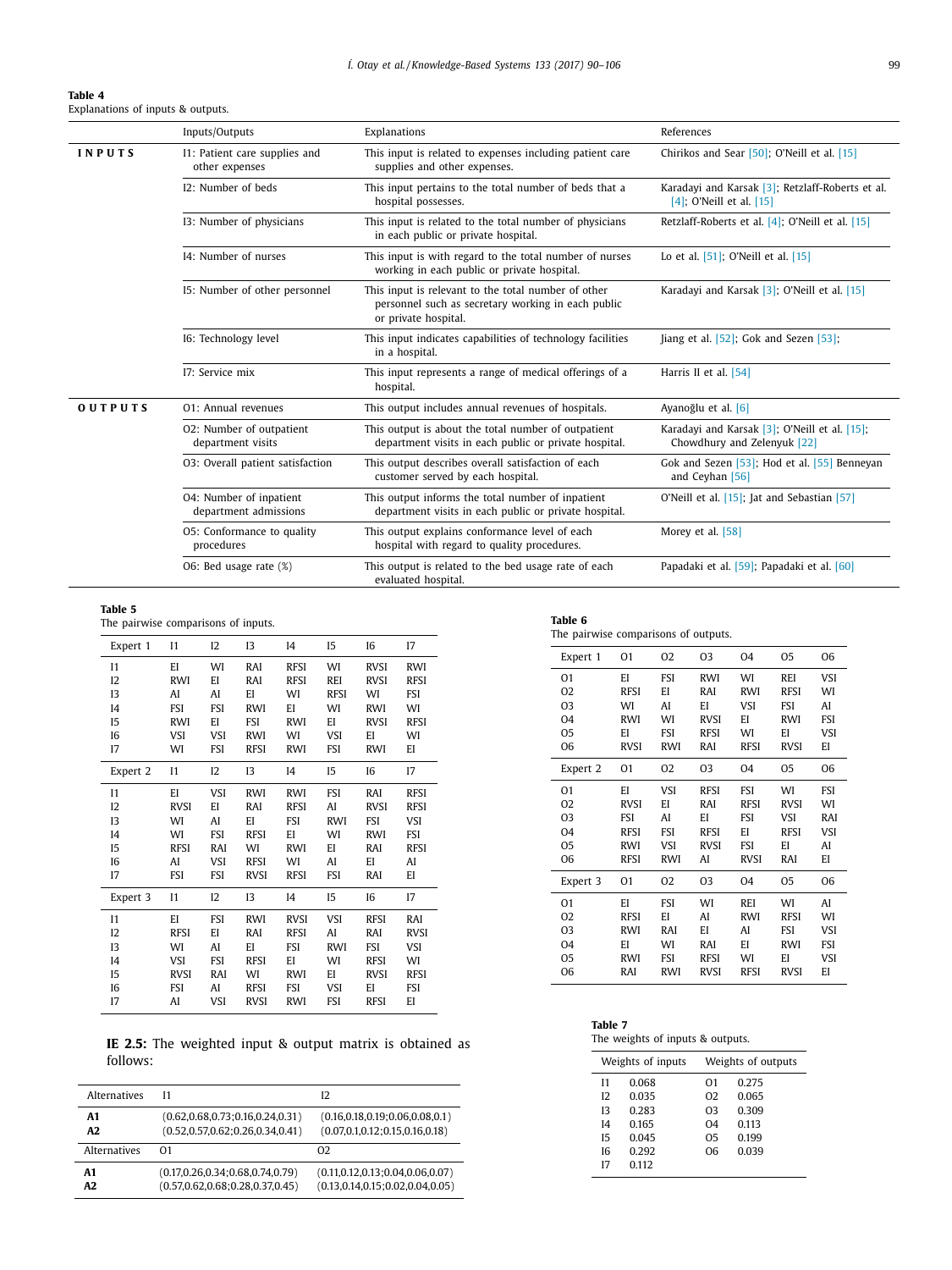Evaluations of experts for DEA inputs.

<span id="page-10-0"></span>**Table 8**

| Hospital I1     |                                 | 12                                   | 13                                   | I <sub>4</sub>                 | $_{15}$                        | I6                       | 17                       |
|-----------------|---------------------------------|--------------------------------------|--------------------------------------|--------------------------------|--------------------------------|--------------------------|--------------------------|
| H1              | (52,60,68;50,60,70)             | (1530, 1535, 1540, 1523, 1535, 1547) | (1780, 1787, 1794, 1775, 1787, 1799) | (748, 753, 758, 743, 753, 763) | (942, 950, 958, 940, 950, 960) | (60,65,70;15,23,30)      | (60,65,70;15,23,30)      |
|                 | (53,5,61,5,69,5;51,5,61,5,71,5) | (1530, 1535, 1540, 1523, 1535, 1547) | (1777, 1784, 1791, 1772, 1784, 1796) | (753, 758, 763; 748, 758, 768) | (944, 952, 960; 942, 952, 962) | (60, 65, 70; 15, 23, 30) | (60, 65, 70; 15, 23, 30) |
|                 | (54,5,62,5,70,5;52,5,62,5,72,5) | (1525, 1530, 1535; 1518, 1530, 1542) | (1778, 1785, 1792, 1773, 1785, 1797) | (750, 755, 760; 745, 755, 765) | (937, 945, 953; 935, 945, 955) | (60, 65, 70; 15, 23, 30) | (55,60,65;20,28,35)      |
| H <sub>2</sub>  | (47,55,63;45,55,65)             | (1370, 1375, 1380, 1363, 1375, 1387) | (1493, 1500, 1507, 1488, 1500, 1512) | (690, 695, 700, 685, 695, 705) | (877,885,893;875,885,895)      | (55,60,65;20,28,35)      | (60, 65, 70; 15, 23, 30) |
|                 | (48, 56, 64; 46, 56, 66)        | (1373,1378,1383;1366,1378,1390)      | (1488, 1495, 1502; 1483, 1495, 1507) | (695,700,705;690,700,710)      | (879, 887, 895; 877, 887, 897) | (60, 65, 70; 15, 23, 30) | (65,70,75;10,18,25)      |
|                 | (49,8,57,8,65,8;47,8,57,8,67,8) | (1375, 1380, 1385, 1368, 1380, 1392) | (1497, 1504, 1511; 1492, 1504, 1516) | (695,700,705;690,700,710)      | (872,880,888;870,880,890)      | (60, 65, 70; 15, 23, 30) | (55,60,65;20,28,35)      |
| H <sub>3</sub>  | (21,29,37;19,29,39)             | (214, 219, 224; 207, 219, 231)       | (343,350,357;338,350,362)            | (160, 165, 170, 155, 165, 175) | (427, 435, 443; 425, 435, 445) | (60, 65, 70; 15, 23, 30) | (50, 55, 60; 25, 33, 40) |
|                 | (23,5,31,5,39,5;21,5,31,5,41,5) | (217, 222, 227; 210, 222, 234)       | (346, 353, 360; 341, 353, 365)       | (164, 169, 174, 159, 169, 179) | (425, 433, 441, 423, 433, 443) | (60,65,70;15,23,30)      | (55,60,65;20,28,35)      |
|                 | (23,31,39;21,31,41)             | (307,312,317;300,312,324)            | (348, 355, 362; 343, 355, 367)       | (167, 172, 177, 162, 172, 182) | (432, 440, 448; 430, 440, 450) | (60, 65, 70; 15, 23, 30) | (60,65,70;15,23,30)      |
| H4              | (22, 30, 38; 20, 30, 40)        | (186, 191, 196; 179, 191, 203)       | (328, 335, 342; 323, 335, 347)       | (175, 180, 185, 170, 180, 190) | (527, 535, 543; 525, 535, 545) | (65,70,75;10,18,25)      | (60,65,70;15,23,30)      |
|                 | (25, 33, 41; 23, 33, 43)        | (210, 215, 220; 203, 215, 227)       | (331,338,345;326,338,350)            | (180, 185, 190; 175, 185, 195) | (522, 530, 538; 520, 530, 540) | (65,70,75;10,18,25)      | (65,70,75;10,18,25)      |
|                 | (24,4,32,4,40,4;22,4,32,4,42,4) | (190, 195, 200, 183, 195, 207)       | (323, 330, 337; 318, 330, 342)       | (180, 185, 190, 175, 185, 195) | (532, 540, 548, 530, 540, 550) | (65,70,75;10,18,25)      | (65,70,75;10,18,25)      |
| H <sub>5</sub>  | (17,25,33;15,25,35)             | (185, 190, 195; 178, 190, 202)       | (293,300,307;288,300,312)            | (215, 220, 225; 210, 220, 230) | (612, 620, 628; 610, 620, 630) | (65,70,75;10,18,25)      | (60,65,70;15,23,30)      |
|                 | (19,5,27,5,35,5;17,5,27,5,37,5) | (182, 187, 192; 175, 187, 199)       | (291, 298, 305; 286, 298, 310)       | (209,214,219;204,214,224)      | (614, 622, 630; 612, 622, 632) | (60, 65, 70; 15, 23, 30) | (55,60,65;20,28,35)      |
|                 | (19, 27, 35; 17, 27, 37)        | (180, 185, 190, 173, 185, 197)       | (302, 309, 316; 297, 309, 321)       | (219, 224, 229; 214, 224, 234) | (617, 625, 633; 615, 625, 635) | (60, 65, 70; 15, 23, 30) | (55,60,65;20,28,35)      |
| H6              | (20,5,28,5,36,5;18,5,28,5,38,5) | (245, 250, 255; 238, 250, 262)       | (118, 125, 132; 113, 125, 137)       | (80,85,90;75,85,95)            | (137, 145, 153, 135, 145, 155) | (20, 28, 35; 55, 60, 65) | (50, 55, 60; 25, 33, 40) |
|                 | (19,8,27,8,35,8;17,8,27,8,37,8) | (242, 247, 252; 235, 247, 259)       | (120, 127, 134; 115, 127, 139)       | (90, 95, 100, 85, 95, 105)     | (141, 149, 157; 139, 149, 159) | (50, 55, 60; 25, 33, 40) | (55,60,65;20,28,35)      |
|                 | (16,5,24,5,32,5;14,5,24,5,34,5) | (249, 254, 259; 242, 254, 266)       | (124, 131, 138, 119, 131, 143)       | (90, 95, 100; 85, 95, 105)     | (139, 147, 155; 137, 147, 157) | (15,23,30;60,65,70)      | (20, 28, 35; 55, 60, 65) |
| H <sub>7</sub>  | (81,89,97;79,89,99)             | (375, 380, 385; 368, 380, 392)       | (338, 345, 352; 333, 345, 357)       | (295,300,305;290,300,310)      | (277, 285, 293; 275, 285, 295) | (60, 65, 70; 15, 23, 30) | (65,70,75;10,18,25)      |
|                 | (87,95,103;85,95,105)           | (415, 420, 425, 408, 420, 432)       | (358, 365, 372; 353, 365, 377)       | (310, 315, 320; 305, 315, 325) | (281, 289, 297, 279, 289, 299) | (65,70,75;10,18,25)      | (50, 55, 60; 25, 33, 40) |
|                 | (59,67,75;57,67,77)             | (393,398,403;386,398,410)            | (380, 387, 394; 375, 387, 399)       | (282, 287, 292; 277, 287, 297) | (297,305,313;295,305,315)      | (65,70,75;10,18,25)      | (55,60,65;20,28,35)      |
| H8              | (14,5,22,5,30,5;12,5,22,5,32,5) | (185, 190, 195; 178, 190, 202)       | (273, 280, 287, 268, 280, 292)       | (158, 163, 168, 153, 163, 173) | (337,345,353;335,345,355)      | (55,60,65;20,28,35)      | (65,70,75;10,18,25)      |
|                 | (12,5,20,5,28,5;10,5,20,5,30,5) | (180, 185, 190, 173, 185, 197)       | (278, 285, 292; 273, 285, 297)       | (160, 165, 170; 155, 165, 175) | (334,342,350;332,342,352)      | (55,60,65;20,28,35)      | (60,65,70;15,23,30)      |
|                 | (16,24,32;14,24,34)             | (182, 187, 192; 175, 187, 199)       | (278, 285, 292; 273, 285, 297)       | (153, 158, 163; 148, 158, 168) | (333,341,349;331,341,351)      | (60, 65, 70; 15, 23, 30) | (55,60,65;20,28,35)      |
| H9              | (19, 27, 35; 17, 27, 37)        | (181, 186, 191; 174, 186, 198)       | (303,310,317;298,310,322)            | (220, 225, 230; 215, 225, 235) | (412, 420, 428, 410, 420, 430) | (15,23,30;60,65,70)      | (25,33,40;50,55,60)      |
|                 | (17,8,25,8,33,8;15,8,25,8,35,8) | (184, 189, 194, 177, 189, 201)       | (304, 311, 318; 299, 311, 323)       | (205, 210, 215; 200, 210, 220) | (409, 417, 425; 407, 417, 427) | (50, 55, 60; 25, 33, 40) | (55,60,65;20,28,35)      |
|                 | (21,29,37;19,29,39)             | (180, 185, 190, 173, 185, 197)       | (300, 307, 314; 295, 307, 319)       | (215, 220, 225; 210, 220, 230) | (416, 424, 432, 414, 424, 434) | (20, 28, 35; 55, 60, 65) | (15,23,30;60,65,70)      |
| H10             | (17,25,33;15,25,35)             | (204, 209, 214, 197, 209, 221)       | (213, 220, 227, 208, 220, 232)       | (133, 138, 143, 128, 138, 148) | (227, 235, 243, 225, 235, 245) | (55,60,65;20,28,35)      | (50, 55, 60; 25, 33, 40) |
|                 | (19,4,27,4,35,4;17,4,27,4,37,4) | (207,212,217;200,212,224)            | (214, 221, 228; 209, 221, 233)       | (129, 134, 139, 124, 134, 144) | (222, 230, 238; 220, 230, 240) | (65,70,75;10,18,25)      | (65,70,75;10,18,25)      |
|                 | (16,24,32;14,24,34)             | (216, 221, 226; 209, 221, 233)       | (207, 214, 221; 202, 214, 226)       | (130, 135, 140, 125, 135, 145) | (223, 231, 239; 221, 231, 241) | (50, 55, 60; 25, 33, 40) | (60, 65, 70; 15, 23, 30) |
| H11             | (22, 30, 38; 20, 30, 40)        | (465,470,475;458,470,482             | (293,300,307;288,300,312)            | (182, 187, 192, 177, 187, 197) | (237, 245, 253; 235, 245, 255) | (20, 28, 35; 55, 60, 65) | (15,23,30;60,65,70)      |
|                 | (24,7,32,7,40,7;22,7,32,7,42,7) | (462, 467, 472; 455, 467, 479)       | (290, 297, 304; 285, 297, 309)       | (175, 180, 185; 170, 180, 190) | (233, 241, 249; 231, 241, 251) | (50, 55, 60; 25, 33, 40) | (60,65,70;15,23,30)      |
|                 | (24,5,32,5,40,5;22,5,32,5,42,5) | (471, 476, 481, 464, 476, 488)       | (298, 305, 312; 293, 305, 317)       | (184, 189, 194, 179, 189, 199) | (233, 241, 249; 231, 241, 251) | (20, 28, 35; 55, 60, 65) | (20, 28, 35; 55, 60, 65) |
| H <sub>12</sub> | (11,5,19,5,27,5;9,5,19,5,29,5)  | (145, 150, 155, 138, 150, 162)       | (219, 226, 233; 214, 226, 238)       | (130, 135, 140, 125, 135, 145) | (167, 175, 183; 165, 175, 185) | (15,23,30;60,65,70)      | (25, 33, 40; 50, 55, 60) |
|                 | (9,5,17,5,25,5;7,5,17,5,27,5)   | (150, 155, 160, 143, 155, 167)       | (224, 231, 238; 219, 231, 243)       | (128, 133, 138, 123, 133, 143) | (167, 175, 183, 165, 175, 185) | (25, 33, 40; 50, 55, 60) | (20, 28, 35; 55, 60, 65) |
|                 | (14,5,22,5,30,5;12,5,22,5,32,5) | (148, 153, 158; 141, 153, 165)       | (224, 231, 238; 219, 231, 243)       | (127, 132, 137, 122, 132, 142) | (163, 171, 179; 161, 171, 181) | (20, 28, 35; 55, 60, 65) | (15,23,30;60,65,70)      |
| H <sub>13</sub> | (27, 35, 43; 25, 35, 45)        | (381, 386, 391, 374, 386, 398)       | (386, 393, 400; 381, 393, 405)       | (220, 225, 230; 215, 225, 235) | (357,365,373;355,365,375)      | (50, 55, 60; 25, 33, 40) | (60,65,70;15,23,30)      |
|                 | (23,2,31,2,39,2;21,2,31,2,41,2) | (387,392,397;380,392,404)            | (391,398,405;386,398,410)            | (213,218,223;208,218,228)      | (354, 362, 370; 352, 362, 372) | (55,60,65;20,28,35)      | (60,65,70;15,23,30)      |
|                 | (25, 33, 41; 23, 33, 43)        | (379, 384, 389, 372, 384, 396)       | (393,400,407;388,400,412)            | (223, 228, 233; 218, 228, 238) | (356, 364, 372; 354, 364, 374) | (60, 65, 70; 15, 23, 30) | (60,65,70;15,23,30)      |
| H <sub>14</sub> | (37, 45, 53; 35, 45, 55)        | (528, 533, 538; 521, 533, 545)       | (543, 550, 557; 538, 550, 562)       | (410, 415, 420, 405, 415, 425) | (487, 495, 503; 485, 495, 505) | (15,23,30;60,65,70)      | (25,33,40;50,55,60)      |
|                 | (34, 42, 50; 32, 42, 52)        | (530, 535, 540, 523, 535, 547)       | (541, 548, 555; 536, 548, 560)       | (407,412,417;402,412,422)      | (484, 492, 500; 482, 492, 502) | (20, 28, 35; 55, 60, 65) | (15,23,30;60,65,70)      |
|                 | (34,5,42,5,50,5;32,5,42,5,52,5) | (530, 535, 540; 523, 535, 547)       | (541, 548, 555; 536, 548, 560)       | (405, 410, 415; 400, 410, 420) | (482, 490, 498; 480, 490, 500) | (50, 55, 60; 25, 33, 40) | (55,60,65;20,28,35)      |
| H <sub>15</sub> | (42,50,58;40,50,60)             | (995,1000,1005;988,1000,1012)        | (668, 675, 682, 663, 675, 687)       | (384, 389, 394, 379, 389, 399) | (512, 520, 528; 510, 520, 530) | (20, 28, 35; 55, 60, 65) | (25,33,40;50,55,60)      |
|                 | (42,50,58;40,50,60)             | (992, 997, 1002, 985, 997, 1009)     | (672, 679, 686; 667, 679, 691)       | (386, 391, 396, 381, 391, 401) | (515, 523, 531; 513, 523, 533) | (50, 55, 60; 25, 33, 40) | (55,60,65;20,28,35)      |
|                 | (43,5,51,5,59,5;41,5,51,5,61,5) | (990,995,1000;983,995,1007)          | (673,680,687;668,680,692)            | (380, 385, 390; 375, 385, 395) | (517,525,533;515,525,535)      | (20, 28, 35; 55, 60, 65) | (15,23,30;60,65,70)      |
| H <sub>16</sub> | (34, 42, 50; 32, 42, 52)        | (195, 200, 205; 188, 200, 212)       | (243, 250, 257; 238, 250, 262)       | (130, 135, 140; 125, 135, 145) | (152, 160, 168; 150, 160, 170) | (15,23,30;60,65,70)      | (20, 28, 35; 55, 60, 65) |
|                 | (34,7,42,7,50,7;32,7,42,7,52,7) | (197,202,207;190,202,214)            | (249, 256, 263, 244, 256, 268)       | (134, 139, 144, 129, 139, 149) | (154, 162, 170, 152, 162, 172) | (55,60,65;20,28,35)      | (65,70,75;10,18,25)      |
|                 | (36.44.52:34.44.54)             | (202.207.212:195.207.219)            | (246.253.260:241.253.265)            | (135.140.145:130.140.150)      | (159.167.175:157.167.177)      | (15.23.30:60.65.70)      | (20.28.35:55.60.65)      |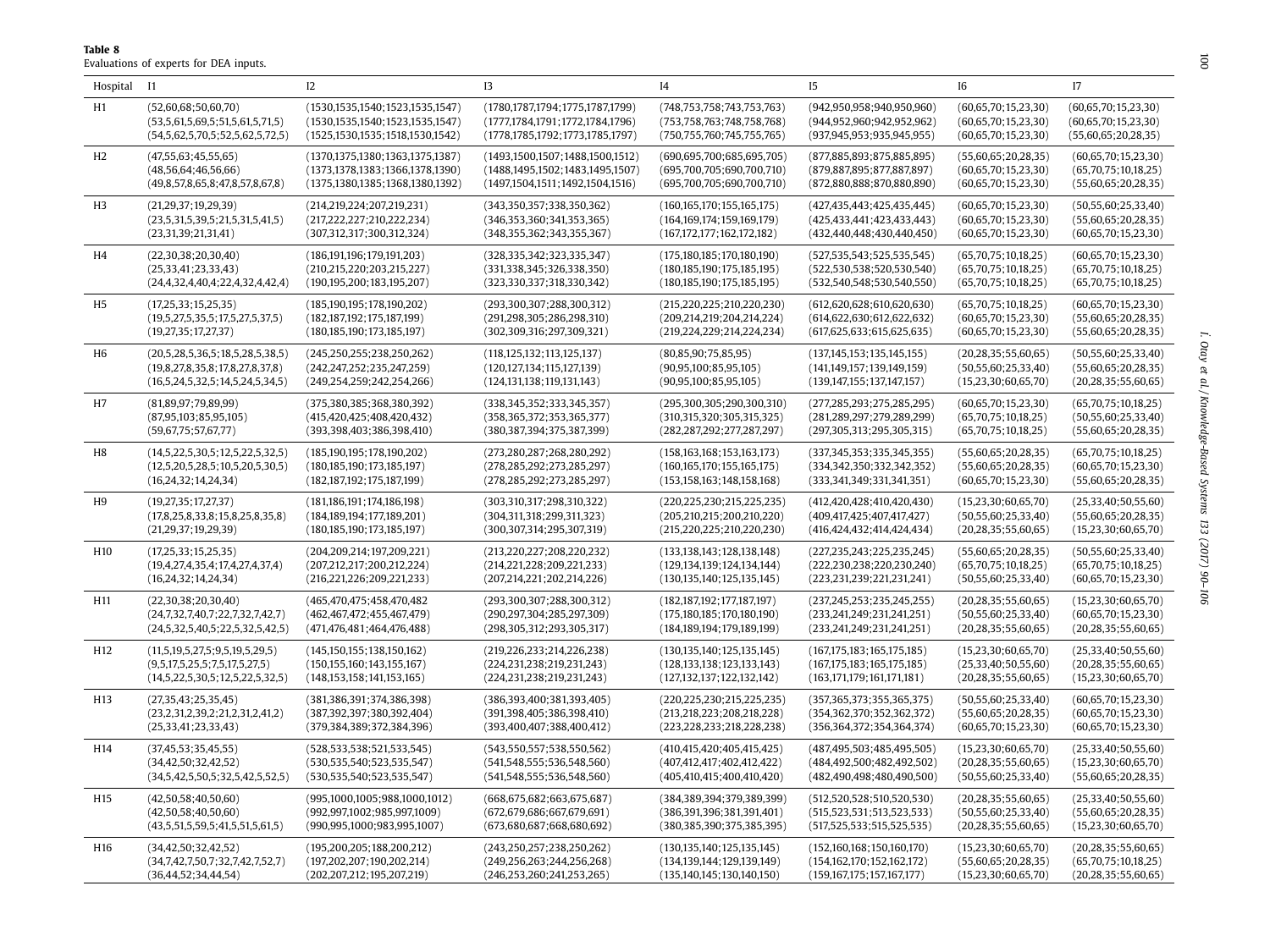**Step 2.6:** Apply CRS based DEA model given in the controller of the controller of the controller in the controller of the controller in the controller of the controller in the controller of the controller in the controller in the controller of the controller in the [Section](#page-6-0) 4.3 .

$$
\min_{\theta} \theta
$$
\n
$$
\hat{\theta}_{\mathbf{e},k}^{(k)} \geq \sum_{j=1}^{m} \lambda_{j} \hat{d}_{j,k}^{(i)}
$$
\n
$$
\hat{\theta}_{\mathbf{e},k}^{(k)} \geq \sum_{j=1}^{m} \lambda_{j} \hat{d}_{j,k}^{(i)}
$$
\n
$$
\hat{\theta}_{\mathbf{e},k}^{(k)} \geq \sum_{j=1}^{m} \lambda_{j} \hat{d}_{j,k}^{(i)}
$$
\n
$$
\hat{\theta}_{\mathbf{e},k}^{(k)} \geq 0 \,\forall j = 1, 2, \ldots, m
$$
\nwhere\n
$$
\sum_{j=1}^{m} \lambda_{j} = 1
$$
\n
$$
\hat{\theta}_{\mathbf{e},k}^{(k)} \geq \sum_{j=1}^{m} \lambda_{j} = 1, 2, \ldots, m
$$
\nwhere\n
$$
\hat{\theta}_{\mathbf{e},k}^{(k)} = \begin{pmatrix} d_{j,k}^{(1)} & d_{j,k}^{(1)} & d_{j,k}^{(1)} & d_{j,k}^{(1)} \\ d_{j,k}^{(1)} & d_{j,k}^{(1)} & d_{j,k}^{(1)} & d_{j,k}^{(1)} \\ d_{j,k}^{(k)} & d_{j,k}^{(k)} & d_{j,k}^{(k)} & d_{j,k}^{(k)} \\ d_{j,k}^{(k)} & d_{j,k}^{(k)} & d_{j,k}^{(k)} & d_{j,k}^{(k)} \\ d_{j,k}^{(k)} & d_{j,k}^{(k)} & d_{j,k}^{(k)} & d_{j,k}^{(k)} \\ d_{j,k}^{(k)} & d_{j,k}^{(k)} & d_{j,k}^{(k)} & d_{j,k}^{(k)} \\ d_{j,k}^{(k)} & d_{j,k}^{(k)} & d_{j,k}^{(k)} & d_{j,k}^{(k)} \end{pmatrix}
$$
\n
$$
\hat{\theta}_{\mathbf{e},k}^{(k)} = \begin{pmatrix} d_{j,k}^{(1)} & d_{j,k}^{(1)} & d_{j,k}^{(1)} & d_{j,k}^{(1)} \\ d_{j,k}^{(1)} & d_{j,k}^{(1)} & d_{j,k}^{(1)} & d_{j,k}^{(1)} & d_{j,k}^{(1)} \\ d_{j,k}^{(1)} & d_{j
$$

بھیّ<br>ج Amount of input *k*th for the *j* th decision making unit  $\tilde{\mathrm{d}}_{\mathrm{j},\mathrm{k}}^{\mathrm{o}}$  : Amount of output *k*th for the *j* th decision making unit

θ: Efficiency θ: Efficiency value<br> $\mu_{\mathbf{k}}$ : Weight for the  $k^{\text{th}}$ output given by *e*th decision making

unit v k : Weight for the  $\widetilde{f}_{\rm th}$ input given by *e*th decision making

unit t : Number of inputs

u : Number of outputs

m : Number of decision making unit (DMU)

**IE 2.6:** When the  $\Xi$ DEA problem in. IE بر<br>5. is solved হ the proposed model in. Step 2.6, the following efficiency results

are

calculated.

| <b>Iternativ</b> | Efficiency     |      | <b>Input Slacks</b> | ndin | t Slack |
|------------------|----------------|------|---------------------|------|---------|
|                  |                |      | ឆ                   |      |         |
|                  | 0.72           | 0.00 | 0.04                | 0.28 | 0.00    |
|                  | $\overline{5}$ | 0.00 | 0.00                | 0.00 | 0.00    |

**Step 2.7:** Prioritize the hospitals with respect to their efficiencies  $(\theta)$  and advise the hospitals considering the values of input & output slacks and input & output targets.

# **6. An application**

 $\Xi$ this section, we analyze a real life hospital performance evaluation problem considering uncertainties in the postthe decision making environment.  $\Rightarrow$ total number of 16 hospitals operating in Istan- $\overline{E}$ have been evaluated. These hospitals have been chosen among both private and public hospitals. According to their privacy policies, the names of hospitals are not shared. For each hospital, we gather the judgments of three experts from different departments namely procurement, finance, and logistics.

<span id="page-11-0"></span> $\Xi$ the study, seven inputs, namely patient care supplies and other expenses, the number of beds, number of nurses, number of physicians, number of other personnel, technology level and service mix and six outputs, namely annual revenue, number of outpatient department visits, overall patient satisfaction, number of

| Table 9                                           |
|---------------------------------------------------|
| Aggregated evaluations of experts for DEA inputs. |

| Hospital        | - 11                                 |                                      |                                      |                                      |                                      |                                      |                                      |
|-----------------|--------------------------------------|--------------------------------------|--------------------------------------|--------------------------------------|--------------------------------------|--------------------------------------|--------------------------------------|
| H1              | (0.59, 0.68, 0.78, 0.55, 0.65, 0.76) | (0.99, 0.99, 1, 0.98, 0.99, 1)       | (0.99, 0.99, 0.99, 0.99, 0.99, 1)    | (0.98, 0.99, 0.99; 0.97, 0.99, 1)    | (0.98, 0.99, 1, 0.98, 0.99, 1)       | (0.8, 0.87, 0.93, 0.2, 0.31, 0.4)    | (0.78, 0.85, 0.92, 0.22, 0.33, 0.42) |
| H2.             | (0.53, 0.62, 0.72, 0.49, 0.6, 0.71)  | (0.89, 0.89, 0.89, 0.88, 0.89, 0.9)  | (0.83, 0.83, 0.84, 0.83, 0.83, 0.84) | (0.91,0.91,0.92;0.9,0.91,0.93)       | (0.91, 0.92, 0.93, 0.91, 0.92, 0.93) | (0.78, 0.84, 0.91, 0.22, 0.33, 0.43) | (0.81, 0.88, 1, 0.19, 0.3, 0.4)      |
| H3              | (0.24, 0.33, 0.42, 0.22, 0.32, 0.43) | (0.16, 0.16, 0.16, 0.15, 0.16, 0.17) | (0.19, 0.20, 0.20, 0.19, 0.20, 0.20) | (0.21, 0.22, 0.23, 0.21, 0.22, 0.23) | (0.45, 0.45, 0.46, 0.44, 0.45, 0.46) | (0.8, 0.87, 0.93, 0.2, 0.31, 0.4)    | (0.73, 0.8, 0.87, 0.27, 0.38, 0.47)  |
| H4              | (0.26, 0.34, 0.43, 0.23, 0.34, 0.45) | (0.13, 0.13, 0.13, 0.12, 0.13, 0.14) | (0.18, 0.19, 0.19, 0.18, 0.19, 0.19) | (0.23, 0.24, 0.25, 0.23, 0.24, 0.25) | (0.55, 0.56, 0.57; 0.55, 0.56, 0.57) | (0.87, 0.93, 1, 0.13, 0.24, 0.33)    | (0.84, 0.91, 1; 0.16, 0.26, 0.36)    |
| H5              | (0.2, 0.29, 0.37; 0.17, 0.28, 0.39)  | (0.12, 0.12, 0.12, 0.11, 0.12, 0.13) | (0.16, 0.17, 0.17, 0.16, 0.17, 0.17) | (0.28, 0.29, 0.29, 0.27, 0.29, 0.3)  | (0.64, 0.65, 0.66, 0.64, 0.65, 0.66) | (0.83, 0.9, 1, 0.17, 0.28, 0.37)     | (0.76, 0.83, 0.9; 0.24, 0.35, 0.44)  |
| HЬ              | (0.2, 0.29, 0.38; 0.18, 0.29, 0.4)   | (0.16, 0.16, 0.17, 0.15, 0.16, 0.17) | (0.07, 0.07, 0.07; 0.06, 0.07, 0.08) | (0.11, 0.12, 0.13, 0.11, 0.12, 0.13) | (0.14, 0.15, 0.16, 0.14, 0.15, 0.16) | (0.41, 0.5, 0.59, 0.59, 0.68, 0.77)  | (0.61, 0.68, 0.76, 0.39, 0.5, 0.59)  |
| Η7              | (0.81, 0.89, 0.98, 0.78, 0.89, 1)    | (0.25, 0.26, 0.26, 0.25, 0.26, 0.26) | (0.20,0.20,0.21;0.20,0.20,0.21)      | (0.39,0.39,0.4;0.38,0.39,0.41)       | (0.3, 0.3, 0.31; 0.29, 0.3, 0.31)    | (0.84, 0.91, 1; 0.16, 0.26, 0.36)    | (0.78, 0.86, 1, 0.22, 0.33, 0.42)    |
| H8              | (0.16, 0.24, 0.33, 0.13, 0.24, 0.35) | (0.12, 0.12, 0.12, 0.11, 0.12, 0.13) | (0.15, 0.16, 0.16, 0.15, 0.16, 0.16) | (0.21, 0.21, 0.22, 0.2, 0.21, 0.22)  | (0.35, 0.36, 0.37; 0.35, 0.36, 0.37) | (0.76, 0.82, 0.89, 0.24, 0.35, 0.45) | (0.81, 0.89, 1, 0.19, 0.29, 0.39)    |
| H9              | (0.21, 0.3, 0.39; 0.18, 0.29, 0.4)   | (0.12, 0.12, 0.12, 0.11, 0.12, 0.13) | (0.17, 0.17, 0.18, 0.17, 0.17, 0.18) | (0.28, 0.29, 0.29, 0.27, 0.29, 0.3)  | (0.43, 0.44, 0.45, 0.43, 0.44, 0.45) | (0.4, 0.5, 0.58; 0.6, 0.69, 0.77)    | (0.47, 0.56, 0.65, 0.53, 0.63, 0.71) |
| H <sub>10</sub> | (0.19, 0.27, 0.36; 0.16, 0.27, 0.38) | (0.13, 0.14, 0.14, 0.13, 0.14, 0.15) | (0.12, 0.12, 0.13, 0.11, 0.12, 0.13) | (0.17, 0.18, 0.18, 0.16, 0.18, 0.19) | (0.23, 0.24, 0.25, 0.23, 0.24, 0.25) | (0.77, 0.84, 1, 0.23, 0.34, 0.44)    | (0.78, 0.86, 1; 0.22, 0.33, 0.42)    |
| H11             | (0.26, 0.34, 0.43, 0.23, 0.34, 0.44) | (0.3, 0.3, 0.31; 0.3, 0.3, 0.31)     | (0.16, 0.17, 0.17, 0.16, 0.17, 0.17) | (0.24, 0.24, 0.25, 0.23, 0.24, 0.26) | (0.24, 0.25, 0.26, 0.24, 0.25, 0.26) | (0.42, 0.52, 0.6; 0.58, 0.67, 0.75)  | (0.49, 0.59, 0.7; 0.51, 0.62, 0.71)  |
| H <sub>12</sub> | (0.13, 0.22, 0.31, 0.1, 0.21, 0.32)  | (0.1, 0.1, 0.1; 0.09, 0.1, 0.11)     | (0.12, 0.13, 0.13, 0.12, 0.13, 0.13) | (0.17, 0.17, 0.18; 0.16, 0.17, 0.19) | (0.17, 0.18, 0.19, 0.17, 0.18, 0.19) | (0.26, 0.37, 0.46, 0.74, 0.8, 0.87)  | (0.28, 0.38, 0.48, 0.72, 0.79, 0.86) |
| H13             | (0.27, 0.36, 0.45, 0.25, 0.36, 0.46) | (0.25, 0.25, 0.25, 0.24, 0.25, 0.26) | (0.22, 0.22, 0.22; 0.21, 0.22, 0.23) | (0.29,0.29,0.3;0.28,0.29,0.31)       | (0.37, 0.38, 0.39, 0.37, 0.38, 0.39) | (0.73, 0.8, 0.87, 0.27, 0.38, 0.47)  | (0.8, 0.87, 0.93, 0.2, 0.31, 0.4)    |
| H <sub>14</sub> | (0.38, 0.47, 0.56, 0.36, 0.46, 0.57) | (0.34, 0.35, 0.35, 0.34, 0.35, 0.35) | (0.30, 0.31, 0.31, 0.30, 0.31, 0.31) | (0.53, 0.54, 0.55; 0.53, 0.54, 0.55) | (0.51, 0.51, 0.52, 0.5, 0.51, 0.52)  | (0.4, 0.5, 0.58; 0.6, 0.69, 0.77)    | (0.47, 0.56, 0.65, 0.53, 0.63, 0.71) |
| H <sub>15</sub> | (0.46, 0.55, 0.65, 0.43, 0.54, 0.65) | (0.64, 0.65, 0.65; 0.64, 0.65, 0.65) | (0.37, 0.38, 0.38, 0.37, 0.37, 0.38) | (0.5, 0.51, 0.51; 0.49, 0.51, 0.52)  | (0.54, 0.54, 0.55; 0.53, 0.54, 0.56) | (0.42, 0.52, 0.6, 0.58, 0.67, 0.75)  | (0.47, 0.56, 0.65, 0.53, 0.63, 0.71) |
| H16             | (0.38, 0.47, 0.56, 0.35, 0.46, 0.57) | (0.13, 0.13, 0.13, 0.12, 0.13, 0.14) | (0.14, 0.14, 0.14, 0.13, 0.14, 0.15) | (0.17, 0.18, 0.19, 0.17, 0.18, 0.19) | (0.16, 0.17, 0.18; 0.16, 0.17, 0.18) | (0.42, 0.52, 0.62, 0.58, 0.67, 0.76) | (0.56, 0.68, 1, 0.44, 0.56, 0.65)    |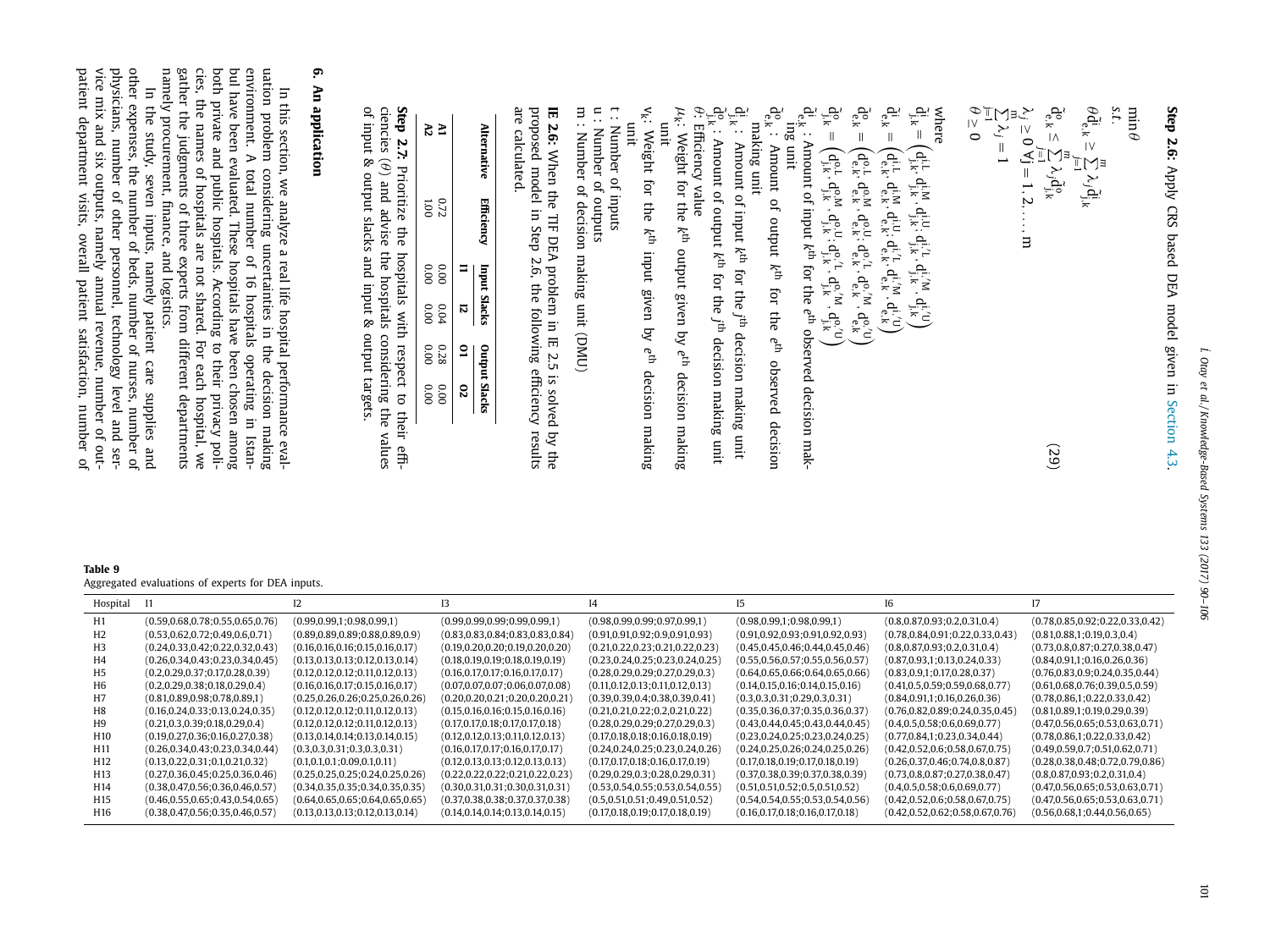**Table 10**

| iable iv |                                                 |  |  |
|----------|-------------------------------------------------|--|--|
|          | Weighted aggregated evaluations for DEA inputs. |  |  |

| Hospital        | -11                   | 12                    | 13                    | I4                    | 15                    | 16                    | 17                    |
|-----------------|-----------------------|-----------------------|-----------------------|-----------------------|-----------------------|-----------------------|-----------------------|
| H1              | (0.04, 0.047, 0.054)  | (0.035, 0.035, 0.035) | (0.28, 0.281, 0.282)  | (0.162, 0.163, 0.164) | (0.044, 0.044, 0.045) | (0.233, 0.252, 0.271) | (0.088, 0.095, 0.103) |
|                 | 0.037, 0.045, 0.052)  | 0.035, 0.035, 0.035)  | 0.279, 0.281, 0.283)  | 0.161, 0.163, 0.165)  | 0.044, 0.044, 0.045)  | 0.058, 0.089, 0.116   | 0.025, 0.037, 0.047)  |
| H <sub>2</sub>  | (0.036, 0.042, 0.049) | (0.031, 0.032, 0.032) | (0.235, 0.236, 0.237) | (0.15, 0.151, 0.152)  | (0.041, 0.041, 0.042) | (0.226, 0.245, 0.265) | (0.091, 0.099, 0.112) |
|                 | 0.034, 0.041, 0.048   | 0.031, 0.032, 0.032)  | 0.234, 0.236, 0.238   | 0.149, 0.151, 0.153)  | 0.041, 0.041, 0.042)  | 0.065, 0.096, 0.124)  | 0.022, 0.034, 0.045)  |
| H <sub>3</sub>  | (0.017, 0.023, 0.029) | (0.006, 0.006, 0.006) | (0.054, 0.055, 0.057) | (0.035, 0.036, 0.037) | (0.02, 0.02, 0.021)   | (0.233, 0.252, 0.271) | (0.082, 0.09, 0.098)  |
|                 | 0.015, 0.022, 0.03)   | 0.005, 0.006, 0.006)  | 0.054, 0.055, 0.057)  | 0.034, 0.036, 0.039   | 0.02, 0.02, 0.021)    | 0.058, 0.089, 0.116   | 0.03, 0.042, 0.053)   |
| H4              | (0.018, 0.024, 0.03)  | (0.004, 0.005, 0.005) | (0.052, 0.053, 0.054) | (0.038, 0.04, 0.041)  | (0.025, 0.025, 0.025) | (0.252, 0.271, 0.291) | (0.095, 0.103, 0.112) |
|                 | 0.016, 0.023, 0.03)   | 0.004, 0.005, 0.005)  | 0.051, 0.053, 0.055)  | 0.037, 0.04, 0.042)   | 0.024, 0.025, 0.025)  | 0.039, 0.07, 0.097)   | 0.018, 0.03, 0.04)    |
| H <sub>5</sub>  | (0.014, 0.02, 0.026)  | (0.004, 0.004, 0.004) | (0.046, 0.048, 0.049) | (0.046, 0.047, 0.048) | (0.029, 0.029, 0.029) | (0.241, 0.261, 0.291) | (0.086, 0.093, 0.101) |
|                 | 0.012, 0.019, 0.027   | 0.004, 0.004, 0.005)  | 0.046, 0.048, 0.049   | 0.045, 0.047, 0.05)   | 0.028, 0.029, 0.029)  | 0.049, 0.081, 0.108   | 0.027, 0.039, 0.049   |
| H <sub>6</sub>  | (0.014, 0.02, 0.026)  | (0.006, 0.006, 0.006) | (0.019, 0.02, 0.021)  | (0.019, 0.02, 0.021)  | (0.006, 0.007, 0.007) | (0.118, 0.145, 0.171) | (0.068, 0.077, 0.086) |
|                 | 0.012, 0.02, 0.027    | 0.005, 0.006, 0.006)  | 0.018, 0.02, 0.022)   | 0.017, 0.02, 0.022)   | 0.006, 0.007, 0.007)  | 0.173, 0.199, 0.223   | 0.044, 0.056, 0.067   |
| H <sub>7</sub>  | (0.055, 0.061, 0.067) | (0.009, 0.009, 0.009) | (0.056, 0.057, 0.058) | (0.064, 0.065, 0.066) | (0.013, 0.014, 0.014) | (0.245, 0.265, 0.291) | (0.088, 0.097, 0.112) |
|                 | 0.054,0.061,0.068)    | 0.009, 0.009, 0.009)  | 0.055, 0.057, 0.059   | 0.063, 0.065, 0.067)  | 0.013, 0.014, 0.014)  | 0.046, 0.077, 0.104   | 0.024, 0.037, 0.048   |
| H <sub>8</sub>  | (0.011, 0.017, 0.023; | (0.004, 0.004, 0.004) | (0.043, 0.045, 0.046) | (0.034, 0.035, 0.036) | (0.016, 0.016, 0.016) | (0.22, 0.239, 0.259)  | (0.092, 0.1, 0.112)   |
|                 | 0.009, 0.016, 0.024)  | 0.004, 0.004, 0.005)  | 0.043, 0.045, 0.046   | 0.033, 0.035, 0.037)  | 0.015, 0.016, 0.016)  | 0.071, 0.102, 0.13    | 0.021, 0.033, 0.044)  |
| H <sub>9</sub>  | (0.014, 0.02, 0.026)  | (0.004, 0.004, 0.004) | (0.048, 0.049, 0.05)  | (0.046, 0.047, 0.048) | (0.019, 0.02, 0.02)   | (0.117, 0.144, 0.17)  | (0.052, 0.063, 0.074) |
|                 | 0.013, 0.02, 0.027    | 0.004, 0.004, 0.005)  | 0.047, 0.049, 0.051)  | 0.045, 0.047, 0.049   | 0.019, 0.02, 0.02)    | 0.174, 0.201, 0.224)  | 0.06, 0.071, 0.08     |
| H <sub>10</sub> | (0.013, 0.019, 0.025; | (0.005, 0.005, 0.005) | (0.033, 0.034, 0.036) | (0.028, 0.029, 0.03)  | (0.01, 0.011, 0.011)  | (0.223, 0.245, 0.291) | (0.088, 0.096, 0.112) |
|                 | 0.011, 0.019, 0.026   | 0.005, 0.005, 0.005)  | 0.033, 0.034, 0.036   | 0.027, 0.029, 0.032)  | 0.01, 0.011, 0.011)   | 0.067, 0.1, 0.128     | 0.024, 0.037, 0.048   |
| H <sub>11</sub> | (0.018, 0.024, 0.03)  | (0.011, 0.011, 0.011) | (0.046, 0.047, 0.048) | (0.039, 0.04, 0.041)  | (0.011, 0.011, 0.012) | (0.122, 0.15, 0.175)  | (0.055, 0.066, 0.079) |
|                 | 0.016, 0.023, 0.03)   | 0.011, 0.011, 0.011)  | 0.045, 0.047, 0.049   | 0.038, 0.04, 0.042)   | 0.011, 0.011, 0.012)  | 0.168, 0.194, 0.218   | 0.058, 0.07, 0.08)    |
| H <sub>12</sub> | (0.009, 0.015, 0.021) | (0.003, 0.003, 0.004) | (0.035, 0.036, 0.037) | (0.028, 0.029, 0.03)  | (0.008, 0.008, 0.008) | (0.076, 0.107, 0.135) | (0.031, 0.043, 0.054) |
|                 | 0.007, 0.014, 0.022   | 0.003, 0.003, 0.004)  | 0.034, 0.036, 0.038   | 0.027, 0.029, 0.031)  | 0.008, 0.008, 0.009   | 0.215, 0.234, 0.253)  | 0.081, 0.089, 0.096   |
| H <sub>13</sub> | (0.019, 0.025, 0.031) | (0.009, 0.009, 0.009) | (0.061, 0.062, 0.064) | (0.047, 0.048, 0.049) | (0.017, 0.017, 0.017) | (0.213, 0.233, 0.254) | (0.09, 0.097, 0.105)  |
|                 | 0.017, 0.024, 0.032)  | 0.009, 0.009, 0.009)  | 0.061, 0.062, 0.064)  | 0.046, 0.048, 0.051)  | 0.016, 0.017, 0.017)  | 0.078, 0.109, 0.137)  | 0.022, 0.034, 0.045)  |
| H14             | (0.026, 0.032, 0.038) | (0.012, 0.012, 0.012) | (0.085, 0.086, 0.088) | (0.088, 0.089, 0.09)  | (0.023, 0.023, 0.023) | (0.117, 0.144, 0.17)  | (0.052, 0.063, 0.074) |
|                 | 0.024, 0.032, 0.039   | 0.012, 0.012, 0.012)  | 0.085,0.086,0.088)    | 0.087, 0.089, 0.091)  | 0.022, 0.023, 0.023)  | 0.174,0.201,0.224)    | $0.06, 0.071, 0.08$ ) |
| H <sub>15</sub> | (0.032, 0.038, 0.044; | (0.023, 0.023, 0.023) | (0.106, 0.107, 0.108) | (0.083, 0.084, 0.085) | (0.024, 0.024, 0.025) | (0.122, 0.15, 0.175)  | (0.052, 0.063, 0.074) |
|                 | 0.03, 0.037, 0.044)   | 0.023, 0.023, 0.023)  | 0.105, 0.107, 0.109   | 0.082, 0.084, 0.086   | 0.024, 0.024, 0.025)  | 0.168, 0.194, 0.218   | 0.06, 0.071, 0.08)    |
| H <sub>16</sub> | (0.026, 0.032, 0.038) | (0.005, 0.005, 0.005) | (0.039, 0.04, 0.041)  | (0.029, 0.03, 0.031)  | (0.007, 0.008, 0.008) | (0.123, 0.152, 0.18)  | (0.063, 0.076, 0.112) |
|                 | 0.024, 0.031, 0.039   | 0.004, 0.005, 0.005)  | 0.038, 0.04, 0.042    | 0.028, 0.03, 0.032    | 0.007, 0.008, 0.008   | 0.167, 0.196, 0.22    | 0.049, 0.063, 0.073   |

inpatient department admissions, conformance to quality procedures and bed usage rate, are evaluated. All inputs and outputs are expressed by using Triangular Intuitionistic Fuzzy Sets. Brief explanations of both inputs and outputs are stated in [Table](#page-9-0) 4.

#### *6.1. Weighting inputs & outputs using TIF AHP*

In this section, the judgments for inputs and outputs are collected from three experts as linguistic evaluations. [Tables](#page-9-0) 5 and [6](#page-9-0) exhibit these pairwise comparisons of inputs and outputs based on the linguistic scale in [Table](#page-7-0) 2.

[Table](#page-9-0) 7 demonstrates the weights of inputs and outputs obtained from the application of TIF AHP method.

#### *6.2. Measuring efficiencies of hospitals*

The next operation is to measure efficiencies of the hospitals by using CRS based TIF DEA. [Table](#page-10-0) 8 displays evaluations of three experts for DEA inputs in each cell based on the linguistic scale in [Table](#page-8-0) 3. [Table](#page-11-0) 9 illustrates the normalized aggregated values of these input evaluations by employing Eqs.  $(13)$  and  $(26)$  while Table 10 presents the weighted aggregated evaluations of inputs as in Eq. [\(28\).](#page-8-0)

Similarly, evaluations of outputs are collected from the decision makers as in [Table](#page-13-0) 11. Once the evaluations are normalized and the experts' judgments are aggregated, the weighted aggregated evaluations of experts for DEA outputs are [obtained](#page-14-0) as shown in Table 12.

Since the hospital performance evaluation problem is too complex and [comprehensive](#page-11-0) to solve using the model given in Eq. (29) in Step 2.6, we preferred defuzzifying the fuzzy scores in Tables 10 and [12.](#page-14-0) In [Table](#page-14-0) 13, the defuzzified scores of inputs and outputs are calculated where  $\tau$  is set to 1000 in Eq. [\(12\).](#page-5-0) The value of  $\tau$  is set to a large number since the experts want to significantly decrease the effect of non-membership function.

Using the defuzzified values in [Table](#page-14-0) 13, the DEA model has been applied. The solution of the proposed approach is presented in [Table](#page-15-0) 14. According to these results, H3, H5, H6, H8, H9, H10, H12, H13, H14, H15, and H16 are the efficient frontiers. The rest of the hospitals are ranked as  $H11 > H1 > H4 > H2 > H7$ . The results reveal that 27% of the efficient frontiers are public hospitals and 60% of the inefficient hospitals are private hospitals.

Slacks exist only for those hospitals identified as inefficient. According to [Table](#page-15-0) 14, for H1, the levels of number of beds (I2), number of physicians (I3), number of nurses (I4), number of other personnel (I5), and technology level (I6) should be reduced by 9.14, 160.2, 67.6, 16.1, and 36.3, respectively. However, despite the reduction in these inputs, it would not achieve efficiency. H1 should also augment annual revenue (O1), Number of outpatient department visits (O2), overall patient satisfaction (O3), conformance to quality procedures (O5), and bed usage rate (O6) by 48.6, 4.89, 67.75, 30.01, and 9.7 respectively. Similar situations in different magnitudes exist for H2, H4, H7, and H11.

#### *6.3. Comparison & discussion*

To examine the validity of the obtained results through TIF AHP & DEA, the results of the proposed integrated fuzzy method are compared with the results of traditional DEA. [Table](#page-15-0) 15 gives the finding from both approaches. According to [Table](#page-15-0) 15, the efficiencies of hospitals are found higher in traditional DEA compared to proposed TIF AHP & DEA. It is interesting that H11 is efficient with traditional DEA model whereas it is inefficient with a score of 0.974 using TIF AHP & DEA. It reveals that TIF AHP & DEA presents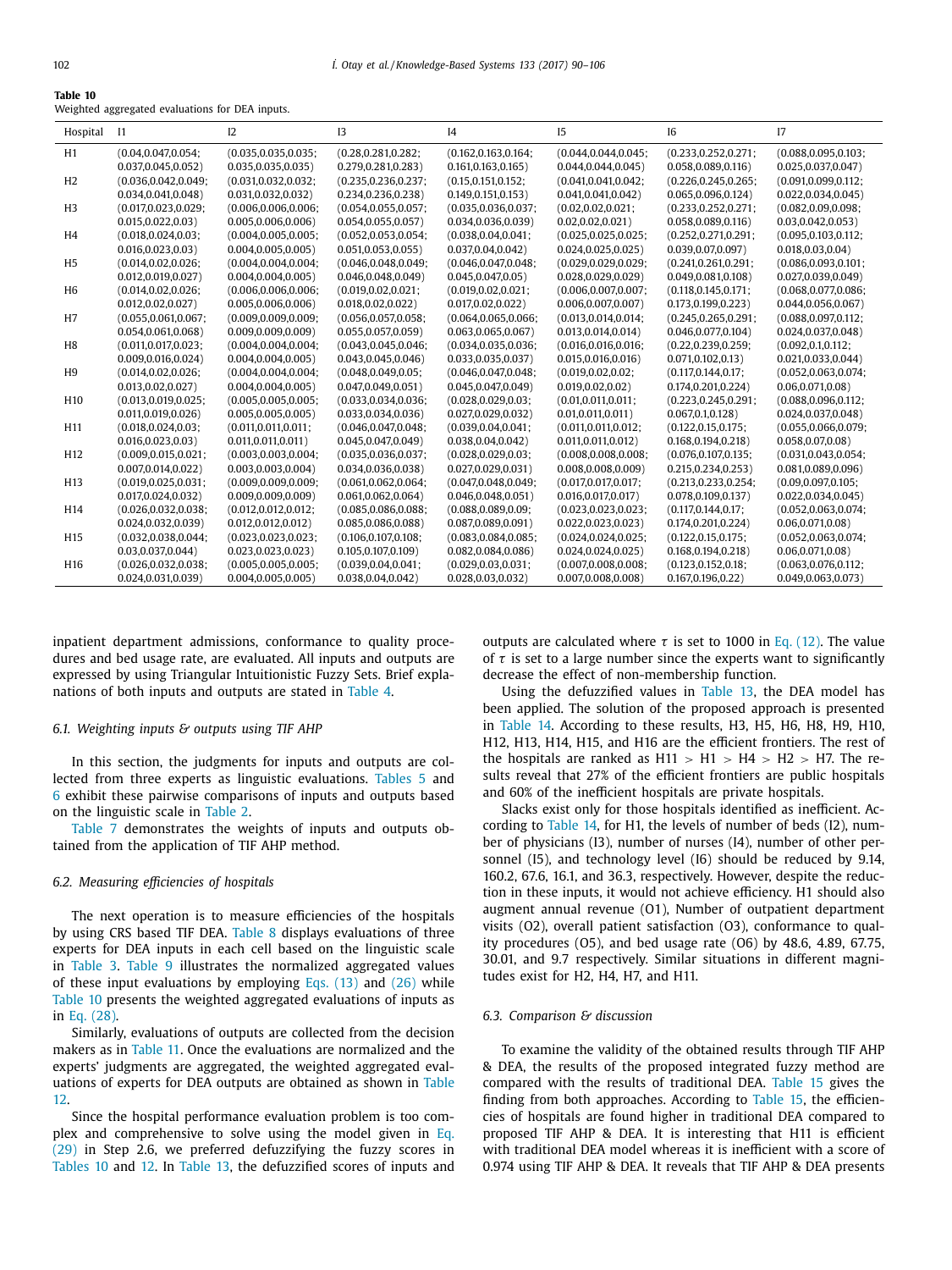<span id="page-13-0"></span>

| Table 11                                |  |  |  |
|-----------------------------------------|--|--|--|
| Evaluations of experts for DEA outputs. |  |  |  |

| Hospital        | 01                             | 02                             | 03                       | O <sub>4</sub>           | 05                       | 06                         |
|-----------------|--------------------------------|--------------------------------|--------------------------|--------------------------|--------------------------|----------------------------|
| H1              | (80, 88, 96; 75, 88, 101)      | (965.975.985:967.975.983)      | (50, 55, 60; 25, 33, 40) | (57,65,73;55,65,75)      | (60, 65, 70; 15, 23, 30) | (90.97.104:85.97.109)      |
|                 | (76,88,100;70,88,106)          | (968, 978, 988; 963, 978, 993) | (55,60,65;20,28,35)      | (56,68,80;50,68,86)      | (50, 55, 60; 25, 33, 40) | (90, 98, 106; 83, 98, 113) |
|                 | (77,89,101;71,89,107)          | (972,980,988;968,980,992)      | (55,60,65;20,28,35)      | (65,70,75;61,70,79)      | (55,60,65;20,28,35)      | (90, 98, 106; 84, 98, 112) |
| H <sub>2</sub>  | (82,90,98;77,90,103)           | (875,885,895;877,885,893)      | (50, 55, 60; 25, 33, 40) | (50, 58, 66; 48, 58, 68) | (55,60,65;20,28,35)      | (90, 97, 104, 85, 97, 109) |
|                 | (81,93,105;75,93,111)          | (877,887,897;872,887,902)      | (55,60,65;20,28,35)      | (48,60,72;42,60,78)      | (50, 55, 60; 25, 33, 40) | (90, 98, 106; 83, 98, 113) |
|                 | (82, 94, 106; 76, 94, 112)     | (881,889,897;877,889,901)      | (55,60,65;20,28,35)      | (55,60,65;51,60,69)      | (55,60,65;20,28,35)      | (87,95,103;81,95,109)      |
| H <sub>3</sub>  | (127, 135, 143, 122, 135, 148) | (670,680,690,672,680,688)      | (65,70,75;10,18,25)      | (32, 40, 48; 30, 40, 50) | (65,70,75;10,18,25)      | (81,88,95;76,88,100)       |
|                 | (120, 132, 144, 114, 132, 150) | (664, 674, 684, 659, 674, 689) | (65,70,75;10,18,25)      | (30, 42, 54; 24, 42, 60) | (65,70,75;10,18,25)      | (79, 87, 95; 72, 87, 102)  |
|                 | (126, 138, 150; 120, 138, 156) | (666, 674, 682, 662, 674, 686) | (65,70,75;10,18,25)      | (40, 45, 50; 36, 45, 54) | (65,70,75;10,18,25)      | (82,90,98;76,90,104)       |
| H <sub>4</sub>  | (107, 115, 123, 102, 115, 128) | (270, 280, 290, 272, 280, 288) | (20, 28, 35; 55, 60, 65) | (30, 38, 46; 28, 38, 48) | (15,23,30;60,65,70)      | (77,84,91;72,84,96)        |
|                 | (113, 125, 137; 107, 125, 143) | (275, 285, 295; 270, 285, 300) | (15, 23, 30; 60, 65, 70) | (23, 35, 47; 17, 35, 53) | (10, 18, 25; 65, 70, 75) | (74,82,90;67,82,97)        |
|                 | (113, 125, 137; 107, 125, 143) | (267, 275, 283; 263, 275, 287) | (15,23,30;60,65,70)      | (25,30,35;21,30,39)      | (10, 18, 25; 65, 70, 75) | (77,85,93;71,85,99)        |
| H <sub>5</sub>  | (142, 150, 158; 137, 150, 163) | (490,500,510;492,500,508)      | (65,70,75;10,18,25)      | (27, 35, 43; 25, 35, 45) | (65,70,75;10,18,25)      | (78, 85, 92; 73, 85, 97)   |
|                 | (141, 153, 165; 135, 153, 171) | (495, 505, 515; 490, 505, 520) | (60,65,70;15,23,30)      | (19,31,43;13,31,49)      | (65,70,75;10,18,25)      | (75,83,91;68,83,98)        |
|                 | (142, 154, 166, 136, 154, 172) | (488, 496, 504; 484, 496, 508) | (65,70,75;10,18,25)      | (26,31,36;22,31,40)      | (65,70,75;10,18,25)      | (76,84,92;70,84,98)        |
| H <sub>6</sub>  | (100, 108, 116; 95, 108, 121)  | (440, 450, 460, 442, 450, 458) | (20, 28, 35; 55, 60, 65) | (42,50,58;40,50,60)      | (20, 28, 35; 55, 60, 65) | (76,83,90;71,83,95)        |
|                 | (99, 111, 123; 93, 111, 129)   | (442, 452, 462, 437, 452, 467) | (55,60,65;20,28,35)      | (42, 54, 66; 36, 54, 72) | (65,70,75;10,18,25)      | (73,81,89;66,81,96)        |
|                 | (106, 118, 130; 100, 118, 136) | (444, 452, 460, 440, 452, 464) | (55,60,65;20,28,35)      | (49,54,59;45,54,63)      | (60,65,70;15,23,30)      | (72,80,88;66,80,94)        |
| H7              | (54,62,70;49,62,75)            | (290,300,310;292,300,308)      | (25,33,40;50,55,60)      | (17,25,33;15,25,35)      | (15,23,30;60,65,70)      | (70,77,84;65,77,89)        |
|                 | (59,71,83;53,71,89)            | (287,297,307;282,297,312)      | (25,33,40;50,55,60)      | (16, 28, 40; 10, 28, 46) | (20, 28, 35; 55, 60, 65) | (72,80,88;65,80,95)        |
|                 | (43, 55, 67; 37, 55, 73)       | (304,312,320;300,312,324)      | (20, 28, 35; 55, 60, 65) | (24, 29, 34; 20, 29, 38) | (15,23,30;60,65,70)      | (67,75,83;61,75,89)        |
| H <sub>8</sub>  | (86,94,102;81,94,107)          | (500, 510, 520; 502, 510, 518) | (55,60,65;20,28,35)      | (37, 45, 53; 35, 45, 55) | (55,60,65;20,28,35)      | (83,90,97;78,90,102)       |
|                 | (79, 91, 103, 73, 91, 109)     | (499,509,519;494,509,524)      | (60,65,70;15,23,30)      | (36,48,60;30,48,66)      | (60,65,70;15,23,30)      | (83,91,99;76,91,106)       |
|                 | (78,90,102;72,90,108)          | (504, 512, 520; 500, 512, 524) | (65,70,75;10,18,25)      | (39, 44, 49; 35, 44, 53) | (65,70,75;10,18,25)      | (86,94,102;80,94,108)      |
| H <sub>9</sub>  | (97,105,113;92,105,118)        | (630, 640, 650, 632, 640, 648) | (25,33,40;50,55,60)      | (22, 30, 38; 20, 30, 40) | (10,18,25;65,70,75)      | (82,89,96;77,89,101)       |
|                 | (103, 115, 127; 97, 115, 133)  | (632, 642, 652, 627, 642, 657) | (55,60,65;20,28,35)      | (21, 33, 45; 15, 33, 51) | (60,65,70;15,23,30)      | (84,92,100;77,92,107)      |
|                 | (98, 110, 122; 92, 110, 128)   | (639, 647, 655; 635, 647, 659) | (60,65,70;15,23,30)      | (28, 33, 38; 24, 33, 42) | (55,60,65;20,28,35)      | (82,90,98;76,90,104)       |
| H <sub>10</sub> | (117, 125, 133; 112, 125, 138) | (354, 364, 374; 356, 364, 372) | (60,65,70;15,23,30)      | (17,25,33;15,25,35)      | (60,65,70;15,23,30)      | (73,80,87;68,80,92)        |
|                 | (106, 118, 130; 100, 118, 136) | (357,367,377;352,367,382)      | (55,60,65;20,28,35)      | (17,29,41;11,29,47)      | (60,65,70;15,23,30)      | (76,84,92;69,84,99)        |
|                 | (117, 129, 141, 111, 129, 147) | (352, 360, 368; 348, 360, 372) | (15,23,30;60,65,70)      | (17,22,27;13,22,31)      | (15,23,30;60,65,70)      | (75,83,91;69,83,97)        |
| H11             | (67,75,83;62,75,88)            | (400, 410, 420, 402, 410, 418) | (25, 33, 40; 50, 55, 60) | (14,22,30;12,22,32)      | (15,23,30;60,65,70)      | (78, 85, 92; 73, 85, 97)   |
|                 | (65, 77, 89; 59, 77, 95)       | (402, 412, 422, 397, 412, 427) | (60,65,70;15,23,30)      | (13, 25, 37; 7, 25, 43)  | (55,60,65;20,28,35)      | (78,86,94;71,86,101)       |
|                 | (65, 77, 89; 59, 77, 95)       | (400, 408, 416; 396, 408, 420) | (60,65,70;15,23,30)      | (15,20,25;11,20,29)      | (60,65,70;15,23,30)      | (79,87,95;73,87,101)       |
| H <sub>12</sub> | (62, 70, 78; 57, 70, 83)       | (355, 365, 375; 357, 365, 373) | (15,23,30;60,65,70)      | (10, 18, 26; 8, 18, 28)  | (10, 18, 25; 65, 70, 75) | (78, 85, 92; 73, 85, 97)   |
|                 | (58,70,82;52,70,88)            | (359, 369, 379; 354, 369, 384) | (10,18,25;65,70,75)      | (9,21,33;3,21,39)        | (10, 18, 25; 65, 70, 75) | (78,86,94;71,86,101)       |
|                 | (58,70,82;52,70,88)            | (353, 361, 369; 349, 361, 373) | (60,65,70;15,23,30)      | (19, 24, 29; 15, 24, 33) | (60, 65, 70; 15, 23, 30) | (77,85,93;71,85,99)        |
| H <sub>13</sub> | (72,80,88;67,80,93)            | (675,685,695;677,685,693)      | (50, 55, 60; 25, 33, 40) | (47,55,63;45,55,65)      | (20, 28, 35; 55, 60, 65) | (86,93,100;81,93,105)      |
|                 | (65, 77, 89; 59, 77, 95)       | (678, 688, 698, 673, 688, 703) | (55,60,65;20,28,35)      | (35,47,59;29,47,65)      | (50, 55, 60; 25, 33, 40) | (83,91,99;76,91,106)       |
|                 | (72,84,96;66,84,102)           | (681, 689, 697, 677, 689, 701) | (55,60,65;20,28,35)      | (53,58,63;49,58,67)      | (60,65,70;15,23,30)      | (86,94,102;80,94,108)      |
| H14             | (62, 70, 78; 57, 70, 83)       | (810, 820, 830; 812, 820, 828) | (20, 28, 35; 55, 60, 65) | (40, 48, 56; 38, 48, 58) | (15,23,30;60,65,70)      | (88,95,102;83,95,107)      |
|                 | (60, 72, 84; 54, 72, 90)       | (814,824,834;809,824,839)      | (50, 55, 60; 25, 33, 40) | (31, 43, 55; 25, 43, 61) | (50,55,60;25,33,40)      | (88,96,104;81,96,111)      |
|                 | (63,75,87;57,75,93)            | (816,824,832;812,824,836)      | (50, 55, 60; 25, 33, 40) | (35,40,45;31,40,49)      | (55,60,65;20,28,35)      | (89, 97, 105; 83, 97, 111) |
| H <sub>15</sub> | (69,77,85;64,77,90)            | (890,900,910;892,900,908)      | (50, 55, 60; 25, 33, 40) | (44,52,60;42,52,62)      | (25,33,40;50,55,60)      | (88,95,102;83,95,107)      |
|                 | (66,78,90;60,78,96)            | (887,897,907;882,897,912)      | (50, 55, 60; 25, 33, 40) | (32, 44, 56; 26, 44, 62) | (50, 55, 60; 25, 33, 40) | (89, 97, 105; 82, 97, 112) |
|                 | (69,81,93;63,81,99)            | (897,905,913;893,905,917)      | (55,60,65;20,28,35)      | (45,50,55;41,50,59)      | (55,60,65;20,28,35)      | (89, 97, 105; 83, 97, 111) |
| H <sub>16</sub> | (47,55,63;42,55,68)            | (460, 470, 480; 462, 470, 478) | (15,23,30;60,65,70)      | (27, 35, 43; 25, 35, 45) | (10, 18, 25; 65, 70, 75) | (88,95,102;83,95,107)      |
|                 | (45, 57, 69; 39, 57, 75)       | (465, 475, 485, 460, 475, 490) | (50, 55, 60; 25, 33, 40) | (27, 39, 51; 21, 39, 57) | (50, 55, 60; 25, 33, 40) | (89, 97, 105; 82, 97, 112) |
|                 | (50,62,74;44,62,80)            | (460, 468, 476, 456, 468, 480) | (50, 55, 60; 25, 33, 40) | (34,39,44;30,39,48)      | (55,60,65;20,28,35)      | (89, 97, 105; 83, 97, 111) |
|                 |                                |                                |                          |                          |                          |                            |

a slightly more pessimistic approach with respect to traditional DEA model.

Traditional DEA needs less computational effort and it uses deterministic information. The deterministic representation of uncertainty and vagueness decreases the reliability of the obtained solutions. Under certainty, traditional DEA and TIF AHP & DEA may produce same results but traditional DEA is preferred to TIF AHP & DEA since it has computational advantages. Under uncertainty, the accuracy of traditional DEA results is low since it cannot deal with the imprecision in the problem and TIF AHP & DEA is more efficient than traditional DEA since it can incorporate this imprecision and vagueness into the model.

The healthcare performance evaluation problem we consider involves high level of uncertainty. Hence, we preferred TIF AHP & DEA rather than traditional DEA. The results indicate that the efficiency scores of H1, H2, H4, H7, and H11 are different in traditional DEA and TIF AHP & DEA. The experts confirmed that the accuracy of TIF AHP & DEA results is higher than traditional DEA.

#### **7. Conclusion**

Healthcare is a very complex and one of the high priority application fields. It involves many research areas with a large number of constraints and uncertainties. Uncertainty is an inevitable component of decision making process. Linguistic evaluations are generally preferred when exact numerical values cannot be assigned in multicriteria evaluations. Linguistic variables can be best handled by the fuzzy set theory. One of the extensions of ordinary fuzzy sets is intuitionistic fuzzy sets, which includes the definition of membership, non-membership, and hesitancy altogether.

The proposed triangular intuitionistic fuzzy AHP & DEA model could successfully handle the linguistic evaluations of more than one expert by aggregating and weighting them. It is observed that traditional DEA has an optimistic point of view to the same problem while TIF DEA has relatively a pessimistic point of view better revealing inefficient performances.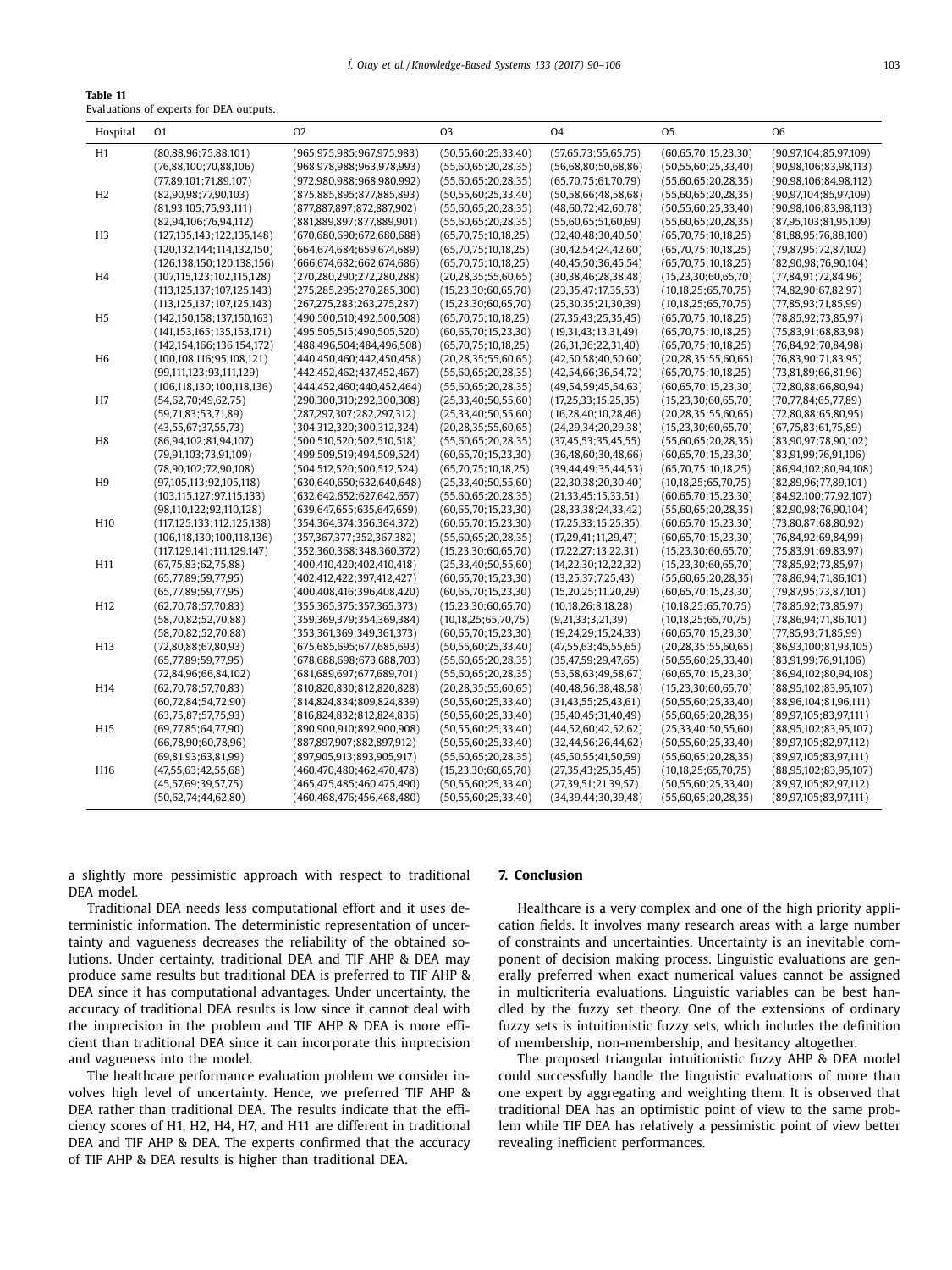<span id="page-14-0"></span>

| Table 12                                                    |  |
|-------------------------------------------------------------|--|
| Weighted aggregated evaluations of experts for DEA outputs. |  |

| Hospital                           | 01                                                                                   | 02                                                                                          | 03                                                                                         |
|------------------------------------|--------------------------------------------------------------------------------------|---------------------------------------------------------------------------------------------|--------------------------------------------------------------------------------------------|
| H1                                 | $(0.128, 0.145, 0.161; 0.118, 0.144, 0.171)$                                         | $(0.064, 0.064, 0.065; 0.064, 0.064, 0.065)$                                                | $(0.219, 0.24, 0.261; 0.09, 0.123, 0.152)$                                                 |
| H2                                 | $(0.134, 0.151, 0.168; 0.124, 0.151, 0.177)$                                         | $(0.058, 0.058, 0.059; 0.058, 0.058, 0.059)$                                                | $(0.219, 0.24, 0.261; 0.09, 0.123, 0.152)$                                                 |
| H <sub>3</sub>                     | $(0.205, 0.221, 0.238; 0.195, 0.221, 0.247)$                                         | $(0.044, 0.045, 0.045; 0.044, 0.045, 0.045)$                                                | $(0.268, 0.288, 0.309; 0.041, 0.074, 0.103)$                                               |
| H <sub>4</sub>                     | $(0.181, 0.198, 0.215; 0.172, 0.198, 0.224)$                                         | $(0.018, 0.018, 0.019; 0.018, 0.018, 0.019)$                                                | $(0.07, 0.103, 0.132; 0.239, 0.259, 0.28)$                                                 |
| H <sub>5</sub>                     | $(0.232, 0.249, 0.266; 0.223, 0.249, 0.275)$                                         | $(0.032, 0.033, 0.034; 0.032, 0.033, 0.034)$                                                | $(0.262, 0.284, 0.309; 0.047, 0.08, 0.109)$                                                |
| H <sub>6</sub>                     | $(0.166, 0.183, 0.2; 0.157, 0.183, 0.209)$                                           | $(0.029, 0.03, 0.03; 0.029, 0.03, 0.03)$                                                    | $(0.186, 0.211, 0.237; 0.124, 0.156, 0.185)$                                               |
| H7                                 | $(0.086, 0.103, 0.12; 0.075, 0.102, 0.128)$                                          | $(0.019, 0.02, 0.021; 0.019, 0.02, 0.021)$                                                  | $(0.097, 0.13, 0.159; 0.212, 0.233, 0.253)$                                                |
| H <sub>8</sub>                     | $(0.134, 0.151, 0.167; 0.124, 0.15, 0.176)$                                          | $(0.033, 0.034, 0.034; 0.033, 0.034, 0.034)$                                                | $(0.248, 0.27, 0.309; 0.061, 0.095, 0.124)$                                                |
| H <sub>9</sub>                     | $(0.162, 0.179, 0.196; 0.153, 0.179, 0.205)$                                         | $(0.042, 0.042, 0.043; 0.042, 0.042, 0.043)$                                                | $(0.2, 0.226, 0.254; 0.109, 0.142, 0.171)$                                                 |
| H <sub>10</sub>                    | $(0.187, 0.204, 0.22; 0.177, 0.203, 0.229)$                                          | $(0.023, 0.024, 0.025; 0.023, 0.024, 0.025)$                                                | $(0.207, 0.233, 0.26; 0.102, 0.137, 0.167)$                                                |
| H11                                | $(0.108, 0.125, 0.142; 0.098, 0.125, 0.151)$                                         | $(0.026, 0.027, 0.028; 0.026, 0.027, 0.028)$                                                | $(0.209, 0.236, 0.264; 0.1, 0.134, 0.163)$                                                 |
| H <sub>12</sub>                    | $(0.098, 0.115, 0.131; 0.088, 0.115, 0.141)$                                         | $(0.023, 0.024, 0.025; 0.023, 0.024, 0.025)$                                                | $(0.142, 0.175, 0.21; 0.167, 0.201, 0.228)$                                                |
| H <sub>13</sub>                    | $(0.115, 0.131, 0.148; 0.105, 0.131, 0.157)$                                         | $(0.045, 0.045, 0.046; 0.044, 0.045, 0.046)$                                                | $(0.219, 0.24, 0.261; 0.09, 0.123, 0.152)$                                                 |
| H14                                | $(0.101, 0.118, 0.135; 0.092, 0.118, 0.144)$                                         | $(0.054, 0.054, 0.055; 0.053, 0.054, 0.055)$                                                | $(0.168, 0.193, 0.218; 0.141, 0.173, 0.2)$                                                 |
| H <sub>15</sub>                    | $(0.112, 0.128, 0.145; 0.102, 0.128, 0.154)$                                         | $(0.059, 0.059, 0.06; 0.059, 0.059, 0.06)$                                                  | $(0.213, 0.233, 0.254; 0.096, 0.129, 0.158)$                                               |
| H <sub>16</sub>                    | $(0.077, 0.094, 0.111; 0.068, 0.094, 0.12)$                                          | $(0.03, 0.031, 0.032; 0.03, 0.031, 0.032)$                                                  | $(0.163, 0.188, 0.213; 0.146, 0.178, 0.206)$                                               |
|                                    |                                                                                      |                                                                                             |                                                                                            |
| Hospital                           | O <sub>4</sub>                                                                       | O <sub>5</sub>                                                                              | 06                                                                                         |
| H1                                 | $(0.085, 0.096, 0.108; 0.078, 0.096, 0.113)$                                         | $(0.148, 0.162, 0.176; 0.05, 0.072, 0.091)$                                                 | $(0.032, 0.035, 0.038; 0.03, 0.035, 0.04)$                                                 |
| H2                                 | $(0.073, 0.084, 0.096; 0.067, 0.084, 0.101)$                                         | $(0.142, 0.155, 0.169; 0.057, 0.078, 0.096)$                                                | $(0.032, 0.035, 0.037; 0.03, 0.035, 0.039)$                                                |
| H <sub>3</sub>                     | $(0.049, 0.06, 0.072; 0.042, 0.06, 0.077)$                                           | $(0.172, 0.185, 0.199; 0.026, 0.048, 0.066)$                                                | $(0.029, 0.032, 0.034; 0.027, 0.032, 0.036)$                                               |
| H <sub>4</sub>                     | $(0.038, 0.05, 0.062; 0.031, 0.049, 0.066)$                                          | $(0.032, 0.053, 0.072; 0.167, 0.18, 0.193)$                                                 | $(0.027, 0.03, 0.033; 0.025, 0.03, 0.035)$                                                 |
| H <sub>5</sub>                     | $(0.035, 0.047, 0.058; 0.028, 0.046, 0.063)$                                         | $(0.172, 0.185, 0.199; 0.026, 0.048, 0.066)$                                                | $(0.027, 0.03, 0.033; 0.025, 0.03, 0.035)$                                                 |
| H <sub>6</sub>                     | $(0.063, 0.075, 0.086; 0.057, 0.074, 0.091)$                                         | $(0.139, 0.159, 0.199; 0.059, 0.083, 0.102)$                                                | $(0.026, 0.029, 0.032; 0.024, 0.029, 0.034)$                                               |
| H7                                 | $(0.027, 0.038, 0.05; 0.021, 0.038, 0.055)$                                          | $(0.044, 0.065, 0.084; 0.155, 0.168, 0.181)$                                                | $(0.025, 0.028, 0.03; 0.023, 0.028, 0.032)$                                                |
| H <sub>8</sub>                     | (0.053.0.065.0.077:0.047.0.065.0.082)                                                | (0.159.0.173.0.199:0.039.0.061.0.08)                                                        | $(0.03, 0.033, 0.035; 0.028, 0.033, 0.037)$                                                |
| H <sub>9</sub>                     | $(0.034, 0.045, 0.057; 0.028, 0.045, 0.062)$                                         | $(0.121, 0.139, 0.158; 0.078, 0.101, 0.12)$                                                 | $(0.029, 0.032, 0.035; 0.027, 0.032, 0.037)$                                               |
| H <sub>10</sub>                    | $(0.024, 0.036, 0.048; 0.019, 0.036, 0.052)$                                         | $(0.138, 0.155, 0.173; 0.06, 0.083, 0.102)$                                                 | $(0.027, 0.029, 0.032; 0.024, 0.029, 0.034)$                                               |
| H11                                | $(0.02, 0.032, 0.043; 0.014, 0.032, 0.048)$                                          | $(0.123, 0.141, 0.159; 0.075, 0.098, 0.117)$                                                | $(0.028, 0.031, 0.033; 0.026, 0.031, 0.035)$                                               |
| H <sub>12</sub>                    | $(0.018, 0.029, 0.041; 0.01, 0.029, 0.046)$                                          | $(0.088, 0.109, 0.132; 0.111, 0.133, 0.151)$                                                | $(0.028, 0.03, 0.033; 0.026, 0.03, 0.035)$                                                 |
| H <sub>13</sub>                    | $(0.066, 0.078, 0.089; 0.057, 0.076, 0.093)$                                         | $(0.121, 0.138, 0.156; 0.078, 0.1, 0.118)$                                                  | $(0.03, 0.033, 0.036; 0.028, 0.033, 0.038)$                                                |
| H14                                | $(0.052, 0.064, 0.076; 0.045, 0.062, 0.08)$                                          | $(0.111, 0.127, 0.144; 0.088, 0.109, 0.127)$                                                | $(0.032, 0.034, 0.037; 0.029, 0.034, 0.039)$                                               |
| H <sub>15</sub><br>H <sub>16</sub> | (0.059.0.071.0.083:0.051.0.069.0.087)<br>$(0.042, 0.053, 0.065; 0.036, 0.053, 0.07)$ | $(0.117, 0.133, 0.149; 0.082, 0.102, 0.12)$<br>$(0.108, 0.125, 0.142; 0.091, 0.112, 0.131)$ | $(0.032, 0.034, 0.037; 0.03, 0.034, 0.039)$<br>$(0.032, 0.034, 0.037; 0.03, 0.034, 0.039)$ |

**Table 13** DEA inputs & outputs.

| Hospital        | <b>INPUTS</b>  |                |     |                |    |     |     | <b>OUTPUTS</b> |    |     |    |     |    |
|-----------------|----------------|----------------|-----|----------------|----|-----|-----|----------------|----|-----|----|-----|----|
|                 | I <sub>1</sub> | 12             | 13  | I <sub>4</sub> | 15 | 16  | 17  | 01             | 02 | 03  | 04 | 05  | 06 |
| H1              | 48             | 36             | 290 | 168            | 45 | 255 | 97  | 149            | 66 | 243 | 99 | 164 | 36 |
| H <sub>2</sub>  | 44             | 32             | 243 | 155            | 42 | 248 | 102 | 155            | 60 | 243 | 87 | 158 | 36 |
| H <sub>3</sub>  | 23             | 6              | 57  | 37             | 21 | 255 | 91  | 228            | 46 | 291 | 62 | 187 | 33 |
| H <sub>4</sub>  | 24             | 5              | 54  | 41             | 26 | 273 | 104 | 204            | 19 | 110 | 51 | 58  | 31 |
| H <sub>5</sub>  | 20             | 4              | 49  | 49             | 30 | 267 | 94  | 257            | 34 | 287 | 48 | 187 | 31 |
| H <sub>6</sub>  | 20             | 6              | 21  | 20             | 7  | 151 | 79  | 189            | 31 | 216 | 77 | 168 | 30 |
| H7              | 63             | 9              | 59  | 67             | 14 | 269 | 100 | 106            | 21 | 136 | 40 | 69  | 28 |
| H8              | 17             | 4              | 46  | 36             | 16 | 242 | 102 | 155            | 35 | 278 | 67 | 179 | 34 |
| H <sub>9</sub>  | 21             | $\overline{4}$ | 50  | 49             | 20 | 149 | 65  | 185            | 44 | 231 | 47 | 142 | 33 |
| H <sub>10</sub> | 19             | 5              | 35  | 30             | 11 | 256 | 100 | 210            | 25 | 237 | 37 | 158 | 30 |
| H11             | 24             | 11             | 49  | 41             | 12 | 155 | 69  | 128            | 28 | 240 | 33 | 144 | 32 |
| H <sub>12</sub> | 15             | $\overline{4}$ | 37  | 30             | 8  | 113 | 45  | 118            | 25 | 182 | 30 | 114 | 31 |
| H <sub>13</sub> | 25             | 9              | 64  | 50             | 17 | 237 | 98  | 135            | 47 | 243 | 80 | 141 | 34 |
| H14             | 33             | 13             | 89  | 92             | 24 | 149 | 65  | 121            | 56 | 198 | 65 | 131 | 35 |
| H <sub>15</sub> | 39             | 24             | 110 | 86             | 25 | 155 | 65  | 132            | 61 | 237 | 73 | 136 | 35 |
| H <sub>16</sub> | 33             | 5              | 41  | 31             | 8  | 158 | 86  | 97             | 32 | 193 | 55 | 128 | 35 |

Even DEA is an effective optimization technique to evaluate the performance of hospitals, it has some limitations which need to be underlined. When the number of inputs and outputs are relatively large and the number of alternative hospitals is low, discriminatory power of the DEA is limited.

For further research, we suggest other extensions of ordinary fuzzy sets such as hesitant fuzzy sets, fuzzy multisets, or nonstationary fuzzy sets to be used for the solution of the same problem. Additionally, the recently proposed sets such as neutrosophic sets and Pythagorean fuzzy sets can be used to deal with uncertainty with a different perspective.

Besides, Electronic Health Record (EHR) systems, which keep patients' historical information electronically, can provide more reliable data for the proposed method to be used in the performance evaluation of the hospitals [\[61,62\].](#page-16-0)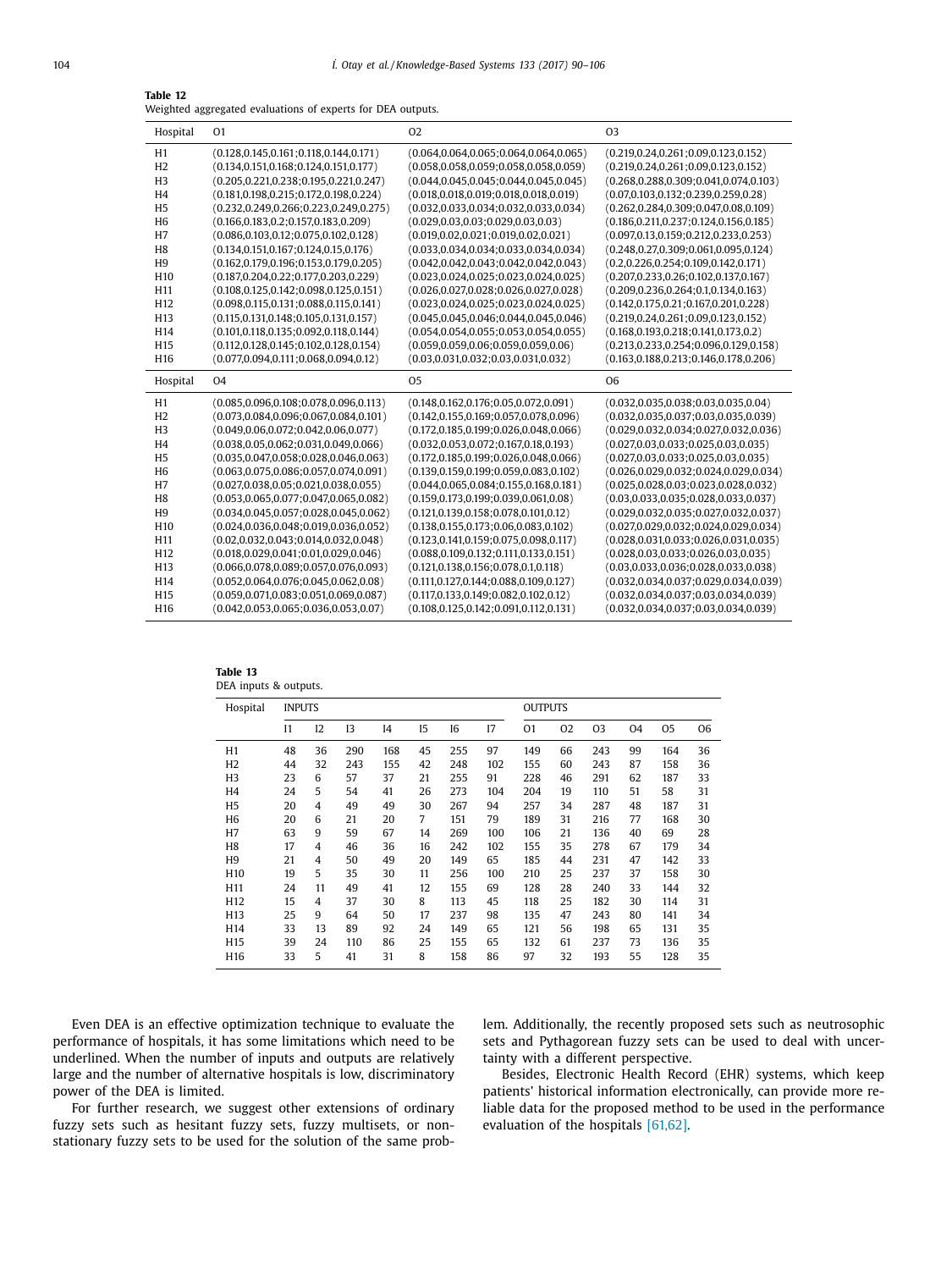<span id="page-15-0"></span>

| Table 14                                                    |
|-------------------------------------------------------------|
| DEA results, efficiencies, input slacks, and output slacks. |

| Hospital        | Efficiency | <b>INPUTS</b> |      |       |                |      |       |       | <b>OUTPUTS</b> |       |                |                |        |      |
|-----------------|------------|---------------|------|-------|----------------|------|-------|-------|----------------|-------|----------------|----------------|--------|------|
|                 |            | $_{11}$       | 12   | 13    | I <sub>4</sub> | 15   | 16    | 17    | O <sub>1</sub> | 02    | O <sub>3</sub> | O <sub>4</sub> | 05     | 06   |
| H1              | 0.954      | 0.00          | 9.14 | 160.2 | 67.6           | 16.1 | 36.3  | 0.00  | 48.6           | 4.89  | 67.75          | 0.00           | 30.01  | 9.7  |
| H <sub>2</sub>  | 0.847      | 0.00          | 12.6 | 119.2 | 46.9           | 12.9 | 23.4  | 0.00  | 23.9           | 0.00  | 16.12          | 0.00           | 20.21  | 6.1  |
| H <sub>3</sub>  | 1.000      | 0.00          | 0.00 | 0.00  | 0.00           | 0.00 | 0.00  | 0.00  | 0.00           | 0.00  | 0.00           | 0.00           | 0.00   | 0.00 |
| H4              | 0.946      | 4.24          | 0.00 | 9.98  | 0.00           | 4.08 | 44.48 | 15.56 | 0.00           | 12.39 | 142.30         | 0.00           | 109.40 | 0.00 |
| H <sub>5</sub>  | 1.000      | 0.00          | 0.00 | 0.00  | 0.00           | 0.00 | 0.00  | 0.00  | 0.00           | 0.00  | 0.00           | 0.00           | 0.00   | 0.00 |
| H <sub>6</sub>  | 1.000      | 0.00          | 0.00 | 0.00  | 0.00           | 0.00 | 0.00  | 0.00  | 0.00           | 0.00  | 0.00           | 0.00           | 0.00   | 0.00 |
| H <sub>7</sub>  | 0.515      | 15.93         | 0.97 | 0.05  | 9.56           | 0.00 | 24.38 | 0.00  | 14.84          | 3.76  | 37.30          | 0.00           | 46.84  | 0.00 |
| H <sub>8</sub>  | 1.000      | 0.00          | 0.00 | 0.00  | 0.00           | 0.00 | 0.00  | 0.00  | 0.00           | 0.00  | 0.00           | 0.00           | 0.00   | 0.00 |
| H9              | 1.000      | 0.00          | 0.00 | 0.00  | 0.00           | 0.00 | 0.00  | 0.00  | 0.00           | 0.00  | 0.00           | 0.00           | 0.00   | 0.00 |
| H <sub>10</sub> | 1.000      | 0.00          | 0.00 | 0.00  | 0.00           | 0.00 | 0.00  | 0.00  | 0.00           | 0.00  | 0.00           | 0.00           | 0.00   | 0.00 |
| H <sub>11</sub> | 0.974      | 3.07          | 5.93 | 0.00  | 1.96           | 0.50 | 0.00  | 5.22  | 31.3           | 5.05  | 0.00           | 10.44          | 8.78   | 9.41 |
| H <sub>12</sub> | 1.000      | 0.00          | 0.00 | 0.00  | 0.00           | 0.00 | 0.00  | 0.00  | 0.00           | 0.00  | 0.00           | 0.00           | 0.00   | 0.00 |
| H13             | 1.000      | 0.00          | 0.00 | 0.00  | 0.00           | 0.00 | 0.00  | 0.00  | 0.00           | 0.00  | 0.00           | 0.00           | 0.00   | 0.00 |
| H14             | 1.000      | 0.00          | 0.00 | 0.00  | 0.00           | 0.00 | 0.00  | 0.00  | 0.00           | 0.00  | 0.00           | 0.00           | 0.00   | 0.00 |
| H <sub>15</sub> | 1.000      | 0.00          | 0.00 | 0.00  | 0.00           | 0.00 | 0.00  | 0.00  | 0.00           | 0.00  | 0.00           | 0.00           | 0.00   | 0.00 |
| H <sub>16</sub> | 1.000      | 0.00          | 0.00 | 0.00  | 0.00           | 0.00 | 0.00  | 0.00  | 0.00           | 0.00  | 0.00           | 0.00           | 0.00   | 0.00 |

**Table 15**

Comparison of TIF AHP & DEA and traditional DEA.

| Hospital        | TIF AHP & DEA Results | Traditional DEA results | Difference |
|-----------------|-----------------------|-------------------------|------------|
| H1              | 0.954                 | 0.921                   | $-0.034$   |
| H <sub>2</sub>  | 0.848                 | 0.902                   | 0.054      |
| H <sub>3</sub>  |                       |                         | 0          |
| H4              | 0.946                 | 0.971                   | 0.026      |
| H <sub>5</sub>  |                       |                         | 0          |
| H <sub>6</sub>  |                       |                         | o          |
| H <sub>7</sub>  | 0.515                 | 0.555                   | 0.040      |
| H <sub>8</sub>  |                       |                         | 0          |
| H <sub>9</sub>  |                       |                         | 0          |
| H <sub>10</sub> |                       |                         | 0          |
| H <sub>11</sub> | 0.974                 |                         | 0.026      |
| H <sub>12</sub> |                       |                         | 0          |
| H <sub>13</sub> |                       |                         |            |
| H <sub>14</sub> |                       |                         |            |
| H <sub>15</sub> |                       |                         |            |
| H <sub>16</sub> |                       |                         | 0          |

#### **References**

- [1] D. Tengilimoğlu, Ş.A. [Toygar,](http://refhub.elsevier.com/S0950-7051(17)30308-8/sbref0001) PATH Method in the [measurement](http://refhub.elsevier.com/S0950-7051(17)30308-8/sbref0001) of hospital performance, J. Soc. Sc. (2013) 50–78.
- [2] M. [Azadi,](http://refhub.elsevier.com/S0950-7051(17)30308-8/sbref0002) R.F. [Saen,](http://refhub.elsevier.com/S0950-7051(17)30308-8/sbref0002) A [combination](http://refhub.elsevier.com/S0950-7051(17)30308-8/sbref0002) of OFD and imprecise DEA with enhanced Russell graph measure: a case study in healthcare, Socio. Econ. Plan. Sci. 47 (4) (2013) 281–291.
- [3] M.A. [Karadayi,](http://refhub.elsevier.com/S0950-7051(17)30308-8/sbref0003) E.E. [Karsak, Imprecise](http://refhub.elsevier.com/S0950-7051(17)30308-8/sbref0003) DEA framework for evaluating the efficiency of state hospitals in Istanbul, in: Proceedings of the World Congress on Engineering 2014, London, U.K., II, 2014 WCE 2014, July 2-4.
- [4] D. [Retzlaff-Roberts,](http://refhub.elsevier.com/S0950-7051(17)30308-8/sbref0004) C.F. [Chang,](http://refhub.elsevier.com/S0950-7051(17)30308-8/sbref0004) R.M. [Rubin,](http://refhub.elsevier.com/S0950-7051(17)30308-8/sbref0004) Technical efficiency in the use of health care resources: a comparison of OECD countries, Health Policy 69 (1) (2004) 55–72.
- [5] A. [Al-Refaie,](http://refhub.elsevier.com/S0950-7051(17)30308-8/sbref0005) R.H. [Fouad,](http://refhub.elsevier.com/S0950-7051(17)30308-8/sbref0005) [M.-H.](http://refhub.elsevier.com/S0950-7051(17)30308-8/sbref0005) Li, M. [Shurrab,](http://refhub.elsevier.com/S0950-7051(17)30308-8/sbref0005) Applying simulation and DEA to improve [performance](http://refhub.elsevier.com/S0950-7051(17)30308-8/sbref0005) of emergency department in a Jordanian hospital, Simul. Model. Pract. Theory 41 (2014) 59–72.
- [6] Y. Ayanoğlu, M. [Atan,](http://refhub.elsevier.com/S0950-7051(17)30308-8/sbref0006) U. [Beylik,](http://refhub.elsevier.com/S0950-7051(17)30308-8/sbref0006) Assessments and [measurement](http://refhub.elsevier.com/S0950-7051(17)30308-8/sbref0006) of financial performance using the methodology of Data Envelopment Analysis (DEA) in hospitals, Sağlıkta Performans ve Kalite Dergisi 2 (2010) 40–62.
- [7] J.A. [Delgado-Osuna,](http://refhub.elsevier.com/S0950-7051(17)30308-8/sbref0007) M. [Lozano,](http://refhub.elsevier.com/S0950-7051(17)30308-8/sbref0007) C. [García-Martínez,](http://refhub.elsevier.com/S0950-7051(17)30308-8/sbref0007) An alternative artificial bee colony algorithm with [destructive–constructive](http://refhub.elsevier.com/S0950-7051(17)30308-8/sbref0007) neighbourhood operator for the problem of composing medical crews, Inf. Sci. 326 (2016) 215–226.
- [8] G. [Büyüközkan,](http://refhub.elsevier.com/S0950-7051(17)30308-8/sbref0008) O. Feyzioğlu, F. [Gocer, Evaluation](http://refhub.elsevier.com/S0950-7051(17)30308-8/sbref0008) of hospital web services using intuitionistic fuzzy AHP and intuitionistic fuzzy VIKOR, in: IEEE International Conference on Industrial Engineering and Engineering ManagementVolume 2016-December, 2016, pp. 607–611. 27 December 2016, Article number 7797947.
- [9] L.A. [Zadeh,](http://refhub.elsevier.com/S0950-7051(17)30308-8/sbref0009) Fuzzy Sets, Inf. Control 8 (3) (1965) [338–353.](http://refhub.elsevier.com/S0950-7051(17)30308-8/sbref0009)
- [10] J. [Ye,](http://refhub.elsevier.com/S0950-7051(17)30308-8/sbref0010) Multicriteria fuzzy [decision-making](http://refhub.elsevier.com/S0950-7051(17)30308-8/sbref0010) method using entropy weights-based correlation coefficients of interval-valued intuitionistic fuzzy sets, Appl. Math. Model. 34 (12) (2010) 3864–3870.
- [11] T.L. [Saaty,](http://refhub.elsevier.com/S0950-7051(17)30308-8/sbref0011) The Analytic Hierarchy Process, [McGraw-Hill,](http://refhub.elsevier.com/S0950-7051(17)30308-8/sbref0011) New York, 1980.
- [12] J.J. [Buckley,](http://refhub.elsevier.com/S0950-7051(17)30308-8/sbref0012) Fuzzy [hierarchical](http://refhub.elsevier.com/S0950-7051(17)30308-8/sbref0012) analysis, Fuzzy Sets Syst. 34 (1985) 187–195.
- [13] S. [Kubler,](http://refhub.elsevier.com/S0950-7051(17)30308-8/sbref0013) J. [Robert,](http://refhub.elsevier.com/S0950-7051(17)30308-8/sbref0013) W. [Derigent,](http://refhub.elsevier.com/S0950-7051(17)30308-8/sbref0013) A. [Voisin,](http://refhub.elsevier.com/S0950-7051(17)30308-8/sbref0013) Y. Le [Traon,](http://refhub.elsevier.com/S0950-7051(17)30308-8/sbref0013) A state-of the-art sur-vey; testbed of fuzzy AHP (FAHP) [applications,](http://refhub.elsevier.com/S0950-7051(17)30308-8/sbref0013) Expert Syst. Appl. 65 (2016) 398–422.
- [14] A. [Charnes,](http://refhub.elsevier.com/S0950-7051(17)30308-8/sbref0014) W.W. [Cooper,](http://refhub.elsevier.com/S0950-7051(17)30308-8/sbref0014) E. [Rhodes,](http://refhub.elsevier.com/S0950-7051(17)30308-8/sbref0014) [Measuring](http://refhub.elsevier.com/S0950-7051(17)30308-8/sbref0014) the efficiency of decision making units, Eur. J. Oper. Res. 2 (1978) 429–444.
- [15] L. [O'Neill,](http://refhub.elsevier.com/S0950-7051(17)30308-8/sbref0015) M. [Rauner,](http://refhub.elsevier.com/S0950-7051(17)30308-8/sbref0015) K. [Heidenberger,](http://refhub.elsevier.com/S0950-7051(17)30308-8/sbref0015) M. [Kraus,](http://refhub.elsevier.com/S0950-7051(17)30308-8/sbref0015) A [cross-national](http://refhub.elsevier.com/S0950-7051(17)30308-8/sbref0015) comparison and taxonomy of DEA-based hospital efficiency studies, Socio. Econ. Plann. Sci. 42 (3) (2008) 158–189.
- [16] A.S. [Kazley,](http://refhub.elsevier.com/S0950-7051(17)30308-8/sbref0016) Y.A. [Ozcan,](http://refhub.elsevier.com/S0950-7051(17)30308-8/sbref0016) Electronic medical record use and [efficiency:](http://refhub.elsevier.com/S0950-7051(17)30308-8/sbref0016) a DEA and windows analysis of hospitals, Socio. Econ. Plann. Sci. 43 (2009) 209–216. [17] [M.-C.](http://refhub.elsevier.com/S0950-7051(17)30308-8/sbref0017) Lai, H.-C. [Huang,](http://refhub.elsevier.com/S0950-7051(17)30308-8/sbref0017) W.-K. [Wang,](http://refhub.elsevier.com/S0950-7051(17)30308-8/sbref0017) Designing a [knowledge-based](http://refhub.elsevier.com/S0950-7051(17)30308-8/sbref0017) system for
- benchmarking: a DEA approach, Knowl. Based Syst. 24 (5) (2011) 662-671.
- [18] P. [Mitropoulos,](http://refhub.elsevier.com/S0950-7051(17)30308-8/sbref0018) M.A. [Talias,](http://refhub.elsevier.com/S0950-7051(17)30308-8/sbref0018) I. Mitropoulos, Combining stochastic DEA with Bayesian analysis to obtain statistical properties of the efficiency scores: an application to Greek public hospitals, Eur. J. Oper. Res. 243 (1) (2015) 302–311.
- [19] H. [Leleu,](http://refhub.elsevier.com/S0950-7051(17)30308-8/sbref0019) J. [Moises,](http://refhub.elsevier.com/S0950-7051(17)30308-8/sbref0019) V.G. [Valdmanis,](http://refhub.elsevier.com/S0950-7051(17)30308-8/sbref0019) How do payer mix and technical inefficiency affect hospital profit? A weighted DEA approach, Oper. Res. Health Care 3 (2014) 231–237.
- [20] L. Fang, H. Li, Multi-criteria decision analysis for efficient location- allocation problem combining DEA and goal programming, Rairo–Oper. Res. 49 (4) (2015), doi[:10.1051/ro/2015003.](http://dx.doi.org/10.1051/ro/2015003)
- [21] P. [Mitropoulos,](http://refhub.elsevier.com/S0950-7051(17)30308-8/sbref0021) I. [Mitropoulos,](http://refhub.elsevier.com/S0950-7051(17)30308-8/sbref0021) I. [Giannikos,](http://refhub.elsevier.com/S0950-7051(17)30308-8/sbref0021) Combining DEA with location analysis for the effective [consolidation](http://refhub.elsevier.com/S0950-7051(17)30308-8/sbref0021) of services in the health sector, Comput. Oper. Res. 40 (9) (2013) 2241–2250.
- [22] H. [Chowdhury,](http://refhub.elsevier.com/S0950-7051(17)30308-8/sbref0022) V. [Zelenyuk,](http://refhub.elsevier.com/S0950-7051(17)30308-8/sbref0022) [Performance](http://refhub.elsevier.com/S0950-7051(17)30308-8/sbref0022) of hospital services in Ontario: DEA with truncated regression approach, Omega 63 (2016) 111–122.
- [23] M.K. [Bahadori,](http://refhub.elsevier.com/S0950-7051(17)30308-8/sbref0023) K. [Abolghasemi,](http://refhub.elsevier.com/S0950-7051(17)30308-8/sbref0023) E. [Teymourzadeh,](http://refhub.elsevier.com/S0950-7051(17)30308-8/sbref0023) Performance evaluation and ranking of selective wards in a military hospital using DEA and promethee method, J. Mil. Med. 18 (4) (2017) 325–334.
- [24] J. [Khushalani,](http://refhub.elsevier.com/S0950-7051(17)30308-8/sbref0024) Y.A. [Ozcan,](http://refhub.elsevier.com/S0950-7051(17)30308-8/sbref0024) Are hospitals producing quality care efficiently? An analysis using Dynamic Network Data [Envelopment](http://refhub.elsevier.com/S0950-7051(17)30308-8/sbref0024) Analysis (DEA), Socio Econ. Plann. Sci. (2017).
- [25] P. [Ouellette,](http://refhub.elsevier.com/S0950-7051(17)30308-8/sbref0025) V. [Vierstraete,](http://refhub.elsevier.com/S0950-7051(17)30308-8/sbref0025) [Technological](http://refhub.elsevier.com/S0950-7051(17)30308-8/sbref0025) change and efficiency in the presence of quasi-fixed inputs: a DEA application to the hospital sector, Eur. J. Oper. Res. 154 (3) (2004) 755–763.
- [26] [C.-K.](http://refhub.elsevier.com/S0950-7051(17)30308-8/sbref0026) Wei, L.-C. [Chen,](http://refhub.elsevier.com/S0950-7051(17)30308-8/sbref0026) [R.-K.](http://refhub.elsevier.com/S0950-7051(17)30308-8/sbref0026) Li, [C.-H.](http://refhub.elsevier.com/S0950-7051(17)30308-8/sbref0026) Tsai, Exploration of efficiency [underestima](http://refhub.elsevier.com/S0950-7051(17)30308-8/sbref0026)tion of CCR model: based on medical sectors with DEA-R model, Expert Syst. Appl. 38 (4) (2011) 3155–3160.
- [27] A. [Ebrahimnejad,](http://refhub.elsevier.com/S0950-7051(17)30308-8/sbref0027) Cost efficiency measures with trapezoidal fuzzy numbers in data envelopment analysis based on ranking functions: application in insurance organization and hospital, Int. J. Fuzzy Syst. Appl. 2 (3) (2012) 51–68.
- [28] N. [Costantino,](http://refhub.elsevier.com/S0950-7051(17)30308-8/sbref0028) M. [Dotoli,](http://refhub.elsevier.com/S0950-7051(17)30308-8/sbref0028) N. [Epicoco,](http://refhub.elsevier.com/S0950-7051(17)30308-8/sbref0028) M. [Falagario,](http://refhub.elsevier.com/S0950-7051(17)30308-8/sbref0028) F. [Sciancalepore,](http://refhub.elsevier.com/S0950-7051(17)30308-8/sbref0028) Using cross– efficiency fuzzy Data Envelopment Analysis for healthcare facilities performance evaluation under uncertainty, in: IEEE International Conference on Systems, Man, and Cybernetics, 2013, pp. 912–917.
- [29] T.-H. [Chang,](http://refhub.elsevier.com/S0950-7051(17)30308-8/sbref0029) Fuzzy VIKOR method: a case study of the hospital service evaluation in Taiwan, Inf. Sci. 271 (2014) [196–212.](http://refhub.elsevier.com/S0950-7051(17)30308-8/sbref0029)
- [30] S. [Khodaparasti,](http://refhub.elsevier.com/S0950-7051(17)30308-8/sbref0030) H.R. [Maleki,](http://refhub.elsevier.com/S0950-7051(17)30308-8/sbref0030) A new combined dynamic location model for emergency medical services in fuzzy environment, in: 13th Iranian Conference on Fuzzy Systems, 2013, pp. 1–6.
- [31] H. [Akdag,](http://refhub.elsevier.com/S0950-7051(17)30308-8/sbref0031) T. [Kalaycı,](http://refhub.elsevier.com/S0950-7051(17)30308-8/sbref0031) S. [Karagöz,](http://refhub.elsevier.com/S0950-7051(17)30308-8/sbref0031) H. [Zülfikar,](http://refhub.elsevier.com/S0950-7051(17)30308-8/sbref0031) D. [Giz,](http://refhub.elsevier.com/S0950-7051(17)30308-8/sbref0031) The [evaluation](http://refhub.elsevier.com/S0950-7051(17)30308-8/sbref0031) of hospital service quality by fuzzy MCDM, Appl. Soft Comput. 23 (2014) 239–248.
- [32] C. [Muriana,](http://refhub.elsevier.com/S0950-7051(17)30308-8/sbref0032) T. [Piazza,](http://refhub.elsevier.com/S0950-7051(17)30308-8/sbref0032) G. [Vizzini,](http://refhub.elsevier.com/S0950-7051(17)30308-8/sbref0032) An expert system for financial [performance](http://refhub.elsevier.com/S0950-7051(17)30308-8/sbref0032) assessment of health care structures based on fuzzy sets and KPIs, Knowl. Based Syst. 97 (2016) 1–10.
- [33] A. [Arya,](http://refhub.elsevier.com/S0950-7051(17)30308-8/sbref0033) S.P. [Yadav,](http://refhub.elsevier.com/S0950-7051(17)30308-8/sbref0033) et [al.,](http://refhub.elsevier.com/S0950-7051(17)30308-8/sbref0033) A Fuzzy Dual SBM Model with fuzzy weights: an application to the health sector, in: K. Deep, et al. (Eds.), Proceedings of Sixth [International](http://refhub.elsevier.com/S0950-7051(17)30308-8/sbref0033) Conference on Soft Computing for Problem Solving. Advances in Intelligent Systems and Computing, 546, 2017, p. 66.
- [34] A. [Ameryoun,](http://refhub.elsevier.com/S0950-7051(17)30308-8/sbref0034) S. [Najafi,](http://refhub.elsevier.com/S0950-7051(17)30308-8/sbref0034) B. [Nejati-Zarnaqi,](http://refhub.elsevier.com/S0950-7051(17)30308-8/sbref0034) S. [Khalilifar,](http://refhub.elsevier.com/S0950-7051(17)30308-8/sbref0034) M. [Ajam,](http://refhub.elsevier.com/S0950-7051(17)30308-8/sbref0034) A. Ansari[moghadam,](http://refhub.elsevier.com/S0950-7051(17)30308-8/sbref0034) Factor selection for service quality evaluation: a hospital case study, Int. J. Health Care Qual. Assur. 30 (1) (2017) 58–66.